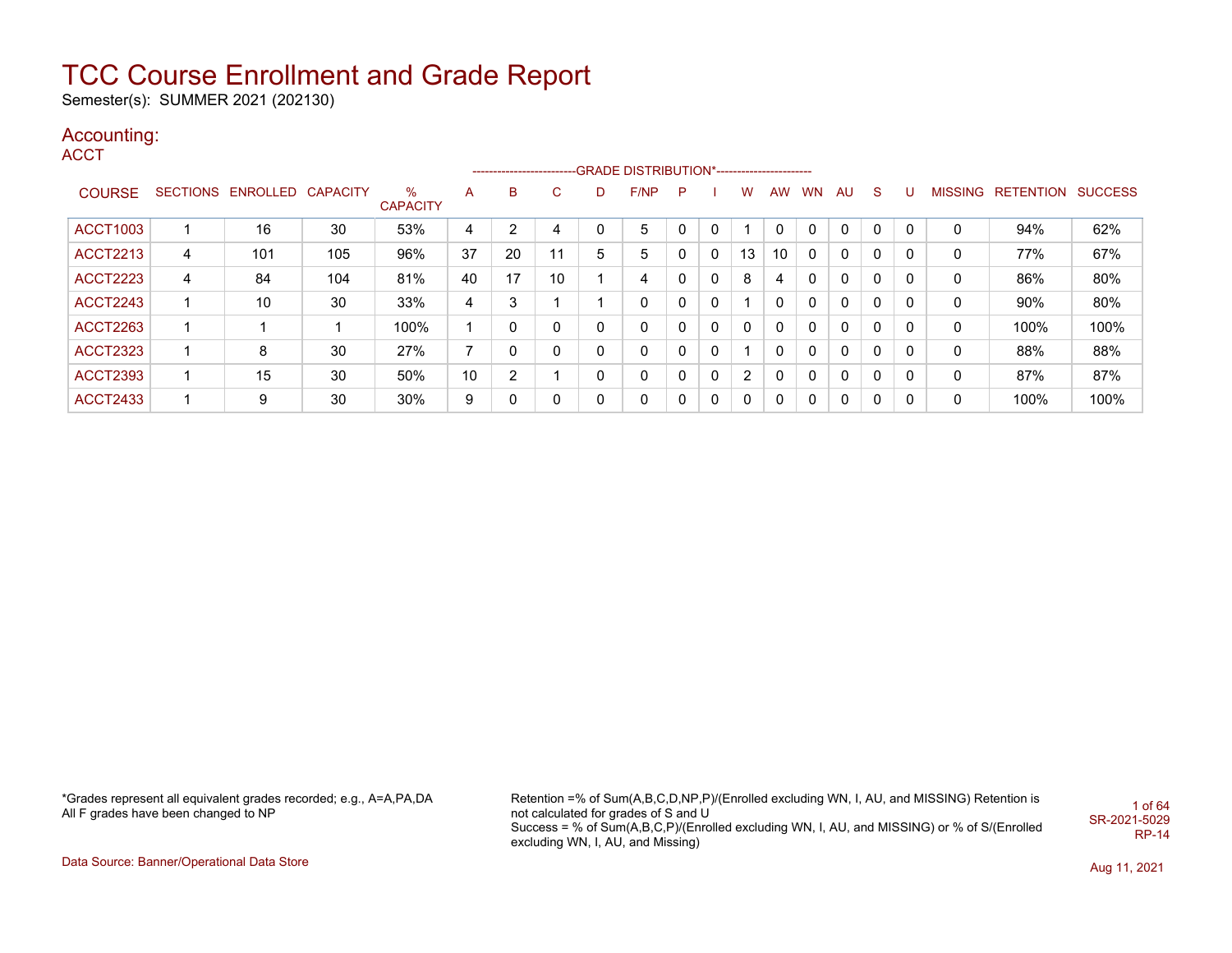Semester(s): SUMMER 2021 (202130)

### Allied Health:

ALDH

|                 |                              |    |          |              |    |   | ------------------------GRADE DISTRIBUTION*----------------------- |       |                |                |                |                |          |          |     |                           |     |
|-----------------|------------------------------|----|----------|--------------|----|---|--------------------------------------------------------------------|-------|----------------|----------------|----------------|----------------|----------|----------|-----|---------------------------|-----|
| <b>COURSE</b>   | SECTIONS ENROLLED CAPACITY % |    | CAPACITY | $\mathbf{A}$ | B  | D | F/NP                                                               | $P-I$ |                |                |                | WAW WN AUS     |          |          | . U | MISSING RETENTION SUCCESS |     |
| <b>ALDH1323</b> |                              | 90 | 79%      | 38           | 18 |   |                                                                    |       | 0 <sup>1</sup> | $\overline{4}$ | $\overline{2}$ | $\overline{0}$ | $\Omega$ | $\Omega$ |     | 92%                       | 89% |

| *Grades represent all equivalent grades recorded; e.g., A=A,PA,DA |  |
|-------------------------------------------------------------------|--|
| All F grades have been changed to NP                              |  |

Retention =% of Sum(A,B,C,D,NP,P)/(Enrolled excluding WN, I, AU, and MISSING) Retention is not calculated for grades of S and U Success = % of Sum(A,B,C,P)/(Enrolled excluding WN, I, AU, and MISSING) or % of S/(Enrolled excluding WN, I, AU, and Missing) 2 of 64 SR-2021-5029 RP-14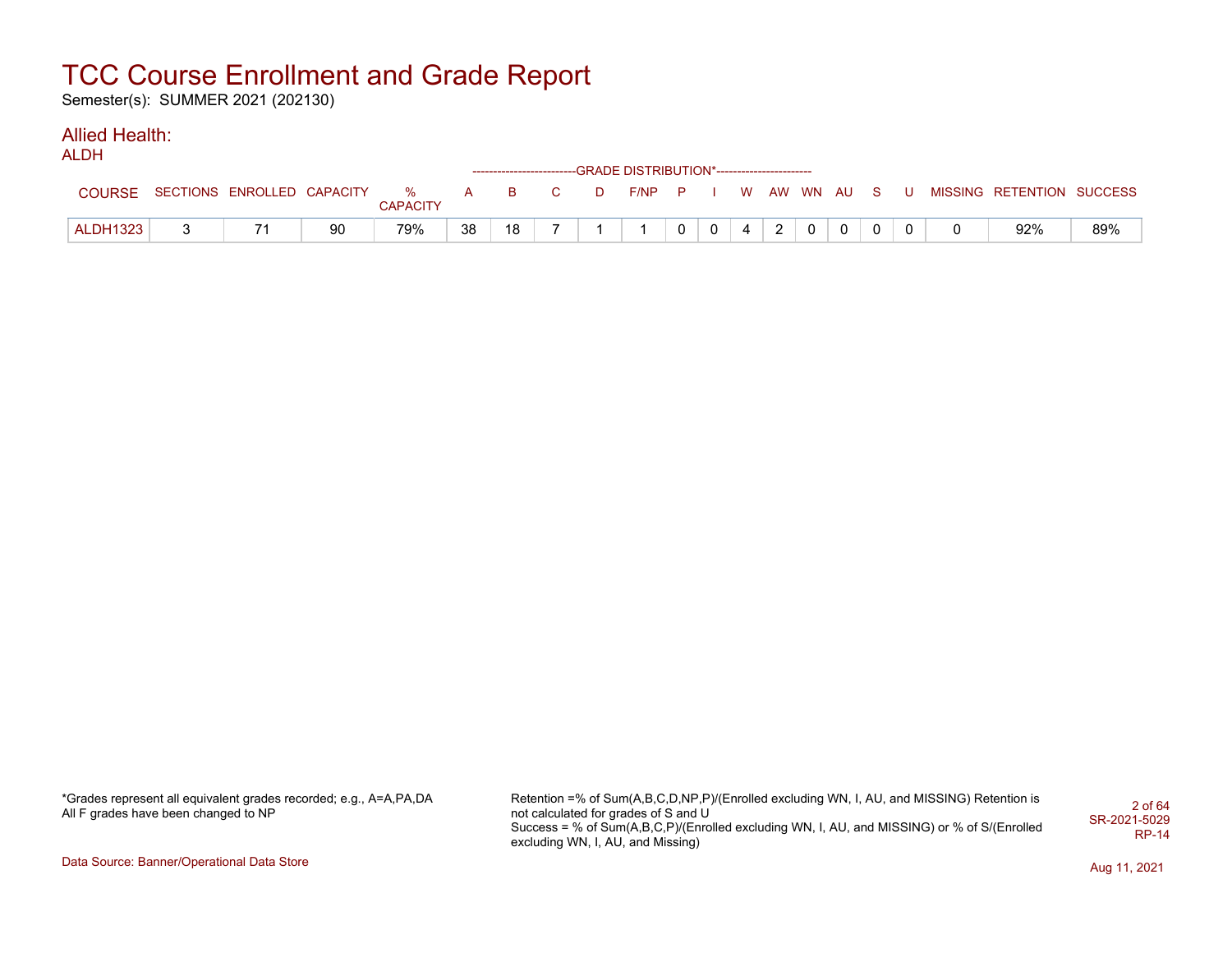Semester(s): SUMMER 2021 (202130)

#### Art: ART

|                |                            |    |                      |              | ------------------------ |  | --GRADE DISTRIBUTION*------------------------ |   |          |          |    |  |                           |     |
|----------------|----------------------------|----|----------------------|--------------|--------------------------|--|-----------------------------------------------|---|----------|----------|----|--|---------------------------|-----|
| COURSE         | SECTIONS ENROLLED CAPACITY |    | %<br><b>CAPACITY</b> | $\mathsf{A}$ | B.                       |  | F/NP                                          | P | <b>W</b> | AW WN AU | S. |  | MISSING RETENTION SUCCESS |     |
| <b>ART1113</b> | 28                         | 30 | 93%                  | 21           |                          |  |                                               |   | 0        |          | 0  |  | 96%                       | 96% |
| <b>ART2263</b> |                            | 10 | 50%                  |              |                          |  |                                               |   |          |          | 0  |  | 60%                       | 60% |

\*Grades represent all equivalent grades recorded; e.g., A=A,PA,DA All F grades have been changed to NP

Retention =% of Sum(A,B,C,D,NP,P)/(Enrolled excluding WN, I, AU, and MISSING) Retention is not calculated for grades of S and U Success = % of Sum(A,B,C,P)/(Enrolled excluding WN, I, AU, and MISSING) or % of S/(Enrolled excluding WN, I, AU, and Missing) 3 of 64 SR-2021-5029 RP-14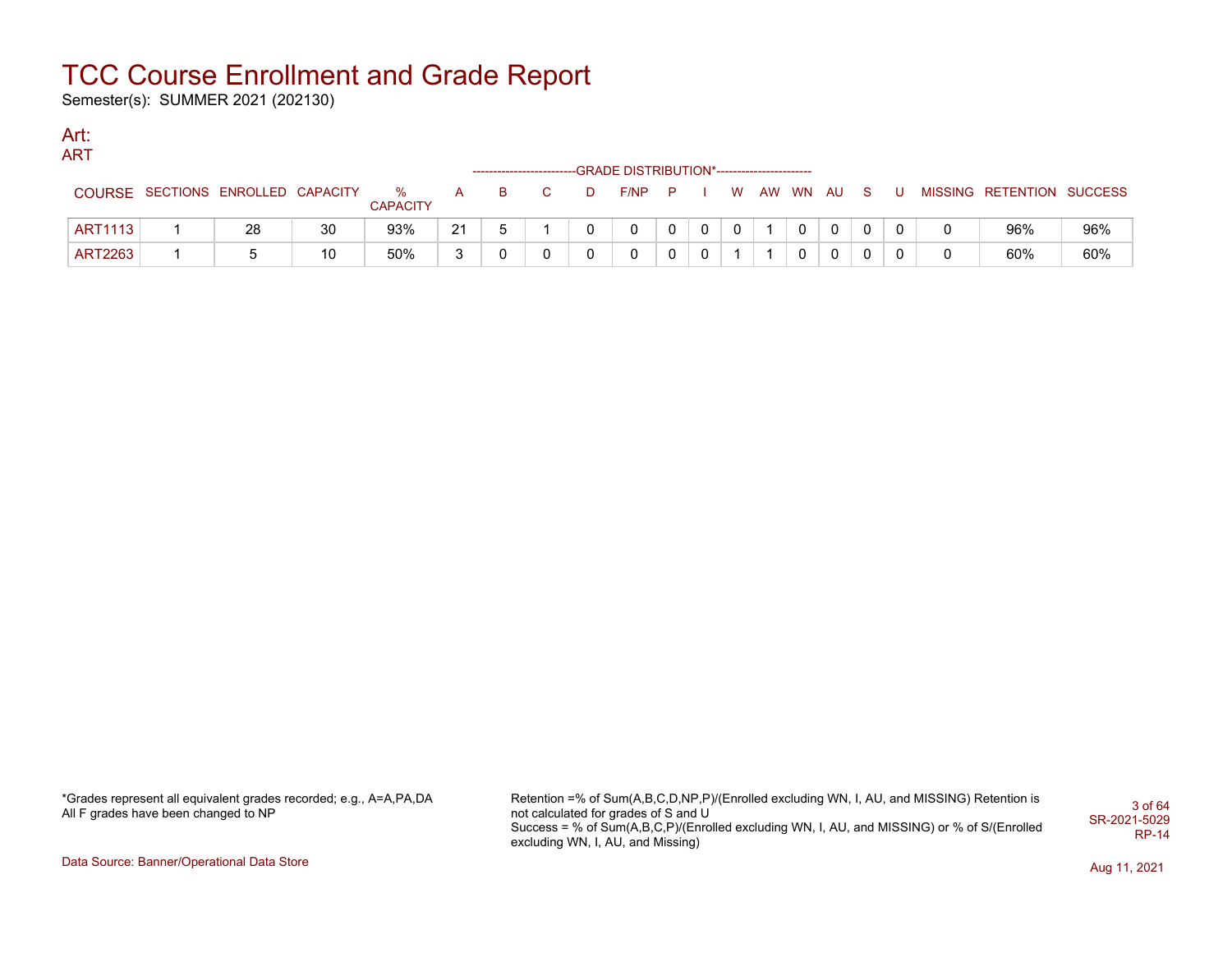Semester(s): SUMMER 2021 (202130)

### American Sign Language Ed:

ASLE

|                 |   |                            |    |                      |   |   |    | --GRADE DISTRIBUTION*----------------------- |   |             |   |    |       |   |    |   |                           |     |
|-----------------|---|----------------------------|----|----------------------|---|---|----|----------------------------------------------|---|-------------|---|----|-------|---|----|---|---------------------------|-----|
| <b>COURSE</b>   |   | SECTIONS ENROLLED CAPACITY |    | %<br><b>CAPACITY</b> | A | в |    | F/NP                                         | P |             | W | AW | WN AU |   | S. |   | MISSING RETENTION SUCCESS |     |
| <b>ASLE1363</b> | 4 | 45                         | 73 | 62%                  | 6 |   | 12 | 5                                            |   |             | 9 | 4  |       | 0 | 0  | 0 | 69%                       | 56% |
| <b>ASLE1373</b> |   | 12                         | 20 | 60%                  | 0 |   |    |                                              |   | 0           | 5 | 3  |       | 0 | 0  |   | 33%                       | 17% |
| <b>ASLE1413</b> |   |                            | 30 | 20%                  |   |   |    |                                              |   | $\mathbf 0$ |   |    |       | 0 | 0  | 0 | 83%                       | 67% |

\*Grades represent all equivalent grades recorded; e.g., A=A,PA,DA All F grades have been changed to NP

Retention =% of Sum(A,B,C,D,NP,P)/(Enrolled excluding WN, I, AU, and MISSING) Retention is not calculated for grades of S and U Success = % of Sum(A,B,C,P)/(Enrolled excluding WN, I, AU, and MISSING) or % of S/(Enrolled excluding WN, I, AU, and Missing) 4 of 64 SR-2021-5029 RP-14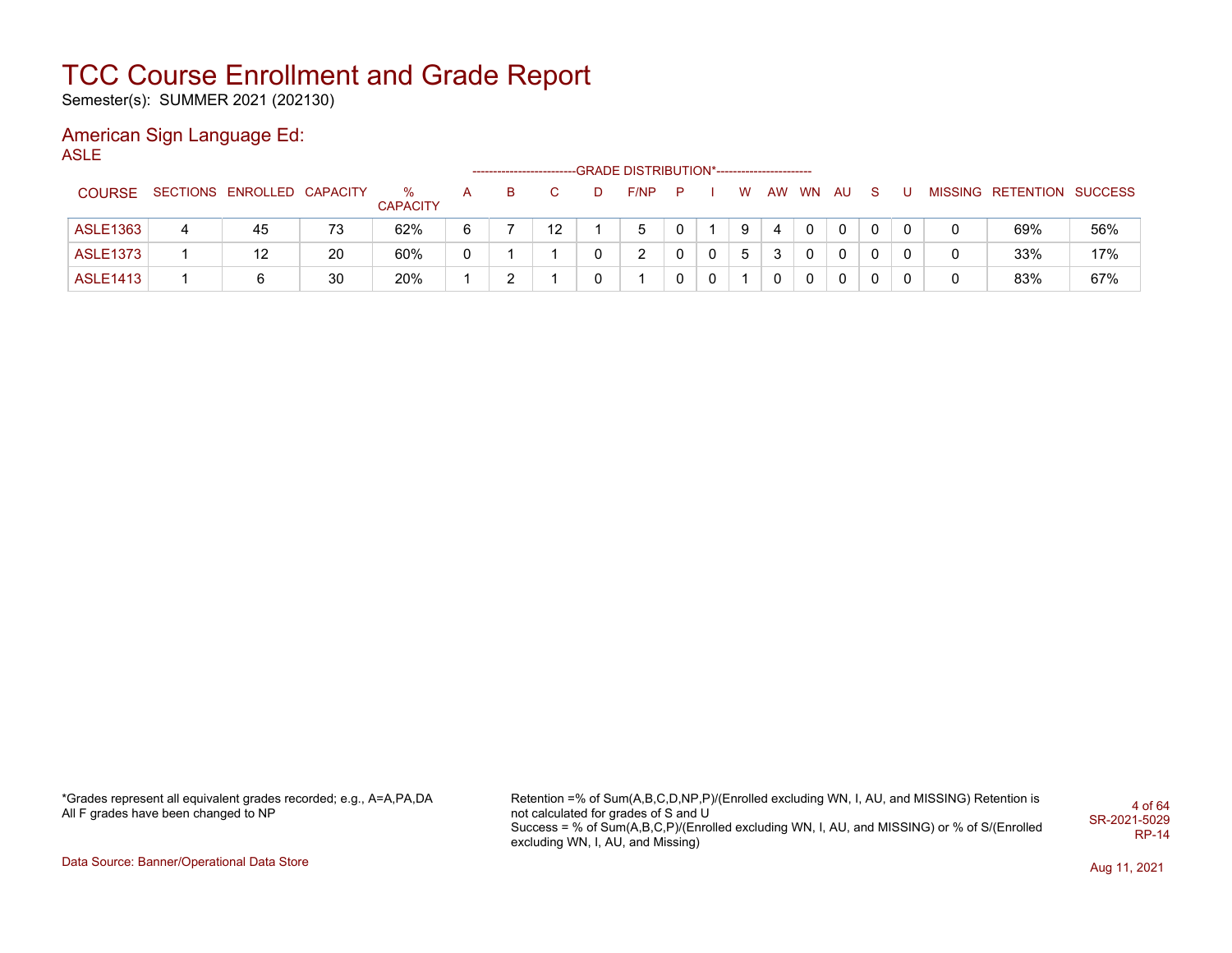Semester(s): SUMMER 2021 (202130)

#### Astronomy:

| ASTR            |                                    |    |                 |    |   |   |          |                                                                    |                |                |   |                |              |          |     |                           |     |
|-----------------|------------------------------------|----|-----------------|----|---|---|----------|--------------------------------------------------------------------|----------------|----------------|---|----------------|--------------|----------|-----|---------------------------|-----|
|                 |                                    |    |                 |    |   |   |          | ------------------------GRADE DISTRIBUTION*----------------------- |                |                |   |                |              |          |     |                           |     |
| <b>COURSE</b>   | SECTIONS ENROLLED CAPACITY % A B C |    | <b>CAPACITY</b> |    |   |   | <b>D</b> | F/NP P I W AW WN AU S                                              |                |                |   |                |              |          | . U | MISSING RETENTION SUCCESS |     |
|                 |                                    |    |                 |    |   |   |          |                                                                    |                |                |   |                |              |          |     |                           |     |
| <b>ASTR1104</b> | 25                                 | 30 | 83%             | 12 | 6 | 0 |          | $\overline{2}$                                                     | 0 <sup>1</sup> | 0 <sup>1</sup> | 2 | $\overline{2}$ | $\mathbf{0}$ | $\Omega$ |     | 84%                       | 72% |

\*Grades represent all equivalent grades recorded; e.g., A=A,PA,DA All F grades have been changed to NP

Retention =% of Sum(A,B,C,D,NP,P)/(Enrolled excluding WN, I, AU, and MISSING) Retention is not calculated for grades of S and U Success = % of Sum(A,B,C,P)/(Enrolled excluding WN, I, AU, and MISSING) or % of S/(Enrolled excluding WN, I, AU, and Missing) 5 of 64 SR-2021-5029 RP-14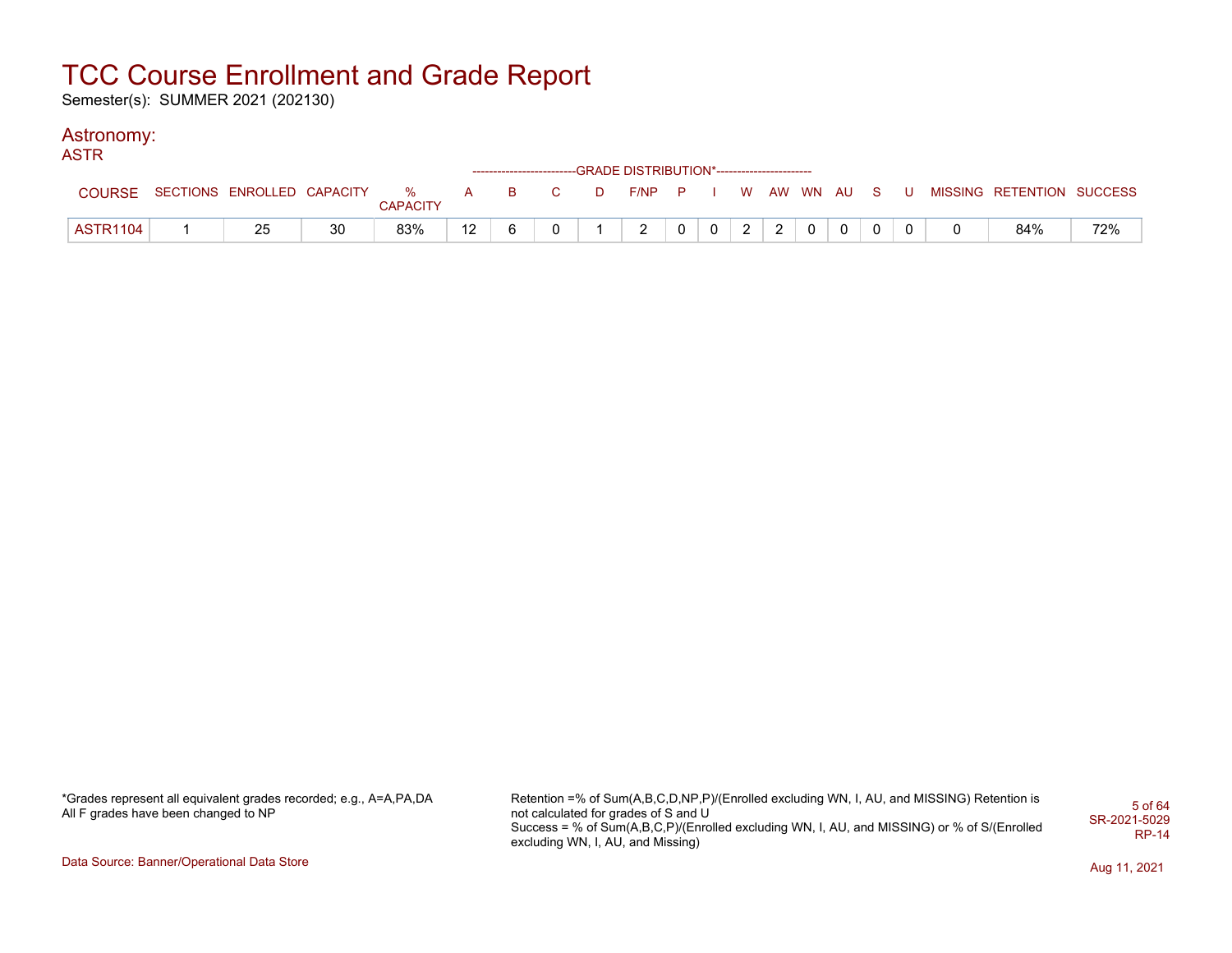Semester(s): SUMMER 2021 (202130)

#### Aviation Sciences Technology: AVST

|                 |                   |                 |                      |   |   |              |          | ------------------------GRADE                DISTRIBUTION*---------------------- |              |          |              |           |           |              |          |   |   |                   |                |
|-----------------|-------------------|-----------------|----------------------|---|---|--------------|----------|----------------------------------------------------------------------------------|--------------|----------|--------------|-----------|-----------|--------------|----------|---|---|-------------------|----------------|
| <b>COURSE</b>   | SECTIONS ENROLLED | <b>CAPACITY</b> | %<br><b>CAPACITY</b> | A | B | C.           | D        | F/NP                                                                             | $\mathsf{P}$ |          | W            | <b>AW</b> | <b>WN</b> | AU           | S.       | U |   | MISSING RETENTION | <b>SUCCESS</b> |
| <b>AVST1222</b> | 3                 | 30              | 10%                  | 0 |   | 0            | 0        | 0                                                                                |              | 2        |              |           | $\Omega$  | 0            | $\Omega$ | 0 | 0 | $0\%$             | 0%             |
| <b>AVST1232</b> | 4                 | 30              | 13%                  |   | 0 | 0            | 0        | 0                                                                                |              | 3        | 0            | 0         | $\Omega$  | 0            | 0        | 0 | 0 | 25%               | 25%            |
| <b>AVST2132</b> |                   | 30              | 3%                   |   | 0 | $\mathbf{0}$ | 0        | 0                                                                                |              | $\Omega$ | 0            | 0         | 0         | $\mathbf{0}$ | 0        | 0 | 0 | 100%              | 100%           |
| <b>AVST2162</b> |                   | 30              | 3%                   |   | 0 | $\mathbf{0}$ | 0        | 0                                                                                |              | $\Omega$ | $\mathbf{0}$ | 0         | $\Omega$  | $\mathbf{0}$ | $\Omega$ | 0 | 0 | 100%              | 100%           |
| <b>AVST2182</b> | 2                 | 30              | 7%                   | 0 | 0 | $\Omega$     | 0        | 0                                                                                |              | 2        | 0            | 0         | $\Omega$  | $\mathbf{0}$ | 0        | 0 | 0 | $0\%$             | 0%             |
| <b>AVST2226</b> | 9                 | 30              | 30%                  | 9 | 0 | $\mathbf{0}$ | $\Omega$ | 0                                                                                |              | $\Omega$ | $\Omega$     | $\Omega$  | $\Omega$  | 0            | 0        | 0 | 0 | 100%              | 100%           |
| <b>AVST2273</b> | 10                | 12              | 83%                  | 7 | 2 |              | 0        | 0                                                                                | $\Omega$     | $\Omega$ | $\Omega$     | 0         | $\Omega$  | 0            | 0        | 0 | 0 | 100%              | 100%           |

\*Grades represent all equivalent grades recorded; e.g., A=A,PA,DA All F grades have been changed to NP

Retention =% of Sum(A,B,C,D,NP,P)/(Enrolled excluding WN, I, AU, and MISSING) Retention is not calculated for grades of S and U Success = % of Sum(A,B,C,P)/(Enrolled excluding WN, I, AU, and MISSING) or % of S/(Enrolled excluding WN, I, AU, and Missing) 6 of 64 SR-2021-5029 RP-14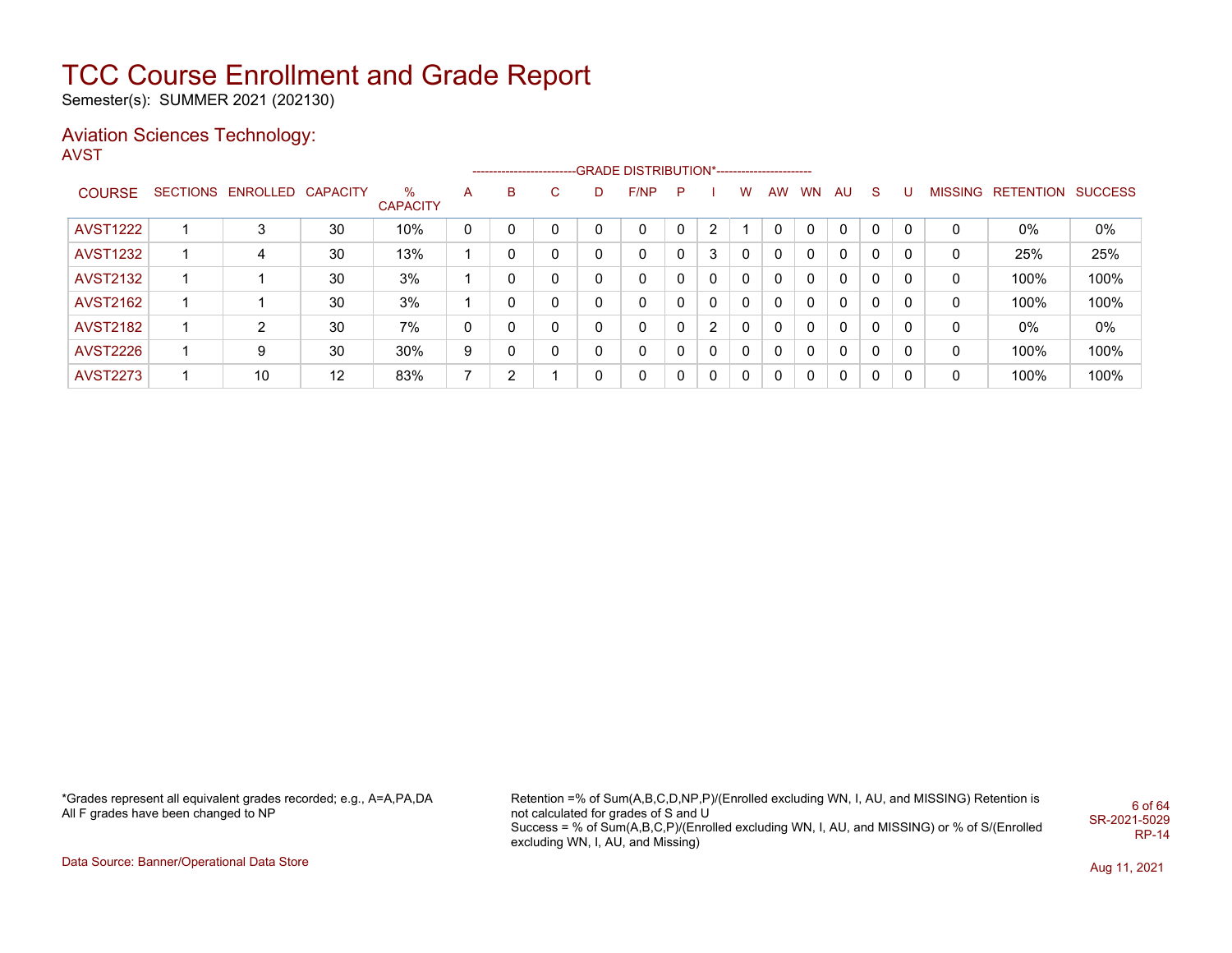Semester(s): SUMMER 2021 (202130)

### Biology:

BIOL

|                 |                |                   |                 |                         |                |    | ------------------------- |    | -GRADE DISTRIBUTION*----------------------- |              |   |    |           |          |              |              |          |                |                  |                |
|-----------------|----------------|-------------------|-----------------|-------------------------|----------------|----|---------------------------|----|---------------------------------------------|--------------|---|----|-----------|----------|--------------|--------------|----------|----------------|------------------|----------------|
| <b>COURSE</b>   |                | SECTIONS ENROLLED | <b>CAPACITY</b> | $\%$<br><b>CAPACITY</b> | A              | B  | C.                        | D  | F/NP                                        | P            |   | w  | <b>AW</b> | WN       | AU           | S            | U        | <b>MISSING</b> | <b>RETENTION</b> | <b>SUCCESS</b> |
| <b>BIOL1113</b> | $\overline{2}$ | 35                | 60              | 58%                     | 8              | 9  |                           | 3  | 8                                           | 0            | 0 | 2  |           | $\Omega$ | $\mathbf{0}$ | $\mathbf{0}$ | 0        | 0              | 91%              | 60%            |
| <b>BIOL1114</b> | 8              | 164               | 182             | 90%                     | 92             | 42 | 13                        | 6  | 5                                           | 0            | 0 | 5  |           | 0        | 0            | $\mathbf{0}$ | 0        | 0              | 96%              | 90%            |
| <b>BIOL1224</b> | 9              | 163               | 182             | 90%                     | 81             | 39 | 24                        | 5  | 4                                           | 0            | 0 | 6  | 4         | 0        | 0            | $\mathbf{0}$ | 0        | 0              | 94%              | 88%            |
| <b>BIOL1314</b> | $\overline{2}$ | 55                | 60              | 92%                     | 14             | 18 | 9                         | 2  |                                             | $\Omega$     | 0 | 8  | 3         | 0        | 0            | $\mathbf{0}$ | $\Omega$ | 0              | 80%              | 75%            |
| <b>BIOL1383</b> | 14             | 321               | 395             | 81%                     | 123            | 86 | 48                        | 16 | 23                                          | $\mathbf{0}$ | 0 | 19 | 6         | 0        | 0            | 0            | 0        | 0              | 92%              | 80%            |
| <b>BIOL1604</b> |                | 12                | 12              | 100%                    | $\overline{2}$ | 5  | 2                         |    | 0                                           | 0            | 0 |    |           | 0        | 0            | 0            | 0        | 0              | 83%              | 75%            |
| <b>BIOL2134</b> | $\overline{7}$ | 156               | 171             | 91%                     | 89             | 42 | 15                        | 3  | 3                                           | 0            | 0 | 4  | 0         | 0        | 0            | $\mathbf{0}$ | 0        | 0              | 97%              | 94%            |
| <b>BIOL2154</b> | 8              | 160               | 186             | 86%                     | 61             | 62 | 24                        | 2  | 3                                           | 0            |   | ⇁  | 0         | 0        | 0            | $\mathbf{0}$ | 0        | $\mathbf{0}$   | 95%              | 92%            |
| <b>BIOL2164</b> | 5              | 113               | 124             | 91%                     | 71             | 25 | 11                        | 2  | 4                                           | 0            | 0 | 0  | 0         | 0        | 0            | $\mathbf{0}$ | 0        | 0              | 100%             | 95%            |
| <b>BIOL2313</b> |                | 14                | 30              | 47%                     | 4              | 6  |                           | 3  | 0                                           | 0            | 0 |    | 0         | 0        | 0            | 0            | 0        | 0              | 93%              | 71%            |

\*Grades represent all equivalent grades recorded; e.g., A=A,PA,DA All F grades have been changed to NP

Retention =% of Sum(A,B,C,D,NP,P)/(Enrolled excluding WN, I, AU, and MISSING) Retention is not calculated for grades of S and U Success = % of Sum(A,B,C,P)/(Enrolled excluding WN, I, AU, and MISSING) or % of S/(Enrolled excluding WN, I, AU, and Missing) 7 of 64 SR-2021-5029 RP-14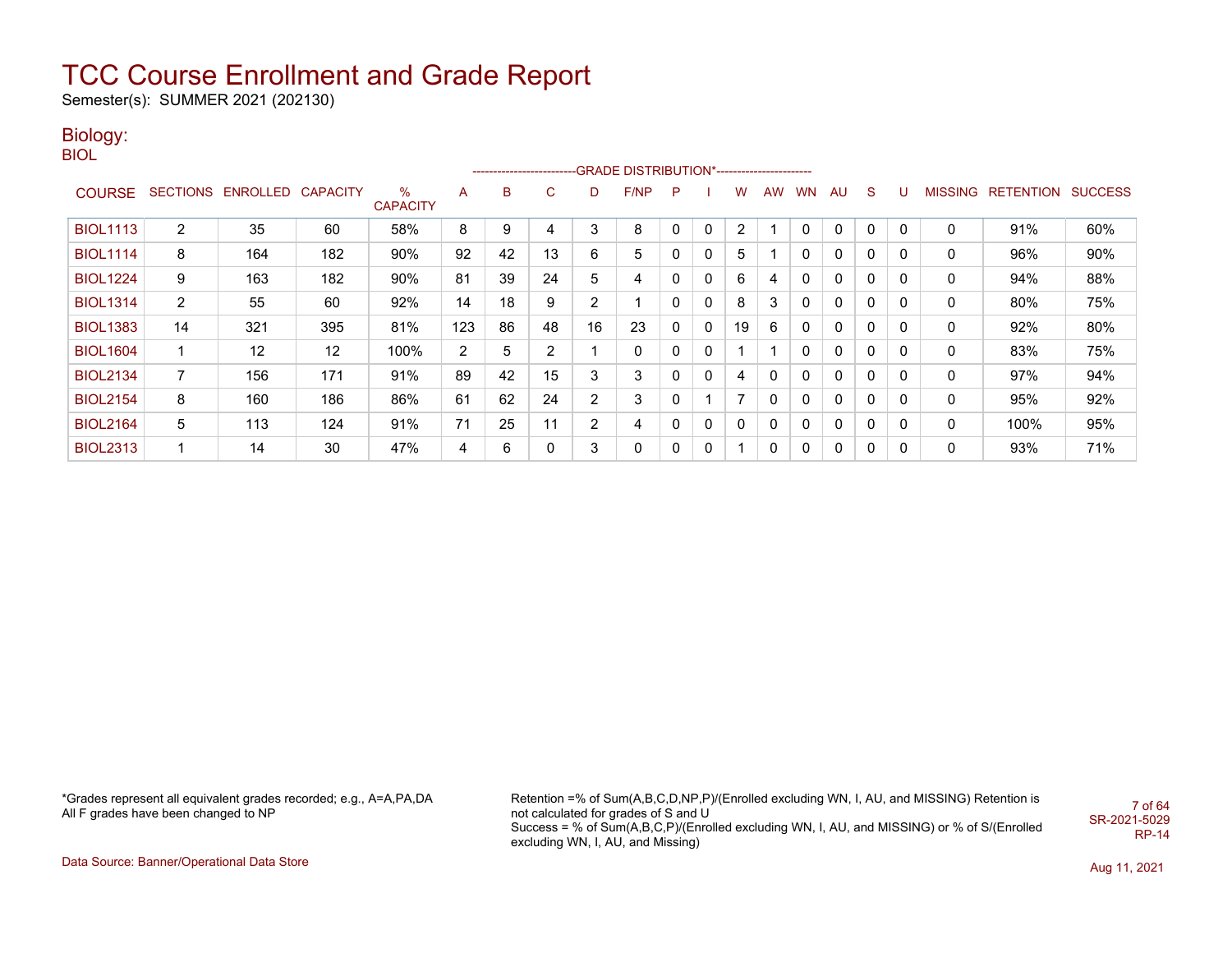Semester(s): SUMMER 2021 (202130)

#### Biomedical Equipment Technolog: BMET

|                 |                            |                      |              |   |              |              | ------------------------GRADE DISTRIBUTION*----------------------- |          |              |          |    |       |              |  |                   |         |
|-----------------|----------------------------|----------------------|--------------|---|--------------|--------------|--------------------------------------------------------------------|----------|--------------|----------|----|-------|--------------|--|-------------------|---------|
| <b>COURSE</b>   | SECTIONS ENROLLED CAPACITY | %<br><b>CAPACITY</b> | $\mathbf{A}$ | B | $\mathbf{C}$ | D            | F/NP                                                               | <b>P</b> |              | <b>W</b> | AW | WN AU |              |  | MISSING RETENTION | SUCCESS |
| <b>BMET2373</b> |                            | 100%                 |              |   |              | <sup>o</sup> | 0                                                                  | 0        | $\mathbf{0}$ |          |    |       | $\mathbf{0}$ |  | 67%               | 67%     |

\*Grades represent all equivalent grades recorded; e.g., A=A,PA,DA All F grades have been changed to NP

Retention =% of Sum(A,B,C,D,NP,P)/(Enrolled excluding WN, I, AU, and MISSING) Retention is not calculated for grades of S and U Success = % of Sum(A,B,C,P)/(Enrolled excluding WN, I, AU, and MISSING) or % of S/(Enrolled excluding WN, I, AU, and Missing) 8 of 64 SR-2021-5029 RP-14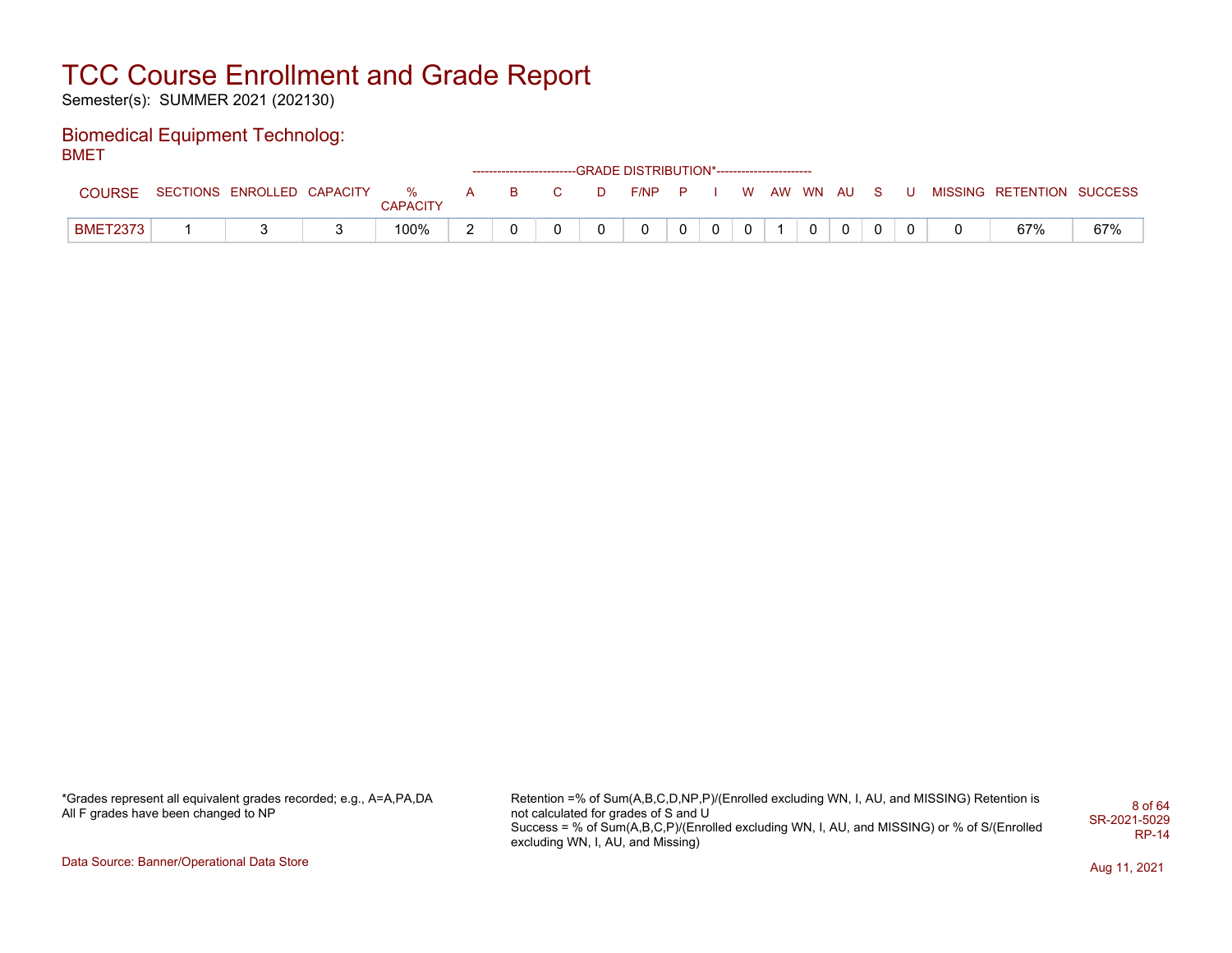Semester(s): SUMMER 2021 (202130)

#### Business: **BUSN**

| ----            |   |                            |     |                      |                 | ------------------------ |               |   | -GRADE DISTRIBUTION*---------------------- |             |   |    |           |              |     |    |   |   |                           |     |
|-----------------|---|----------------------------|-----|----------------------|-----------------|--------------------------|---------------|---|--------------------------------------------|-------------|---|----|-----------|--------------|-----|----|---|---|---------------------------|-----|
| <b>COURSE</b>   |   | SECTIONS ENROLLED CAPACITY |     | ℅<br><b>CAPACITY</b> | A               | B.                       | C.            |   | F/NP                                       | P           |   | w  | <b>AW</b> | <b>WN</b>    | AU. | -S | U |   | MISSING RETENTION SUCCESS |     |
| <b>BUSN1053</b> | 4 | 116                        | 120 | 97%                  | 32              | 40                       | 17            |   | 4                                          | 0           | 0 |    | 13        | 0            | 0   |    |   | 0 | 83%                       | 77% |
| <b>BUSN1353</b> |   | 20                         | 20  | 100%                 | 10 <sup>°</sup> | າ                        | 4             |   |                                            | 0           | 0 |    |           | 0            | 0   |    | 0 |   | 100%                      | 84% |
| <b>BUSN2053</b> | 2 | 20                         | 30  | 67%                  |                 | ົ                        | າ<br><u>_</u> |   | 3                                          | 0           | 0 | 5  |           | $\mathbf{0}$ | 0   |    | 0 | 0 | 75%                       | 55% |
| <b>BUSN2433</b> | 3 | 65                         | 72  | 90%                  | 33              |                          | っ             | 5 |                                            | $\mathbf 0$ | 0 | 10 | 6         | $\mathbf{0}$ | 0   | 0  | 0 | 0 | 75%                       | 65% |

\*Grades represent all equivalent grades recorded; e.g., A=A,PA,DA All F grades have been changed to NP

Retention =% of Sum(A,B,C,D,NP,P)/(Enrolled excluding WN, I, AU, and MISSING) Retention is not calculated for grades of S and U Success = % of Sum(A,B,C,P)/(Enrolled excluding WN, I, AU, and MISSING) or % of S/(Enrolled excluding WN, I, AU, and Missing) 9 of 64 SR-2021-5029 RP-14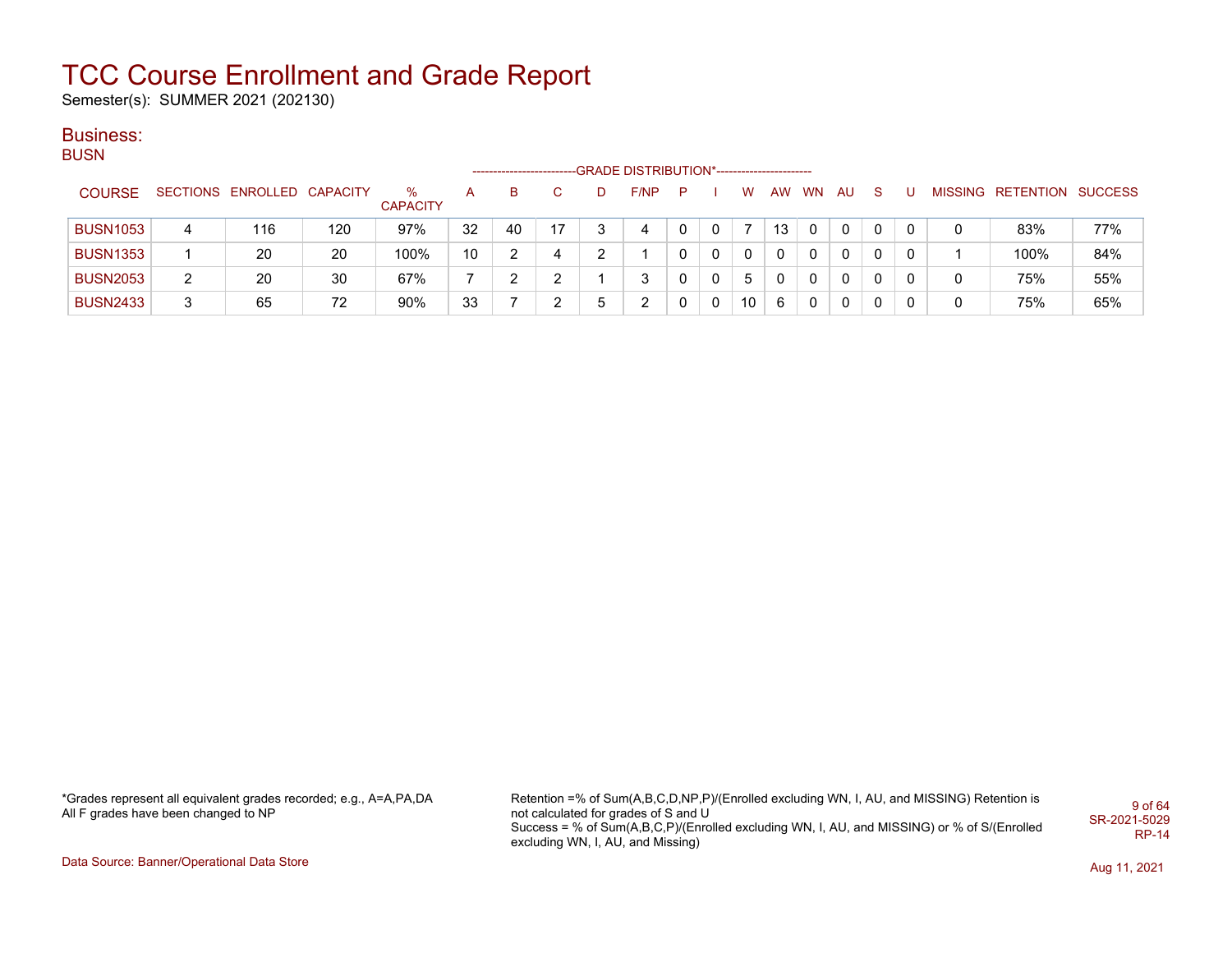Semester(s): SUMMER 2021 (202130)

#### Chemistry: **CHEM**

|                 |   |                            |     |                      |    | --------------------- |    |   | --GRADE DISTRIBUTION*----------------------- |   |   |    |           |           |           |   |   |   |                   |                |
|-----------------|---|----------------------------|-----|----------------------|----|-----------------------|----|---|----------------------------------------------|---|---|----|-----------|-----------|-----------|---|---|---|-------------------|----------------|
| <b>COURSE</b>   |   | SECTIONS ENROLLED CAPACITY |     | %<br><b>CAPACITY</b> | Α  | в                     | C  | D | F/NP                                         | P |   | w  | <b>AW</b> | <b>WN</b> | <b>AU</b> | S |   |   | MISSING RETENTION | <b>SUCCESS</b> |
| <b>CHEM1114</b> | 4 | 87                         | 104 | 84%                  | 16 | 28                    | 11 | 3 |                                              |   | 4 | 15 | 3         |           | 0         | 0 | 0 | 0 | 75%               | 63%            |
| <b>CHEM1315</b> | 6 | 124                        | 142 | 87%                  | 55 | 41                    | 12 | 3 | 4                                            |   |   |    |           |           | 0         | 0 | 0 | 0 | 93%               | 87%            |
| <b>CHEM1415</b> | 3 | 66                         | 74  | 89%                  | 27 | 16                    | 12 | 3 | 0                                            | 0 | 0 | 4  | 4         | 0         | 0         | 0 | 0 | 0 | 88%               | 83%            |
| <b>CHEM2145</b> | 2 | 39                         | 42  | 93%                  | 6  | 23                    | 3  |   | 0                                            | 0 | 0 | 2  | 3         | 0         |           | 0 | 0 | 0 | 85%               | 82%            |
| <b>CHEM2245</b> |   | 11                         | 12  | 92%                  | 4  |                       | 3  | 0 | 0                                            | 0 | 0 | 0  | 0         | 0         | 0         | 0 | 0 | 0 | 100%              | 100%           |

\*Grades represent all equivalent grades recorded; e.g., A=A,PA,DA All F grades have been changed to NP

Retention =% of Sum(A,B,C,D,NP,P)/(Enrolled excluding WN, I, AU, and MISSING) Retention is not calculated for grades of S and U Success = % of Sum(A,B,C,P)/(Enrolled excluding WN, I, AU, and MISSING) or % of S/(Enrolled excluding WN, I, AU, and Missing) 10 of 64 SR-2021-5029 RP-14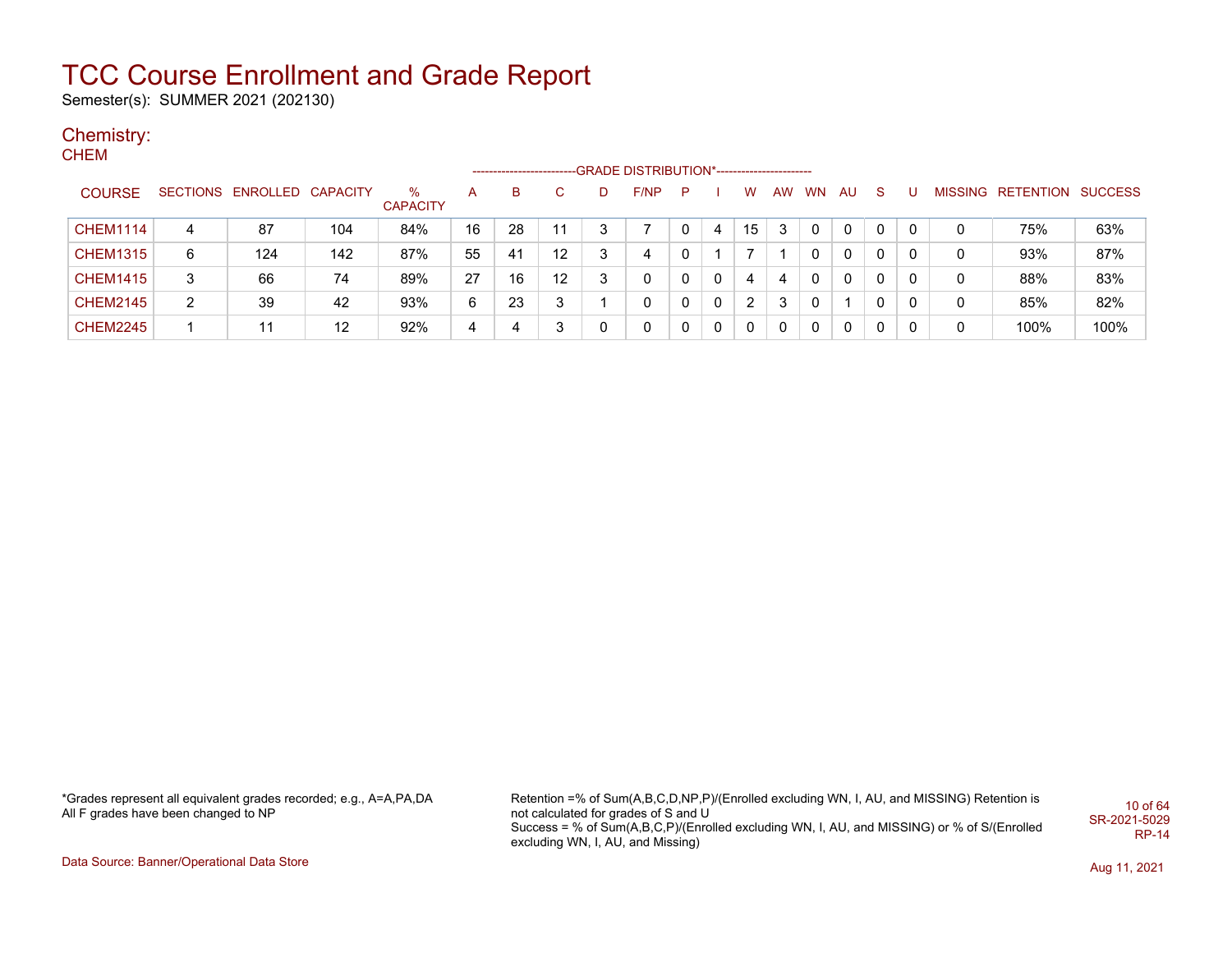Semester(s): SUMMER 2021 (202130)

### Child Development:

CHLD

|                 |                |                            |    |                         |                |                |                |                | ------------------------GRADE                DISTRIBUTION*---------------------- |   |              |                |              |              |          |   |          |   |                   |                |
|-----------------|----------------|----------------------------|----|-------------------------|----------------|----------------|----------------|----------------|----------------------------------------------------------------------------------|---|--------------|----------------|--------------|--------------|----------|---|----------|---|-------------------|----------------|
| <b>COURSE</b>   |                | SECTIONS ENROLLED CAPACITY |    | $\%$<br><b>CAPACITY</b> | A              | B              | C              | D              | F/NP                                                                             | P |              | w              | AW           | <b>WN</b>    | AU       | S | U        |   | MISSING RETENTION | <b>SUCCESS</b> |
| <b>CHLD2003</b> | 3              | 43                         | 69 | 62%                     | 24             | 11             |                | $\overline{2}$ |                                                                                  | 0 | $\mathbf{0}$ | 3              |              | $\mathbf{0}$ | 0        | 0 | 0        | 0 | 91%               | 84%            |
| <b>CHLD2023</b> | 1              | 6                          | 30 | 20%                     | 4              |                |                | $\mathbf{0}$   | 0                                                                                | 0 | 0            | 0              | 0            | 0            | 0        | 0 | 0        | 0 | 100%              | 100%           |
| <b>CHLD2103</b> | 1              | 24                         | 30 | 80%                     | 11             | 6              | 4              |                | 1                                                                                | 0 | 0            |                | 0            | 0            | 0        | 0 | 0        | 0 | 96%               | 88%            |
| <b>CHLD2113</b> | 1              | 9                          | 30 | 30%                     |                | 6              |                | 0              | 0                                                                                | 0 | $\mathbf{0}$ |                | 0            | 0            | 0        | 0 | 0        | 0 | 89%               | 89%            |
| <b>CHLD2203</b> | 1              | 16                         | 30 | 53%                     | $\overline{7}$ | 5              |                | $\overline{2}$ | 1                                                                                | 0 | 0            | 0              | $\mathbf{0}$ | 0            | 0        | 0 | 0        | 0 | 100%              | 81%            |
| <b>CHLD2213</b> | 1              | 12                         | 30 | 40%                     | $\overline{7}$ |                | $\overline{2}$ | 0              | 0                                                                                | 0 | $\mathbf{0}$ | $\overline{2}$ | 0            | 0            | 0        | 0 | 0        | 0 | 83%               | 83%            |
| <b>CHLD2233</b> | $\overline{2}$ | 36                         | 60 | 60%                     | 16             | 12             | 7              | 0              | 0                                                                                | 0 | $\mathbf{0}$ |                | $\mathbf{0}$ | 0            | 0        | 0 | 0        | 0 | 97%               | 97%            |
| <b>CHLD2243</b> | 1              | 13                         | 30 | 43%                     | 10             | $\overline{2}$ |                | 0              | 0                                                                                | 0 | 0            | 0              | 0            | 0            | 0        | 0 | 0        | 0 | 100%              | 100%           |
| <b>CHLD2263</b> | 1              | 6                          | 30 | 20%                     | 5              |                | 0              | $\mathbf{0}$   | 0                                                                                | 0 | $\Omega$     | 0              | $\mathbf{0}$ | 0            | $\Omega$ | 0 | $\Omega$ | 0 | 100%              | 100%           |
| <b>CHLD2413</b> | 1              | 11                         | 30 | 37%                     | 8              |                | $\overline{2}$ | 0              | 0                                                                                | 0 | 0            | 0              | 0            | 0            | 0        | 0 | 0        | 0 | 100%              | 100%           |
| <b>CHLD2513</b> | 1              | 26                         | 30 | 87%                     | 14             | 4              | 3              | 0              | 0                                                                                | 0 | $\mathbf{0}$ | 3              | 2            | 0            | 0        | 0 | 0        | 0 | 81%               | 81%            |
| <b>CHLD2613</b> | 1              | 8                          | 30 | 27%                     | 6              |                |                | 0              | 0                                                                                | 0 | $\mathbf{0}$ | 0              | 0            | 0            | 0        | 0 | 0        | 0 | 100%              | 100%           |

\*Grades represent all equivalent grades recorded; e.g., A=A,PA,DA All F grades have been changed to NP

Retention =% of Sum(A,B,C,D,NP,P)/(Enrolled excluding WN, I, AU, and MISSING) Retention is not calculated for grades of S and U Success = % of Sum(A,B,C,P)/(Enrolled excluding WN, I, AU, and MISSING) or % of S/(Enrolled excluding WN, I, AU, and Missing) 11 of 64 SR-2021-5029 RP-14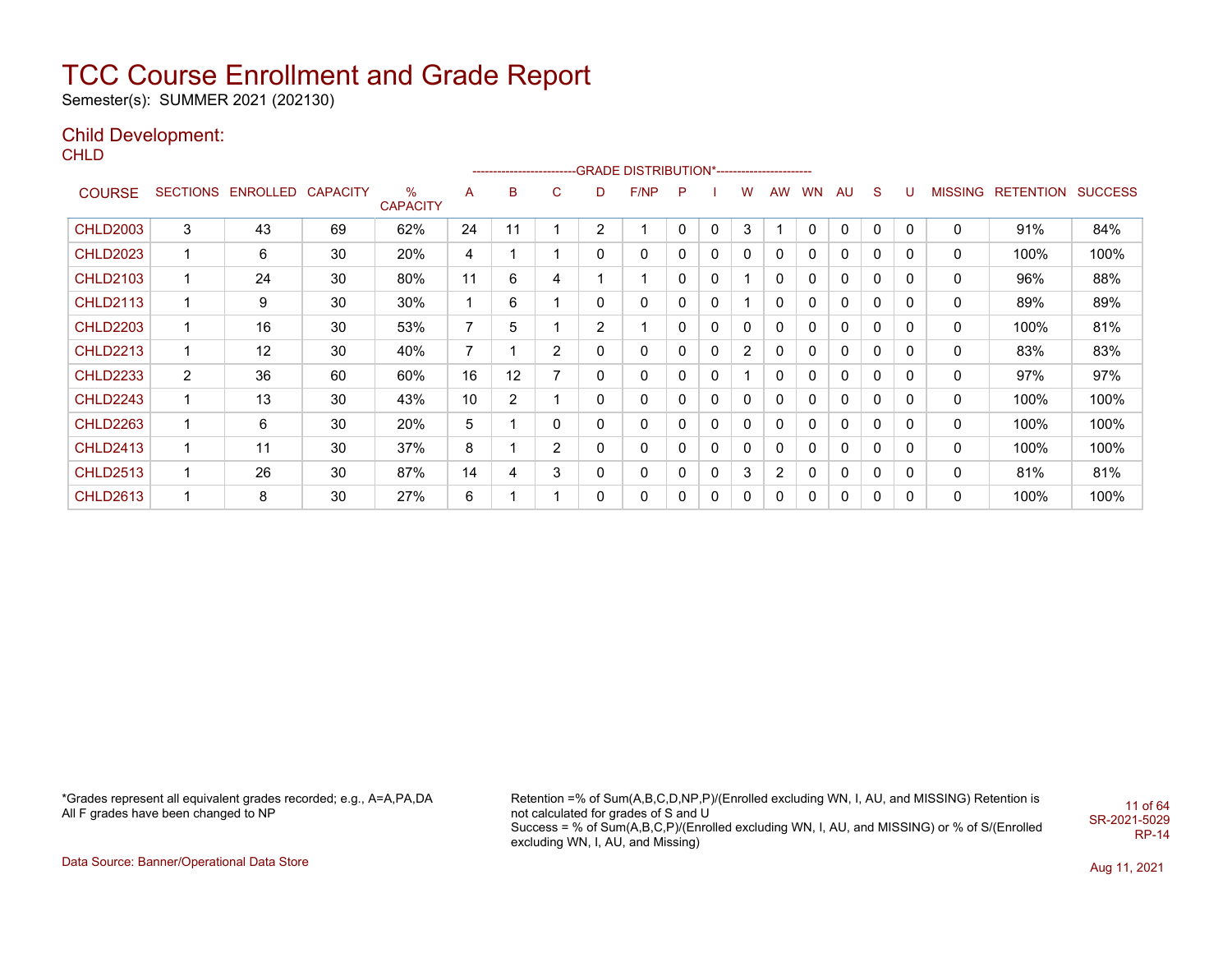Semester(s): SUMMER 2021 (202130)

### College Experience:

COLL<sup>'</sup>

|                 |    |                              |     |                 |                               |     |    |   | ------------------------GRADE        DISTRIBUTION*----------------------- |          |             |                |   |            |                |     |                           |     |
|-----------------|----|------------------------------|-----|-----------------|-------------------------------|-----|----|---|---------------------------------------------------------------------------|----------|-------------|----------------|---|------------|----------------|-----|---------------------------|-----|
| <b>COURSE</b>   |    | SECTIONS ENROLLED CAPACITY % |     | <b>CAPACITY</b> | $\overline{A}$ $\overline{A}$ | - B | C. | D | $F/NP$ P I                                                                |          |             |                |   | WAW WN AUS |                | . U | MISSING RETENTION SUCCESS |     |
| <b>COLL1003</b> | 10 | 160                          | 200 | 80%             | 106                           | 18  | 11 |   | 14                                                                        | $\Omega$ | $\mathbf 0$ | $\overline{2}$ | 4 | $\Omega$   | $\overline{0}$ |     | 96%                       | 84% |

| *Grades represent all equivalent grades recorded; e.g., A=A,PA,DA |  |
|-------------------------------------------------------------------|--|
| All F grades have been changed to NP                              |  |

Retention =% of Sum(A,B,C,D,NP,P)/(Enrolled excluding WN, I, AU, and MISSING) Retention is not calculated for grades of S and U Success = % of Sum(A,B,C,P)/(Enrolled excluding WN, I, AU, and MISSING) or % of S/(Enrolled excluding WN, I, AU, and Missing) 12 of 64 SR-2021-5029 RP-14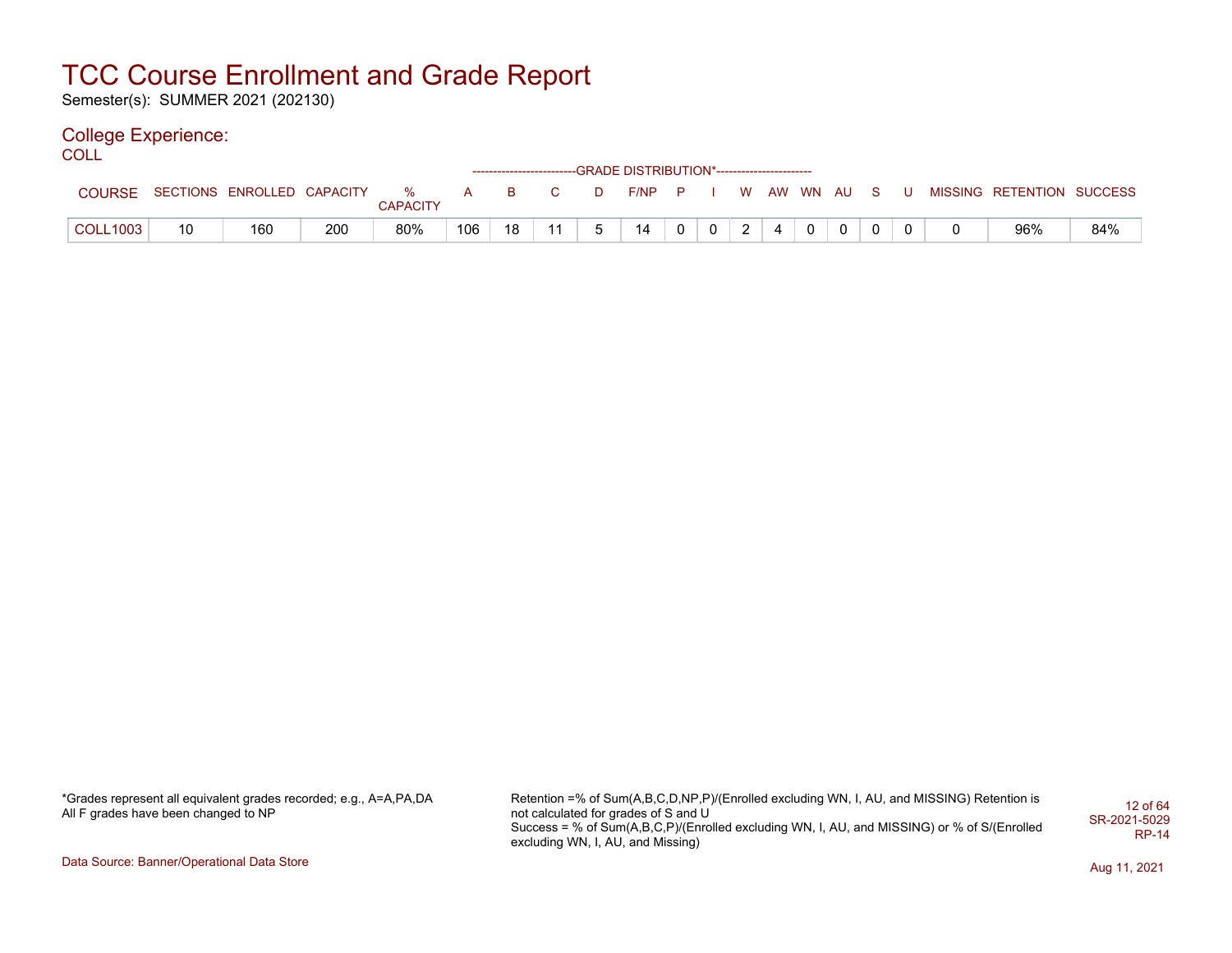Semester(s): SUMMER 2021 (202130)

### Communication:

COMM

|                 |    |                            |     |                 |     |    |    |    | ------------------------GRADE DISTRIBUTION*----------------------- |              |             |    |    |          |  |  |                           |     |
|-----------------|----|----------------------------|-----|-----------------|-----|----|----|----|--------------------------------------------------------------------|--------------|-------------|----|----|----------|--|--|---------------------------|-----|
| <b>COURSE</b>   |    | SECTIONS ENROLLED CAPACITY |     | %               | A   | B  |    |    | F/NP                                                               | <b>P</b>     |             | W. |    | AW WN AU |  |  | MISSING RETENTION SUCCESS |     |
|                 |    |                            |     | <b>CAPACITY</b> |     |    |    |    |                                                                    |              |             |    |    |          |  |  |                           |     |
| <b>COMM1113</b> | 20 | 362                        | 480 | 75%             | 162 | 87 | 32 | 10 | 16                                                                 | $\mathbf{0}$ | $\mathbf 0$ | 33 | 21 |          |  |  | 85%                       | 78% |
| COMM2053        |    | 14                         | 15  | 93%             | 6   |    |    |    | C<br><u>_</u>                                                      | 0            | 0           |    |    |          |  |  | 93%                       | 79% |

\*Grades represent all equivalent grades recorded; e.g., A=A,PA,DA All F grades have been changed to NP

Retention =% of Sum(A,B,C,D,NP,P)/(Enrolled excluding WN, I, AU, and MISSING) Retention is not calculated for grades of S and U Success = % of Sum(A,B,C,P)/(Enrolled excluding WN, I, AU, and MISSING) or % of S/(Enrolled excluding WN, I, AU, and Missing) 13 of 64 SR-2021-5029 RP-14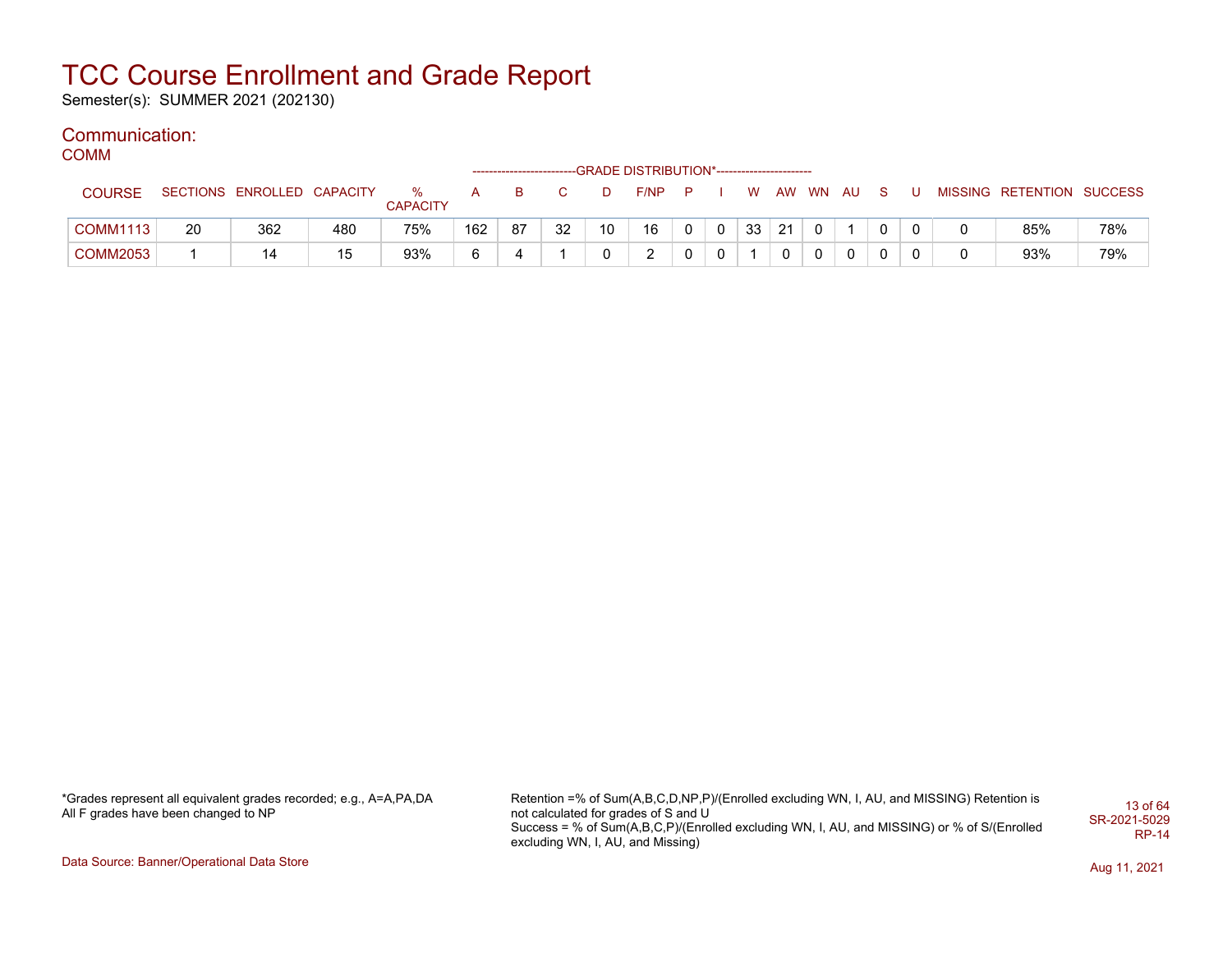Semester(s): SUMMER 2021 (202130)

### CSCI Computer Info Systems:

**CSCI** 

|                 |    |                            |     |                 |    | ------------------------ |    |    | -GRADE DISTRIBUTION*----------------------- |    |              |    |              |              |          |          |          |   |                   |                |
|-----------------|----|----------------------------|-----|-----------------|----|--------------------------|----|----|---------------------------------------------|----|--------------|----|--------------|--------------|----------|----------|----------|---|-------------------|----------------|
| <b>COURSE</b>   |    | SECTIONS ENROLLED CAPACITY |     | %               | A  | В                        | С  | D  | F/NP                                        | P. |              | W  | AW           | WN           | AU       | -S       |          |   | MISSING RETENTION | <b>SUCCESS</b> |
|                 |    |                            |     | <b>CAPACITY</b> |    |                          |    |    |                                             |    |              |    |              |              |          |          |          |   |                   |                |
| <b>CSCI1203</b> | 12 | 222                        | 260 | 85%             | 96 | 38                       | 30 | 10 | 16                                          | 0  | $\Omega$     | 10 | 22           | $\Omega$     | $\Omega$ | $\Omega$ | $\Omega$ |   | 86%               | 74%            |
| <b>CSCI1263</b> |    | 13                         | 30  | 43%             | 6  |                          | 0  |    | 4                                           | 0  | $\Omega$     | 3  | $\mathbf{0}$ | $\mathbf{0}$ | $\Omega$ | $\Omega$ | 0        | 0 | 77%               | 46%            |
| <b>CSCI1483</b> |    | 19                         | 30  | 63%             | 8  | 5                        | 0  |    | 3                                           | 0  | $\Omega$     |    |              | $\Omega$     | $\Omega$ | $\Omega$ | 0        | 0 | 89%               | 68%            |
| <b>CSCI2033</b> |    | 25                         | 30  | 83%             | 13 | 3                        | 3  |    | 2                                           | 0  | $\Omega$     | 0  | 2            | $\Omega$     | -1       | $\Omega$ | 0        | 0 | 88%               | 76%            |
| <b>CSCI2473</b> |    | 30                         | 30  | 100%            | 21 | 2                        |    | 0  | 3                                           | 0  |              |    | 0            | $\Omega$     | $\Omega$ | $\Omega$ | 0        | 0 | 93%               | 83%            |
| <b>CSCI2843</b> |    | 17                         | 30  | 57%             | 8  | 5                        | 0  |    | 2                                           | 0  | $\mathbf{0}$ | 2  | 0            | 0            | $\Omega$ | $\Omega$ | 0        | 0 | 88%               | 76%            |

\*Grades represent all equivalent grades recorded; e.g., A=A,PA,DA All F grades have been changed to NP

Retention =% of Sum(A,B,C,D,NP,P)/(Enrolled excluding WN, I, AU, and MISSING) Retention is not calculated for grades of S and U Success = % of Sum(A,B,C,P)/(Enrolled excluding WN, I, AU, and MISSING) or % of S/(Enrolled excluding WN, I, AU, and Missing) 14 of 64 SR-2021-5029 RP-14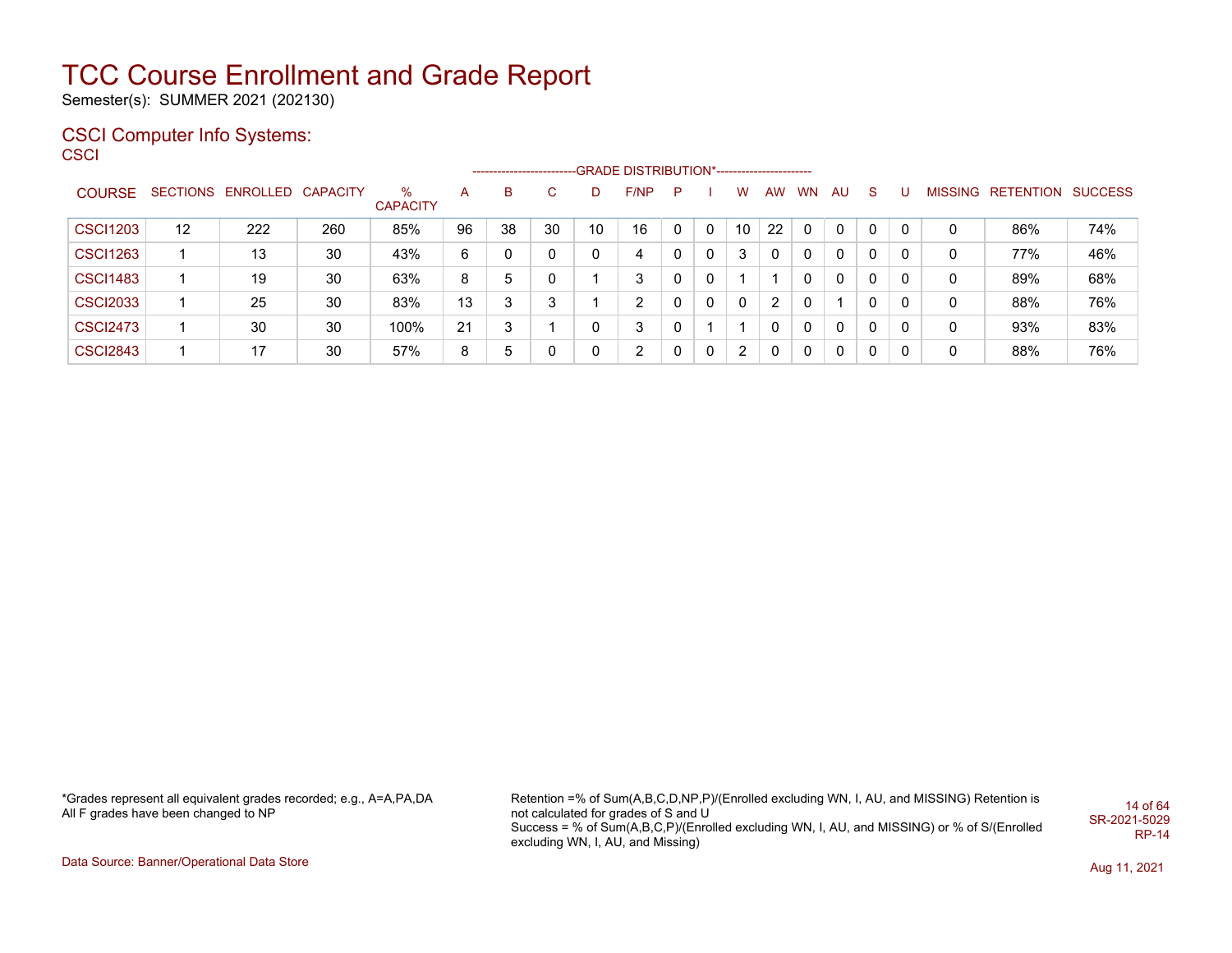Semester(s): SUMMER 2021 (202130)

### CSYS Computer Info Systems:

**CSYS** 

|                 |   |                            |    |                      |    |    |    |    | -GRADE DISTRIBUTION*----------------------- |   |   |   |    |           |    |    |   |                           |     |
|-----------------|---|----------------------------|----|----------------------|----|----|----|----|---------------------------------------------|---|---|---|----|-----------|----|----|---|---------------------------|-----|
| <b>COURSE</b>   |   | SECTIONS ENROLLED CAPACITY |    | ℅<br><b>CAPACITY</b> | A  | B. | C. | D. | F/NP                                        | P |   | W | AW | <b>WN</b> | AU | -S |   | MISSING RETENTION SUCCESS |     |
| <b>CSYS1013</b> |   | 20                         | 30 | 67%                  | 6  |    | 6  |    |                                             |   | 0 | 2 |    |           | 0  |    |   | 85%                       | 80% |
| <b>CSYS1203</b> | 2 | 57                         | 60 | 95%                  | 32 | 8  | າ  |    | 8                                           |   | 0 | 6 |    | 0         | 0  |    |   | 89%                       | 74% |
| <b>CSYS2073</b> | 2 | 21                         | 44 | 48%                  |    | b  | 5  |    |                                             |   | 0 |   |    |           | 0  |    |   | 95%                       | 81% |
| <b>CSYS2293</b> |   | 18                         | 30 | 60%                  | 15 |    | C  |    |                                             |   | 0 | 0 | 0  |           | 0  | 0  | 0 | 100%                      | 94% |

\*Grades represent all equivalent grades recorded; e.g., A=A,PA,DA All F grades have been changed to NP

Retention =% of Sum(A,B,C,D,NP,P)/(Enrolled excluding WN, I, AU, and MISSING) Retention is not calculated for grades of S and U Success = % of Sum(A,B,C,P)/(Enrolled excluding WN, I, AU, and MISSING) or % of S/(Enrolled excluding WN, I, AU, and Missing) 15 of 64 SR-2021-5029 RP-14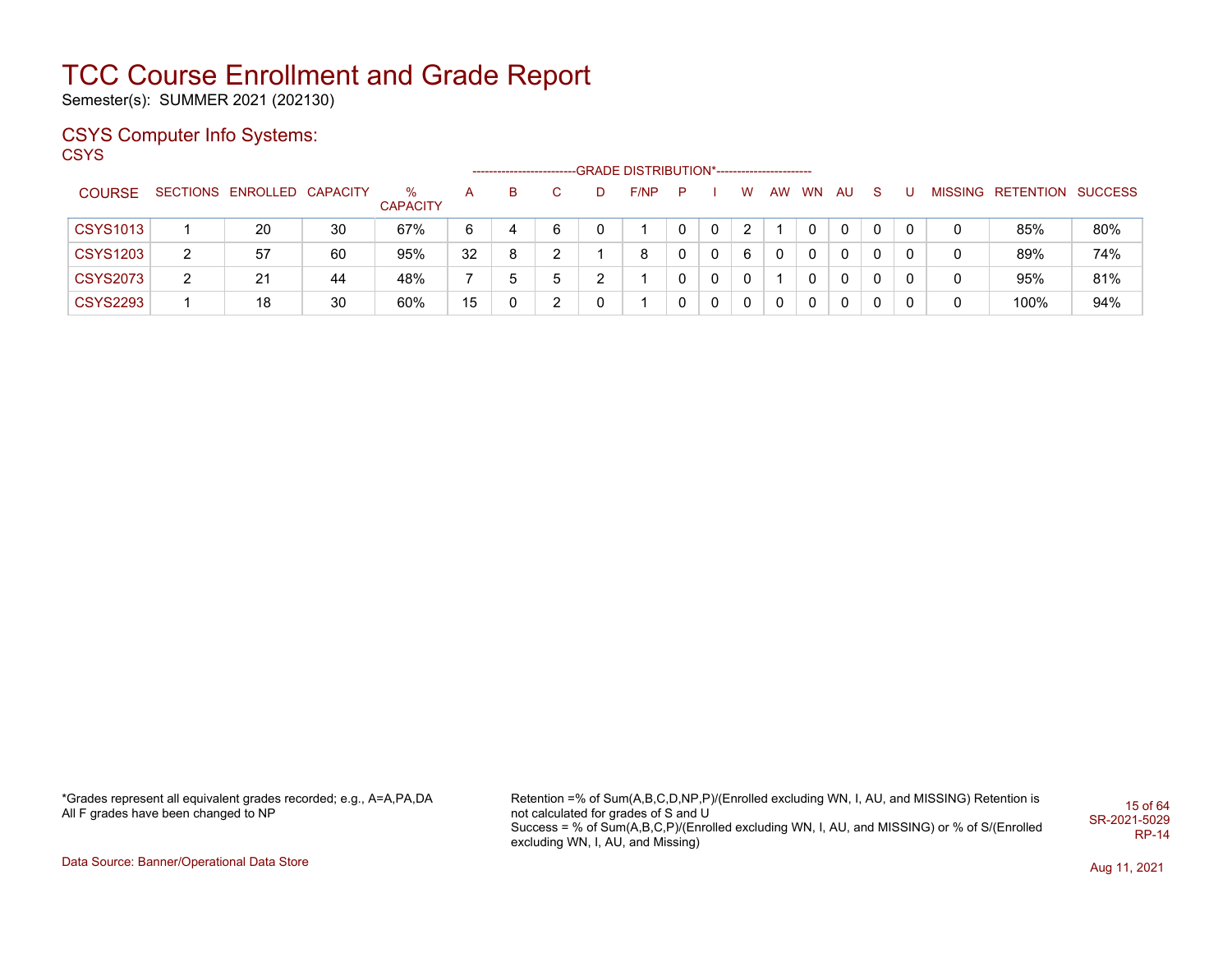Semester(s): SUMMER 2021 (202130)

### Cardiovascular Technology:

**CVTC** 

|                    |                            |    |                         |    |              |              |   | ------------------------GRADE DISTRIBUTION*----------------------- |  |                                                                                                                                                                                                                                                                                                                                                                                                                                                                |                |          |             |  |                           |      |
|--------------------|----------------------------|----|-------------------------|----|--------------|--------------|---|--------------------------------------------------------------------|--|----------------------------------------------------------------------------------------------------------------------------------------------------------------------------------------------------------------------------------------------------------------------------------------------------------------------------------------------------------------------------------------------------------------------------------------------------------------|----------------|----------|-------------|--|---------------------------|------|
| <b>COURSE</b>      | SECTIONS ENROLLED CAPACITY |    | $\sim$ $\%$<br>CAPACITY | A  | $\mathbf{R}$ | $\mathbf{C}$ | D | $F/NP$ $P$ $I$                                                     |  |                                                                                                                                                                                                                                                                                                                                                                                                                                                                |                |          | WAW WN AUSU |  | MISSING RETENTION SUCCESS |      |
| $\degree$ CVTC1063 |                            | 16 | 69%                     | 10 |              |              |   | $\Omega$                                                           |  | $\begin{array}{c c c c c c} \hline \multicolumn{3}{c }{\textbf{0}} & \multicolumn{3}{c }{\textbf{0}} & \multicolumn{3}{c }{\textbf{0}} \\ \hline \multicolumn{3}{c }{\textbf{0}} & \multicolumn{3}{c }{\textbf{0}} & \multicolumn{3}{c }{\textbf{0}} & \multicolumn{3}{c }{\textbf{0}} \\ \hline \multicolumn{3}{c }{\textbf{0}} & \multicolumn{3}{c }{\textbf{0}} & \multicolumn{3}{c }{\textbf{0}} & \multicolumn{3}{c }{\textbf{0}} \\ \hline \multicolumn$ | 0 <sup>1</sup> | $\Omega$ |             |  | 100%                      | 100% |

\*Grades represent all equivalent grades recorded; e.g., A=A,PA,DA All F grades have been changed to NP

Retention =% of Sum(A,B,C,D,NP,P)/(Enrolled excluding WN, I, AU, and MISSING) Retention is not calculated for grades of S and U Success = % of Sum(A,B,C,P)/(Enrolled excluding WN, I, AU, and MISSING) or % of S/(Enrolled excluding WN, I, AU, and Missing) 16 of 64 SR-2021-5029 RP-14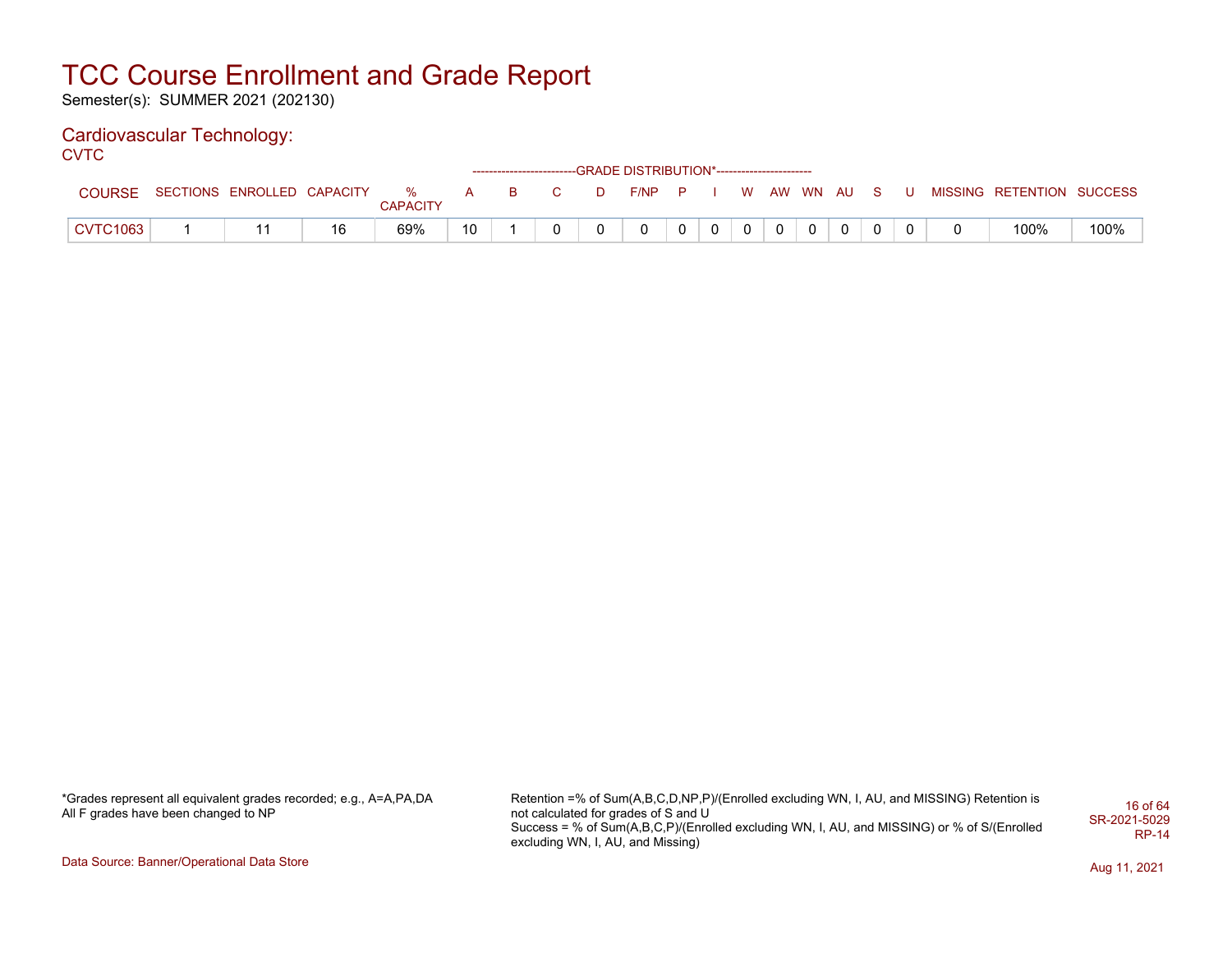Semester(s): SUMMER 2021 (202130)

#### Digital Media: DGMD

| ----            |                            |    |                      |              |          |        | ------------------------GRADE DISTRIBUTION*----------------------- |   |   |  |              |             |     |                           |      |
|-----------------|----------------------------|----|----------------------|--------------|----------|--------|--------------------------------------------------------------------|---|---|--|--------------|-------------|-----|---------------------------|------|
| <b>COURSE</b>   | SECTIONS ENROLLED CAPACITY |    | %<br><b>CAPACITY</b> | $\mathsf{A}$ | <b>B</b> | $\Box$ | F/NP                                                               | P |   |  | W AW WN AU S |             | . U | MISSING RETENTION SUCCESS |      |
| <b>DGMD2493</b> |                            | 30 | 13%                  |              |          |        |                                                                    | 0 | 0 |  | $\mathbf{0}$ | $\mathbf 0$ |     | 100%                      | 100% |

\*Grades represent all equivalent grades recorded; e.g., A=A,PA,DA All F grades have been changed to NP

Retention =% of Sum(A,B,C,D,NP,P)/(Enrolled excluding WN, I, AU, and MISSING) Retention is not calculated for grades of S and U Success = % of Sum(A,B,C,P)/(Enrolled excluding WN, I, AU, and MISSING) or % of S/(Enrolled excluding WN, I, AU, and Missing) 17 of 64 SR-2021-5029 RP-14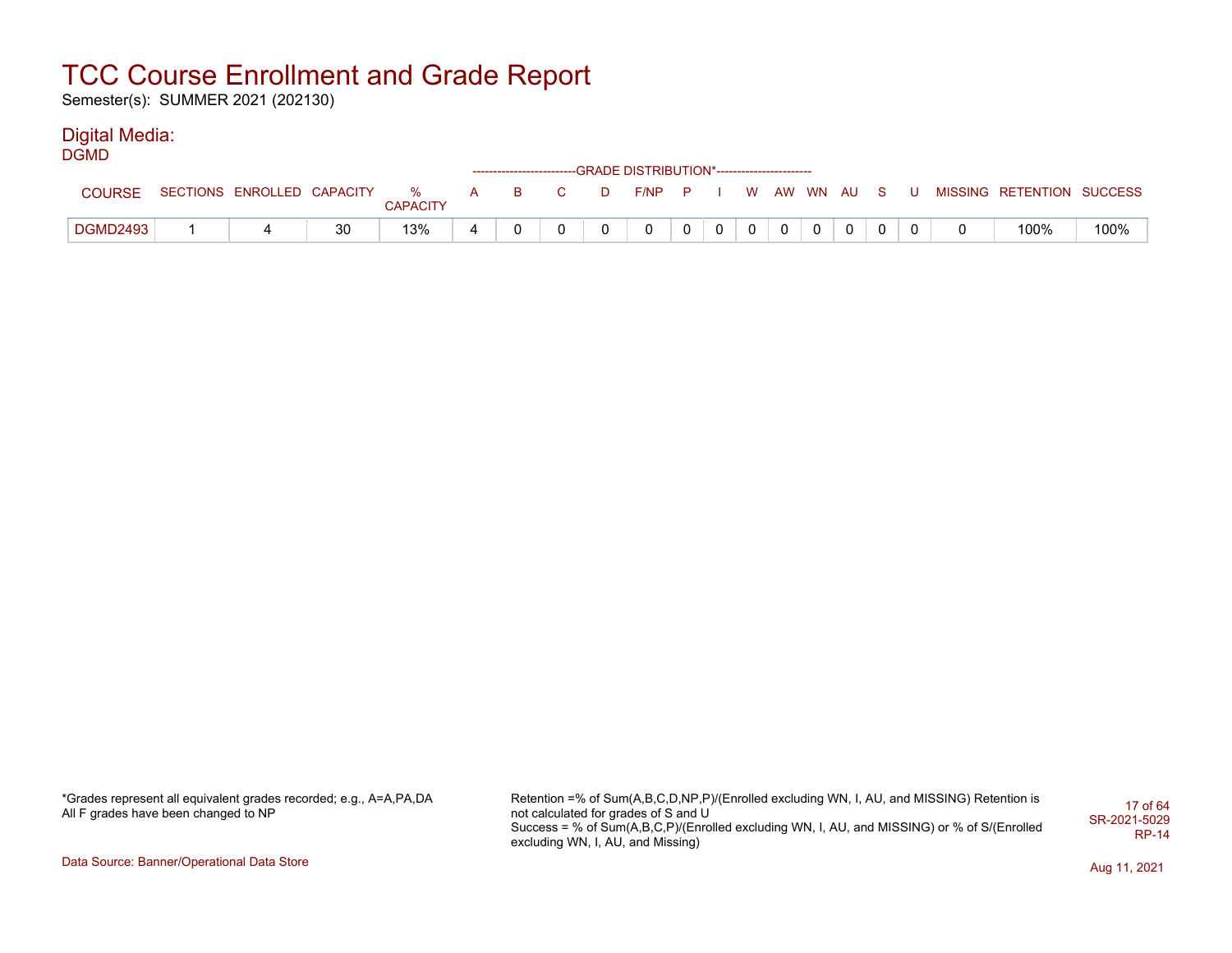Semester(s): SUMMER 2021 (202130)

#### Dental Hygiene: DHYG

| ----            |                                |          |   |          |                                   |      | ------------------------GRADE DISTRIBUTION*----------------------- |   |              |  |             |   |  |                           |      |
|-----------------|--------------------------------|----------|---|----------|-----------------------------------|------|--------------------------------------------------------------------|---|--------------|--|-------------|---|--|---------------------------|------|
| <b>COURSE</b>   | SECTIONS ENROLLED CAPACITY % A | CAPACITY |   | <b>B</b> | $\overline{C}$ and $\overline{C}$ | - D- | F/NP P                                                             |   |              |  | WAW WN AUSU |   |  | MISSING RETENTION SUCCESS |      |
| <b>DHYG2395</b> |                                | 100%     | 9 |          |                                   |      |                                                                    | 0 | $\mathbf{0}$ |  |             | 0 |  | 100%                      | 100% |

\*Grades represent all equivalent grades recorded; e.g., A=A,PA,DA All F grades have been changed to NP

Retention =% of Sum(A,B,C,D,NP,P)/(Enrolled excluding WN, I, AU, and MISSING) Retention is not calculated for grades of S and U Success = % of Sum(A,B,C,P)/(Enrolled excluding WN, I, AU, and MISSING) or % of S/(Enrolled excluding WN, I, AU, and Missing) 18 of 64 SR-2021-5029 RP-14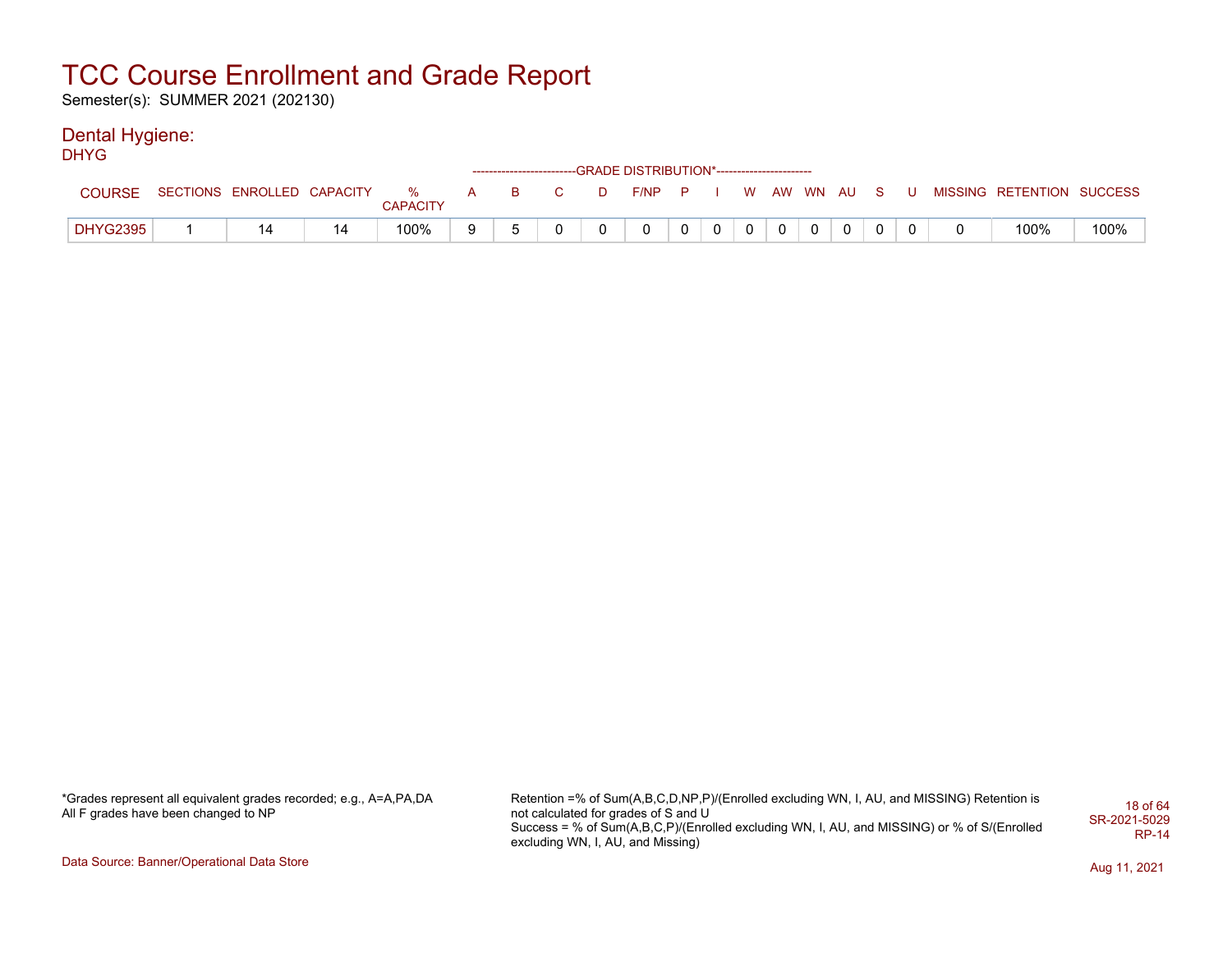Semester(s): SUMMER 2021 (202130)

#### Diagnostic Medical Sonography: DMS

|                |                            |                      |    |    | ------------------------ | -GRADE DISTRIBUTION*----------------------- |  |          |          |          |   |   |                           |      |
|----------------|----------------------------|----------------------|----|----|--------------------------|---------------------------------------------|--|----------|----------|----------|---|---|---------------------------|------|
| <b>COURSE</b>  | SECTIONS ENROLLED CAPACITY | %<br><b>CAPACITY</b> |    | B. |                          | F/NP                                        |  | W.       | AW       | WN AU    | s |   | MISSING RETENTION SUCCESS |      |
| <b>DMS1252</b> |                            | 79%                  |    |    |                          |                                             |  | $\Omega$ | $\Omega$ | $\Omega$ |   | 0 | 100%                      | 100% |
| <b>DMS1263</b> |                            | 79%                  | 10 |    |                          |                                             |  |          |          |          | 0 |   | 100%                      | 100% |

\*Grades represent all equivalent grades recorded; e.g., A=A,PA,DA All F grades have been changed to NP

Retention =% of Sum(A,B,C,D,NP,P)/(Enrolled excluding WN, I, AU, and MISSING) Retention is not calculated for grades of S and U Success = % of Sum(A,B,C,P)/(Enrolled excluding WN, I, AU, and MISSING) or % of S/(Enrolled excluding WN, I, AU, and Missing) 19 of 64 SR-2021-5029 RP-14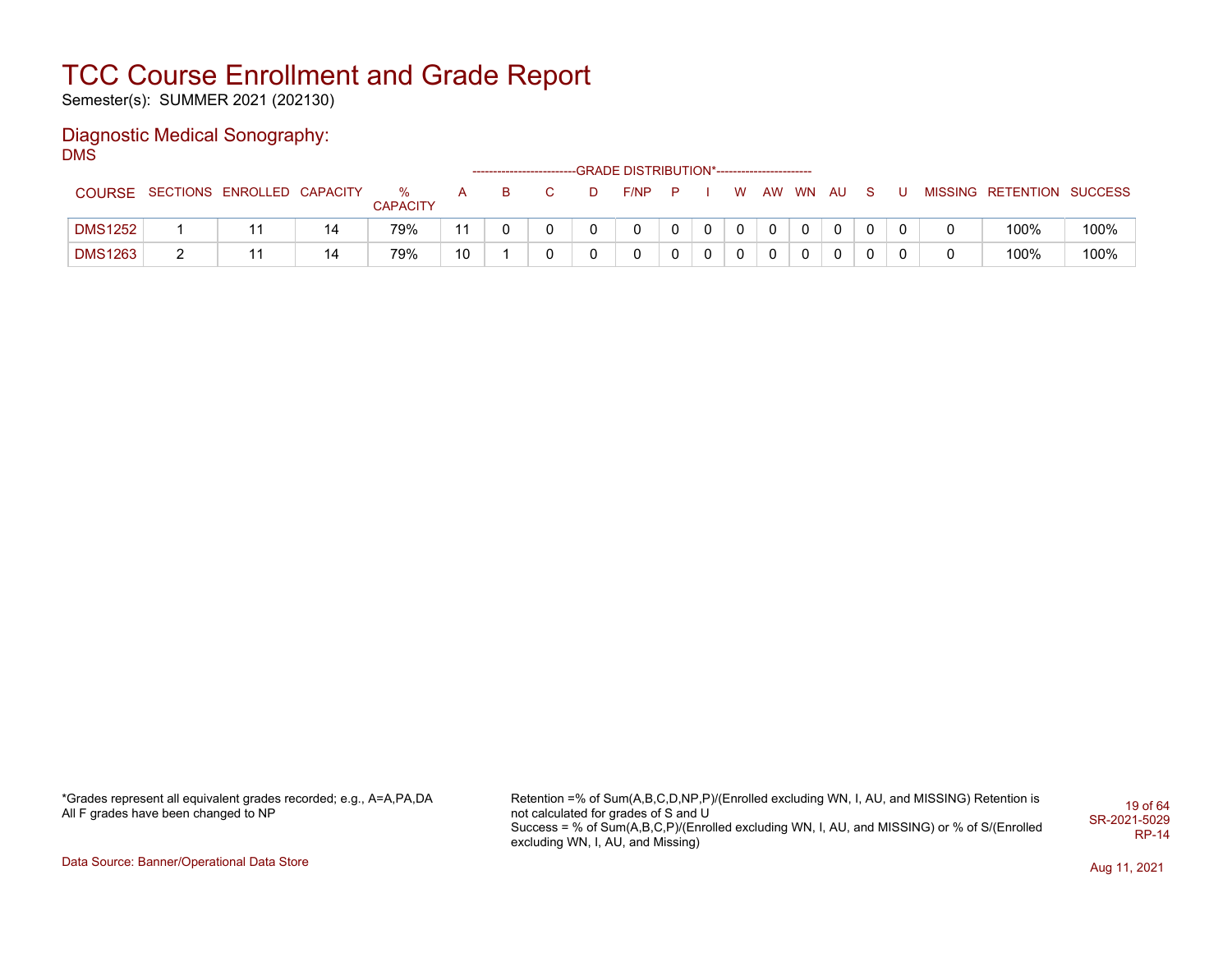Semester(s): SUMMER 2021 (202130)

#### Drafting/Computer-Aided Design: DRFT

|                 |                                                              |     |                 |  |  | ------------------------GRADE DISTRIBUTION*----------------------- |          |                |  |  |  |                           |      |
|-----------------|--------------------------------------------------------------|-----|-----------------|--|--|--------------------------------------------------------------------|----------|----------------|--|--|--|---------------------------|------|
| <b>COURSE</b>   | SECTIONS ENROLLED CAPACITY % A B C D F/NP P I W AW WN AU S U |     | <b>CAPACITY</b> |  |  |                                                                    |          |                |  |  |  | MISSING RETENTION SUCCESS |      |
| <b>DRFT1442</b> |                                                              | . . | 67%             |  |  | $\mathbf{0}$                                                       | $\Omega$ | $\overline{0}$ |  |  |  | 100%                      | 100% |

\*Grades represent all equivalent grades recorded; e.g., A=A,PA,DA All F grades have been changed to NP

Retention =% of Sum(A,B,C,D,NP,P)/(Enrolled excluding WN, I, AU, and MISSING) Retention is not calculated for grades of S and U Success = % of Sum(A,B,C,P)/(Enrolled excluding WN, I, AU, and MISSING) or % of S/(Enrolled excluding WN, I, AU, and Missing) 20 of 64 SR-2021-5029 RP-14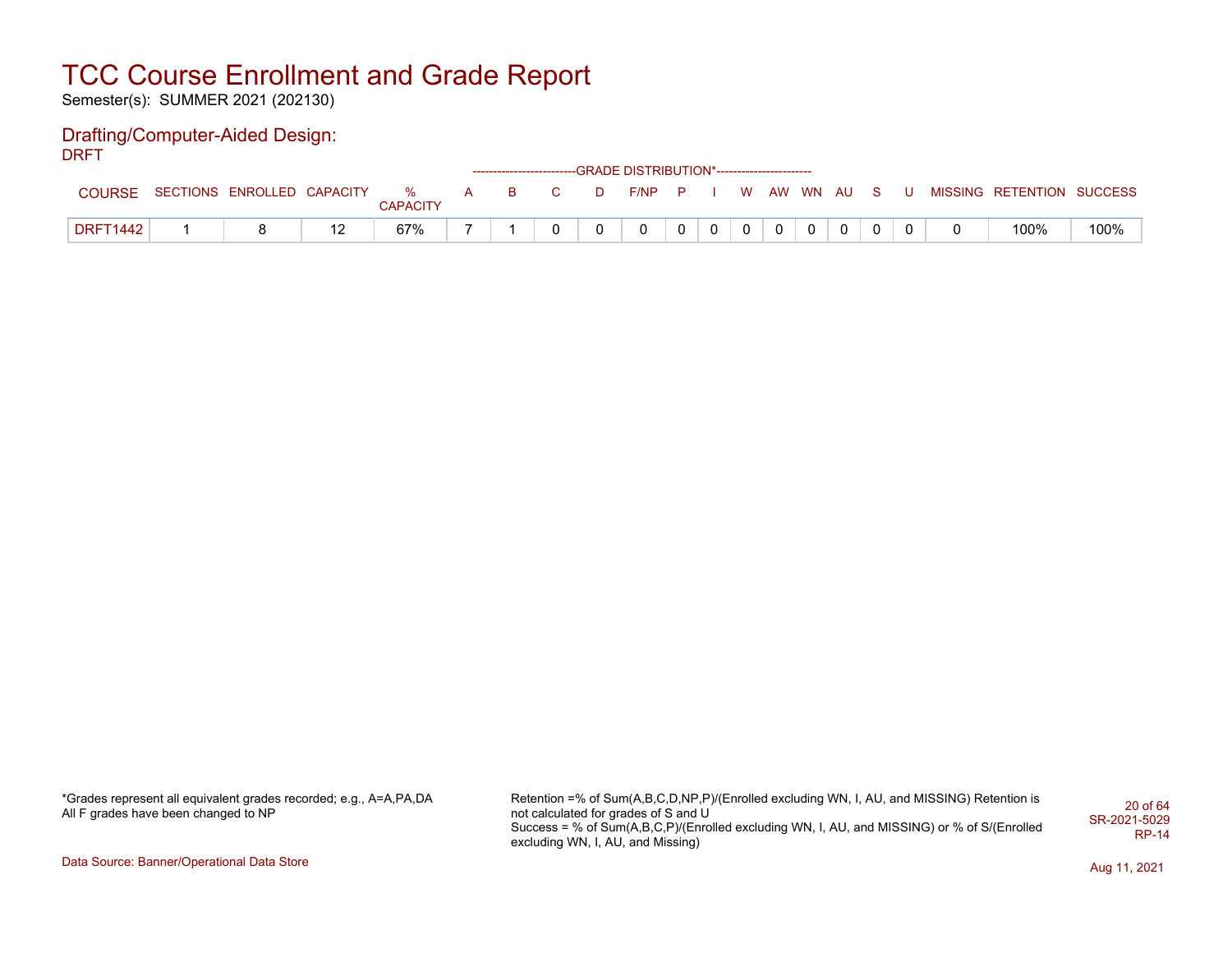Semester(s): SUMMER 2021 (202130)

#### Economics: **ECON**

| ----            |   |                            |     |                      |    | -------------------- |    |    | -GRADE DISTRIBUTION*---------------------- |             |              |   |    |    |     |              |              |                           |     |
|-----------------|---|----------------------------|-----|----------------------|----|----------------------|----|----|--------------------------------------------|-------------|--------------|---|----|----|-----|--------------|--------------|---------------------------|-----|
| <b>COURSE</b>   |   | SECTIONS ENROLLED CAPACITY |     | %<br><b>CAPACITY</b> |    | в                    |    |    | F/NP                                       | P           |              | W | AW | WN | AU. | <sub>S</sub> |              | MISSING RETENTION SUCCESS |     |
| <b>ECON1353</b> |   | 40                         | 50  | 80%                  | 21 |                      |    |    | 5                                          | 0           | $\Omega$     |   |    |    | 0   |              | $\mathbf{0}$ | 98%                       | 68% |
| <b>ECON2013</b> | 3 | 85                         | 90  | 94%                  | 48 | 13                   | 12 |    | 3                                          | 0           | 0            |   |    |    | 0   |              | $\mathbf 0$  | 91%                       | 86% |
| <b>ECON2023</b> | 5 | 127                        | 134 | 95%                  | 54 | 29                   | 19 | 10 | 8                                          | $\mathbf 0$ | $\mathbf{0}$ | 5 | ົ  |    | 0   | 0            | 0            | 94%                       | 80% |

\*Grades represent all equivalent grades recorded; e.g., A=A,PA,DA All F grades have been changed to NP

Retention =% of Sum(A,B,C,D,NP,P)/(Enrolled excluding WN, I, AU, and MISSING) Retention is not calculated for grades of S and U Success = % of Sum(A,B,C,P)/(Enrolled excluding WN, I, AU, and MISSING) or % of S/(Enrolled excluding WN, I, AU, and Missing) 21 of 64 SR-2021-5029 RP-14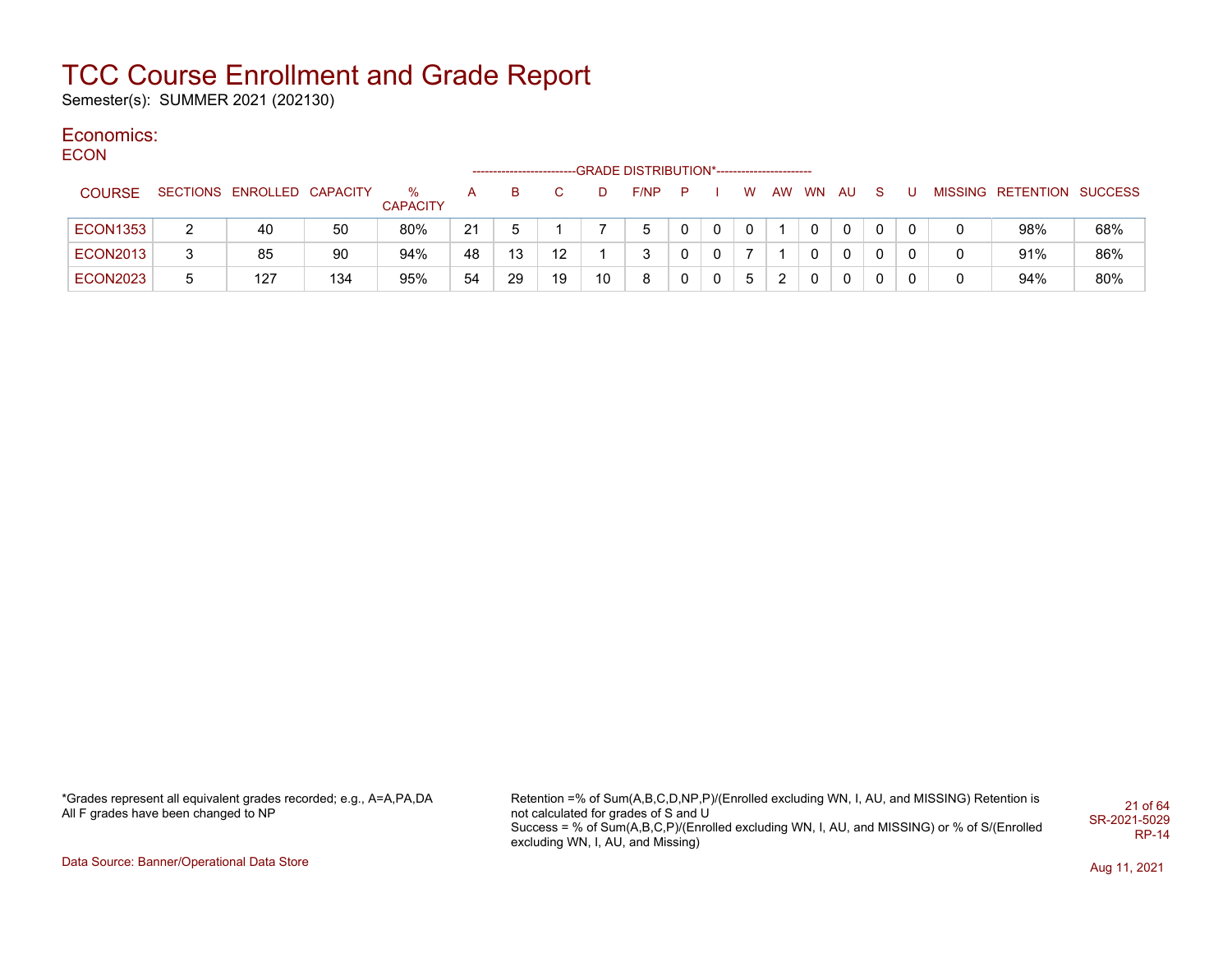Semester(s): SUMMER 2021 (202130)

#### Emergency Medical Services Pro: EMSP

|                 |                            |    |                      |              |   |   | ------------------------GRADE DISTRIBUTION*----------------------- |              |   |   |          |              |   |   |                           |      |
|-----------------|----------------------------|----|----------------------|--------------|---|---|--------------------------------------------------------------------|--------------|---|---|----------|--------------|---|---|---------------------------|------|
| <b>COURSE</b>   | SECTIONS ENROLLED CAPACITY |    | %<br><b>CAPACITY</b> | $\mathsf{A}$ | в | D | F/NP                                                               | $\mathbf{P}$ |   | W | AW WN AU |              | U |   | MISSING RETENTION SUCCESS |      |
| <b>EMSP1119</b> | 18                         | 20 | 90%                  | 10           |   |   | 0                                                                  |              |   |   |          | $\mathbf{0}$ |   |   | 83%                       | 83%  |
| <b>EMSP2229</b> |                            | 10 | 70%                  |              |   |   | 0                                                                  |              | 0 | 0 |          |              |   | 0 | 100%                      | 100% |

\*Grades represent all equivalent grades recorded; e.g., A=A,PA,DA All F grades have been changed to NP

Retention =% of Sum(A,B,C,D,NP,P)/(Enrolled excluding WN, I, AU, and MISSING) Retention is not calculated for grades of S and U Success = % of Sum(A,B,C,P)/(Enrolled excluding WN, I, AU, and MISSING) or % of S/(Enrolled excluding WN, I, AU, and Missing) 22 of 64 SR-2021-5029 RP-14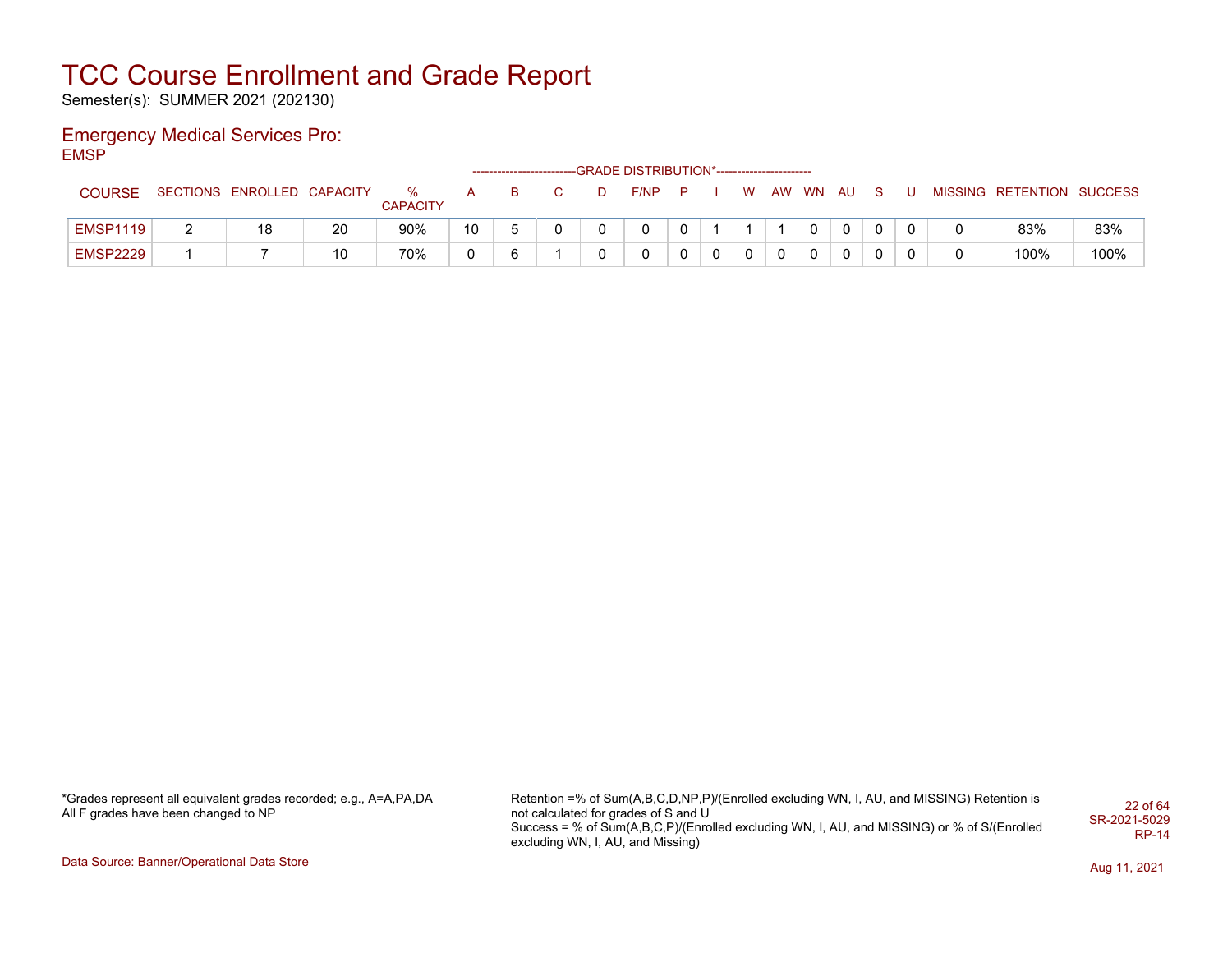Semester(s): SUMMER 2021 (202130)

#### English: ENGL

|                 |                         |                 |                 |                         |                |    |                |    | ------------------------GRADE                DISTRIBUTION*---------------------- |   |   |                |           |              |              |              |              |                |                  |                |
|-----------------|-------------------------|-----------------|-----------------|-------------------------|----------------|----|----------------|----|----------------------------------------------------------------------------------|---|---|----------------|-----------|--------------|--------------|--------------|--------------|----------------|------------------|----------------|
| <b>COURSE</b>   | <b>SECTIONS</b>         | <b>ENROLLED</b> | <b>CAPACITY</b> | $\%$<br><b>CAPACITY</b> | A              | B  | C              | D  | F/NP                                                                             | P |   | W              | <b>AW</b> | WN           | AU           | S            | U            | <b>MISSING</b> | <b>RETENTION</b> | <b>SUCCESS</b> |
| <b>ENGL0611</b> |                         | 3               | 5               | 60%                     | $\mathbf{2}$   | 0  | 0              | 0  | 0                                                                                | 0 | 0 | 0              | 4         | 0            | 0            | 0            | 0            | 0              | 67%              | 67%            |
| <b>ENGL0621</b> | 1                       | 3               | 5               | 60%                     | $\overline{2}$ |    | 0              | 0  | 0                                                                                | 0 | 0 | $\mathbf{0}$   | 0         | 0            | $\mathbf{0}$ | 0            | 0            | 0              | 100%             | 100%           |
| <b>ENGL0923</b> | 1                       | 7               | 20              | 35%                     | 1              | 0  | 0              |    | $\overline{c}$                                                                   | 0 | 0 | $\overline{c}$ |           | 0            | $\mathbf{0}$ | 0            | 0            | 0              | 57%              | 14%            |
| <b>ENGL0933</b> | 2                       | 25              | 34              | 74%                     | 8              | 7  | 3              | 0  | 3                                                                                | 0 | 0 | 2              | 2         | 0            | 0            | $\Omega$     | $\mathbf{0}$ | 0              | 84%              | 72%            |
| <b>ENGL1113</b> | 19                      | 297             | 337             | 88%                     | 120            | 60 | 33             | 15 | 37                                                                               | 0 | 2 | 14             | 16        | $\mathbf{0}$ | 0            | 0            | 0            | 0              | 89%              | 72%            |
| <b>ENGL1213</b> | 23                      | 366             | 433             | 85%                     | 140            | 91 | 40             | 10 | 20                                                                               | 0 | 5 | 41             | 18        | 0            |              | 0            | 0            | 0              | 82%              | 74%            |
| <b>ENGL2333</b> | -1                      | 27              | 30              | 90%                     | 10             | 8  | 3              |    | 3                                                                                | 0 | 0 | $\overline{2}$ | 0         | 0            | 0            | $\Omega$     | 0            | 0              | 93%              | 78%            |
| <b>ENGL2343</b> | 1                       | 9               | 30              | 30%                     | 3              | 1  | 0              | 0  | $\overline{2}$                                                                   | 0 | 0 | 3              | 0         | 0            | 0            | 0            | 0            | 0              | 67%              | 44%            |
| <b>ENGL2383</b> | $\overline{\mathbf{1}}$ | 7               | 30              | 23%                     | 3              | 3  |                | 0  | 0                                                                                | 0 | 0 | $\mathbf{0}$   | 0         | 0            | 0            | 0            | 0            | 0              | 100%             | 100%           |
| <b>ENGL2413</b> | 2                       | 35              | 43              | 81%                     | 10             | 15 | 3              | 0  |                                                                                  | 0 | 0 | 5              | 0         | 0            |              | 0            | 0            | 0              | 83%              | 80%            |
| <b>ENGL2473</b> | 1                       | 10              | 20              | 50%                     | 4              |    | $\overline{2}$ |    | 0                                                                                | 0 | 1 | $\mathbf{0}$   | 0         | 0            |              | $\mathbf{0}$ | 0            | 0              | 80%              | 70%            |
| <b>ENGL2653</b> |                         | 6               | 14              | 43%                     | 4              | 3  | 0              |    | 0                                                                                | 0 | 0 |                | 0         | 0            | 0            | 0            | 0            | 0              | 83%              | 67%            |
| <b>ENGL2883</b> | $\mathbf 1$             | 17              | 30              | 57%                     | 9              | 5  |                | 0  |                                                                                  | 0 | 0 |                | 0         | $\Omega$     | 0            | 0            | 0            | 0              | 94%              | 88%            |

\*Grades represent all equivalent grades recorded; e.g., A=A,PA,DA All F grades have been changed to NP

Retention =% of Sum(A,B,C,D,NP,P)/(Enrolled excluding WN, I, AU, and MISSING) Retention is not calculated for grades of S and U Success = % of Sum(A,B,C,P)/(Enrolled excluding WN, I, AU, and MISSING) or % of S/(Enrolled excluding WN, I, AU, and Missing) 23 of 64 SR-2021-5029 RP-14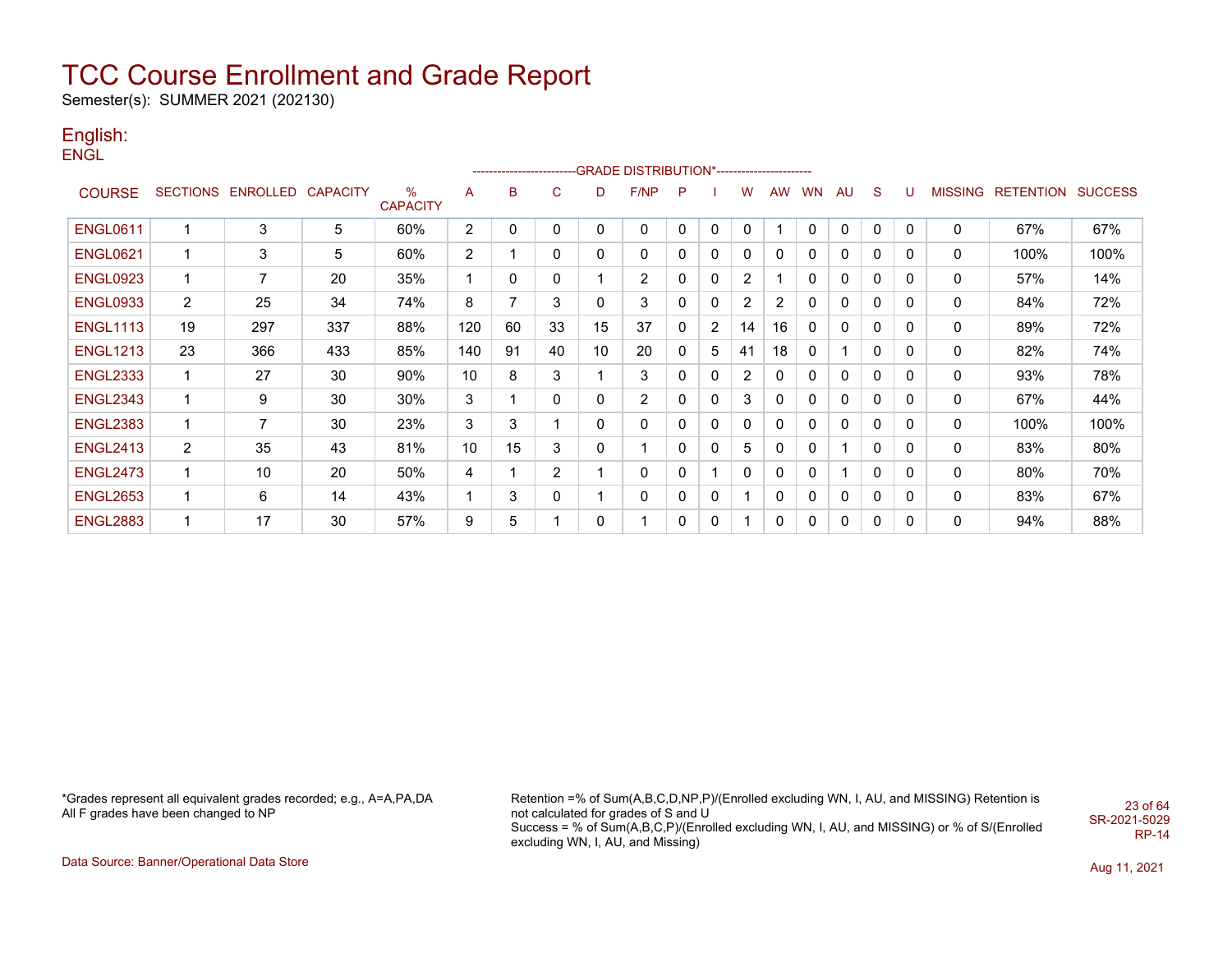Semester(s): SUMMER 2021 (202130)

### Engineering:

**ENGR** 

|                 |                            |    |                      |    |    |          |          | ------------------------GRADE DISTRIBUTION*---------------------- |   |   |             |           |           |    |              |   |   |                   |                |
|-----------------|----------------------------|----|----------------------|----|----|----------|----------|-------------------------------------------------------------------|---|---|-------------|-----------|-----------|----|--------------|---|---|-------------------|----------------|
| <b>COURSE</b>   | SECTIONS ENROLLED CAPACITY |    | %<br><b>CAPACITY</b> | A  | B. | C.       | D        | F/NP                                                              | P |   | w           | <b>AW</b> | <b>WN</b> | AU | <sub>S</sub> | U |   | MISSING RETENTION | <b>SUCCESS</b> |
| <b>ENGR1111</b> | 16                         | 30 | 53%                  | 14 | 0  |          | 0        | 0                                                                 |   | 0 |             |           |           | 0  | $\mathbf 0$  | 0 | 0 | 94%               | 94%            |
| <b>ENGR1132</b> | 13                         | 14 | 93%                  | 6  | 6  | 0        | 0        | 0                                                                 | 0 | 0 |             |           | 0         | 0  | 0            |   | 0 | 92%               | 92%            |
| <b>ENGR1242</b> | 9                          | 13 | 69%                  | 8  |    | $\Omega$ | $\Omega$ | 0                                                                 | 0 | 0 | $\mathbf 0$ | 0         | 0         | 0  | 0            | 0 | 0 | 100%              | 100%           |
| <b>ENGR2103</b> | 20                         | 20 | 100%                 | 18 | C  | 0        | $\Omega$ | 0                                                                 | 0 | 0 | 0           | 0         | 0         | 0  | 0            | 0 | 0 | 100%              | 100%           |
| <b>ENGR2143</b> | 30                         | 30 | 100%                 | 29 | 0  |          | 0        | 0                                                                 |   | 0 | $\mathbf 0$ | 0         | 0         | 0  | 0            | 0 | 0 | 100%              | 100%           |
| <b>ENGR2213</b> | 24                         | 30 | 80%                  | 13 | 4  | 3        | າ        |                                                                   |   | 0 |             | 0         | 0         | 0  | 0            | 0 | 0 | 96%               | 83%            |
| <b>ENGR2613</b> | 12                         | 13 | 92%                  |    | 9  |          | 0        | 0                                                                 |   | 0 |             |           | 0         | 0  | $\mathbf{0}$ | 0 | 0 | 92%               | 92%            |

\*Grades represent all equivalent grades recorded; e.g., A=A,PA,DA All F grades have been changed to NP

Retention =% of Sum(A,B,C,D,NP,P)/(Enrolled excluding WN, I, AU, and MISSING) Retention is not calculated for grades of S and U Success = % of Sum(A,B,C,P)/(Enrolled excluding WN, I, AU, and MISSING) or % of S/(Enrolled excluding WN, I, AU, and Missing) 24 of 64 SR-2021-5029 RP-14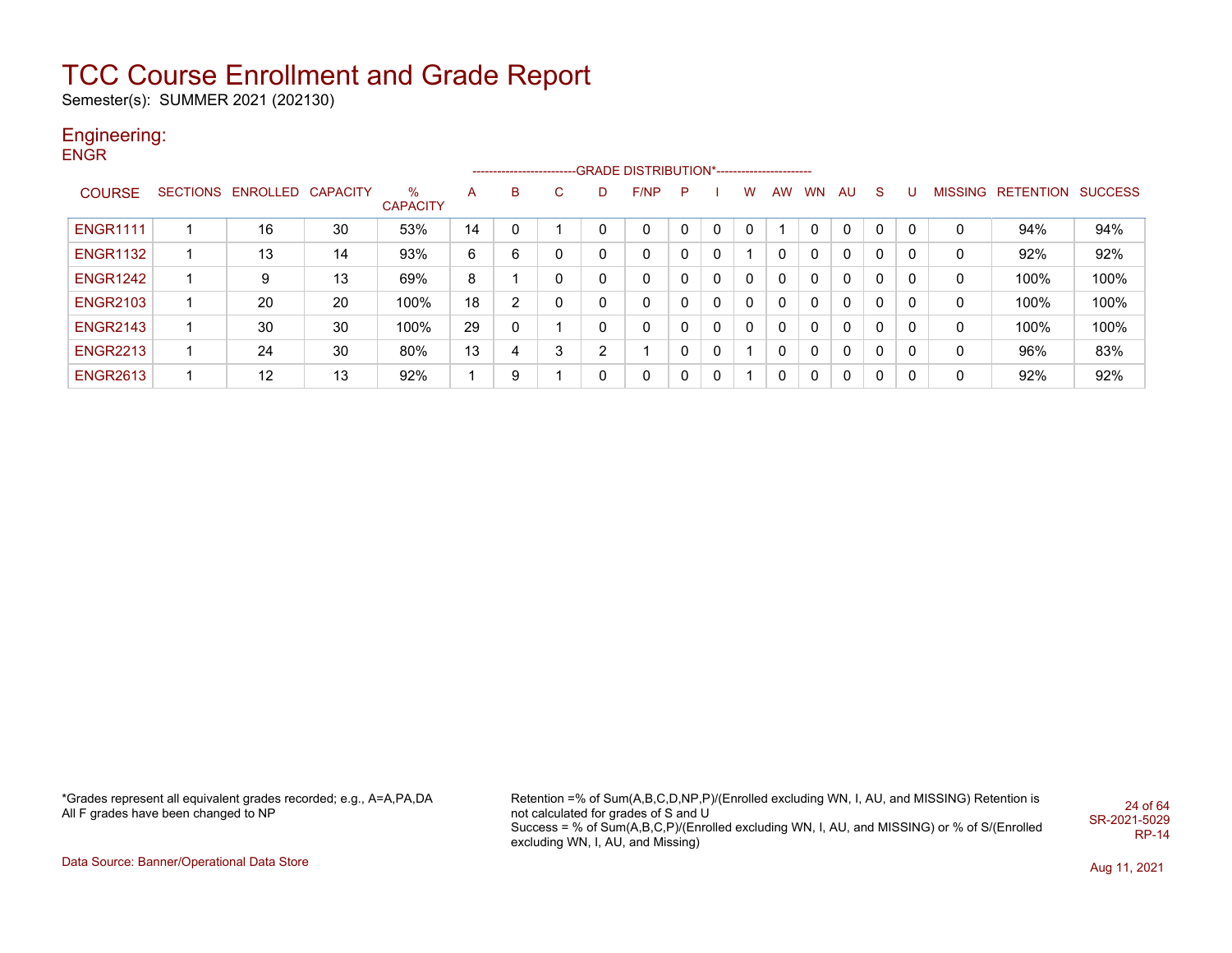Semester(s): SUMMER 2021 (202130)

#### Engineering Technology: **ENGT**

|                 |                            |    |                             |     |    |              |   | --GRADE DISTRIBUTION*----------------------- |   |              |              |          |              |     |  |                           |      |
|-----------------|----------------------------|----|-----------------------------|-----|----|--------------|---|----------------------------------------------|---|--------------|--------------|----------|--------------|-----|--|---------------------------|------|
| <b>COURSE</b>   | SECTIONS ENROLLED CAPACITY |    | <b>%</b><br><b>CAPACITY</b> | A – | B. | C.           | D | $F/NP$ $P$                                   |   |              | <b>W</b>     | AW WN AU |              | - S |  | MISSING RETENTION SUCCESS |      |
| <b>ENGT2153</b> |                            | 14 | 21%                         | C   |    | <sup>n</sup> |   |                                              | 0 | $\mathbf{0}$ | $\Omega$     | $\Omega$ | $\mathbf{0}$ |     |  | 100%                      | 100% |
| <b>ENGT2463</b> |                            | 30 | 30%                         | 9   |    |              |   |                                              | 0 | 0            | $\mathbf{0}$ | $\Omega$ | $\mathbf{0}$ |     |  | 100%                      | 100% |

\*Grades represent all equivalent grades recorded; e.g., A=A,PA,DA All F grades have been changed to NP

Retention =% of Sum(A,B,C,D,NP,P)/(Enrolled excluding WN, I, AU, and MISSING) Retention is not calculated for grades of S and U Success = % of Sum(A,B,C,P)/(Enrolled excluding WN, I, AU, and MISSING) or % of S/(Enrolled excluding WN, I, AU, and Missing) 25 of 64 SR-2021-5029 RP-14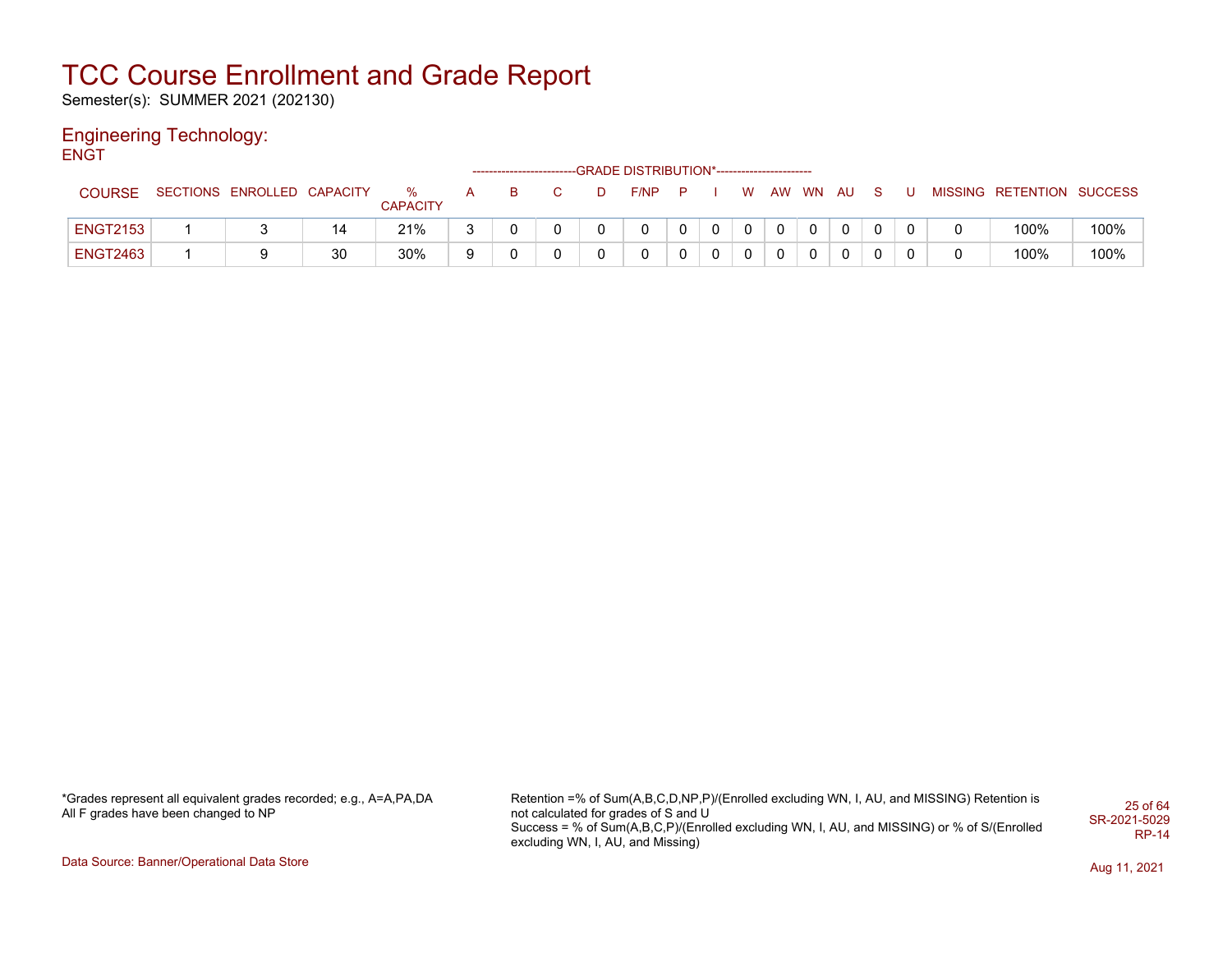Semester(s): SUMMER 2021 (202130)

#### ESLA English as a Second Lang: ESLA

|                 |                            |     |                      |   |   |    |   | ------------------------GRADE DISTRIBUTION*----------------------- |      |   |   |    |       |  |  |                   |         |
|-----------------|----------------------------|-----|----------------------|---|---|----|---|--------------------------------------------------------------------|------|---|---|----|-------|--|--|-------------------|---------|
| <b>COURSE</b>   | SECTIONS ENROLLED CAPACITY |     | %<br><b>CAPACITY</b> | A | B | C. | D | F/NP                                                               | . P. |   | W | AW | WN AU |  |  | MISSING RETENTION | SUCCESS |
| <b>ESLA0992</b> |                            | 100 | 6%                   |   |   |    |   |                                                                    | 0    | 0 | 0 |    |       |  |  | 50%               | 50%     |

\*Grades represent all equivalent grades recorded; e.g., A=A,PA,DA All F grades have been changed to NP

Retention =% of Sum(A,B,C,D,NP,P)/(Enrolled excluding WN, I, AU, and MISSING) Retention is not calculated for grades of S and U Success = % of Sum(A,B,C,P)/(Enrolled excluding WN, I, AU, and MISSING) or % of S/(Enrolled excluding WN, I, AU, and Missing) 26 of 64 SR-2021-5029 RP-14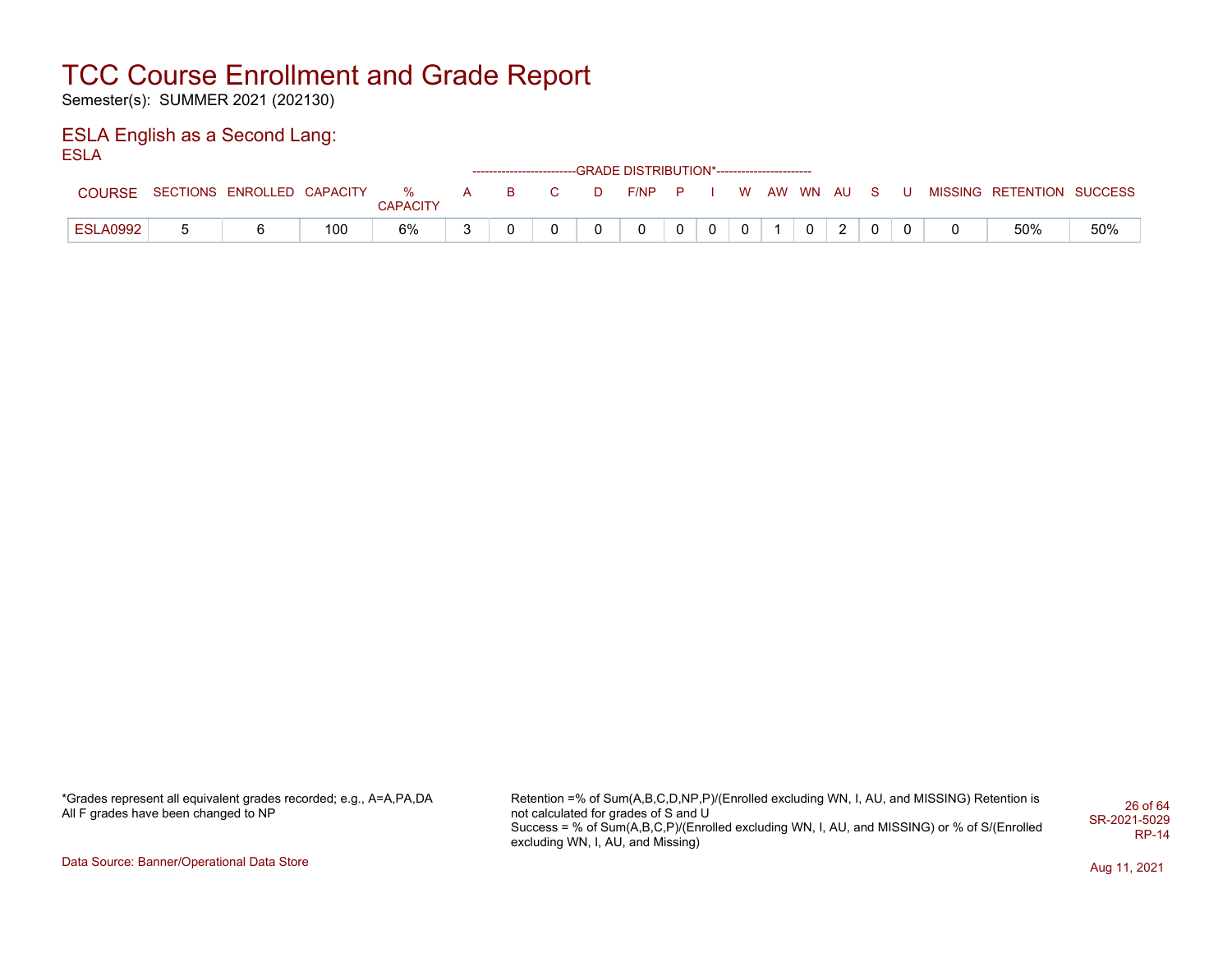Semester(s): SUMMER 2021 (202130)

#### ESLN English as a Second Lang: ESLN

|                 |                            |    |                      |   |          |    |   | ------------------------GRADE DISTRIBUTION*----------------------- |  |          |          |  |  |                   |         |
|-----------------|----------------------------|----|----------------------|---|----------|----|---|--------------------------------------------------------------------|--|----------|----------|--|--|-------------------|---------|
| <b>COURSE</b>   | SECTIONS ENROLLED CAPACITY |    | %<br><b>CAPACITY</b> | A | <b>B</b> | C. | D | $F/NP$ $P$                                                         |  | <b>W</b> | AW WN AU |  |  | MISSING RETENTION | SUCCESS |
| <b>ESLN0992</b> |                            | 20 | 5%                   |   |          |    |   |                                                                    |  |          |          |  |  | 100%              | 100%    |

\*Grades represent all equivalent grades recorded; e.g., A=A,PA,DA All F grades have been changed to NP

Retention =% of Sum(A,B,C,D,NP,P)/(Enrolled excluding WN, I, AU, and MISSING) Retention is not calculated for grades of S and U Success = % of Sum(A,B,C,P)/(Enrolled excluding WN, I, AU, and MISSING) or % of S/(Enrolled excluding WN, I, AU, and Missing) 27 of 64 SR-2021-5029 RP-14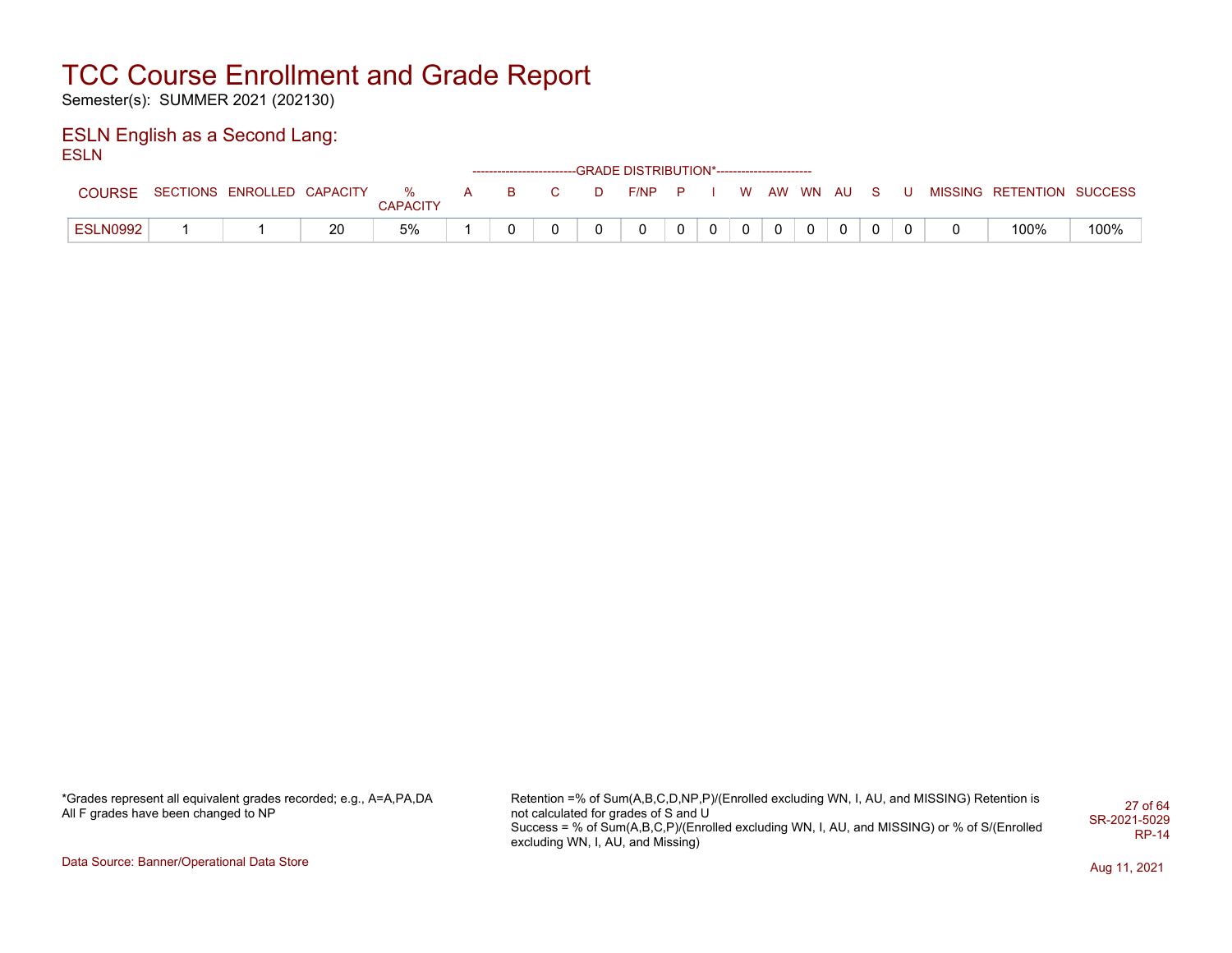Semester(s): SUMMER 2021 (202130)

#### Fire & Emergency Medical Svcs: **FEMS**

|                 |                              |    |                 |          |          |                |   | ------------------------GRADE DISTRIBUTION*----------------------- |   |  |            |   |  |                           |     |
|-----------------|------------------------------|----|-----------------|----------|----------|----------------|---|--------------------------------------------------------------------|---|--|------------|---|--|---------------------------|-----|
| COURSE          | SECTIONS ENROLLED CAPACITY % |    | <b>CAPACITY</b> | <b>A</b> | <b>B</b> | $\overline{C}$ | D | F/NP P                                                             |   |  | WAW WN AUS |   |  | MISSING RETENTION SUCCESS |     |
| <b>FEMS2233</b> |                              | 30 | 57%             | 16       |          |                |   |                                                                    | 0 |  |            | 0 |  | 94%                       | 94% |

\*Grades represent all equivalent grades recorded; e.g., A=A,PA,DA All F grades have been changed to NP

Retention =% of Sum(A,B,C,D,NP,P)/(Enrolled excluding WN, I, AU, and MISSING) Retention is not calculated for grades of S and U Success = % of Sum(A,B,C,P)/(Enrolled excluding WN, I, AU, and MISSING) or % of S/(Enrolled excluding WN, I, AU, and Missing) 28 of 64 SR-2021-5029 RP-14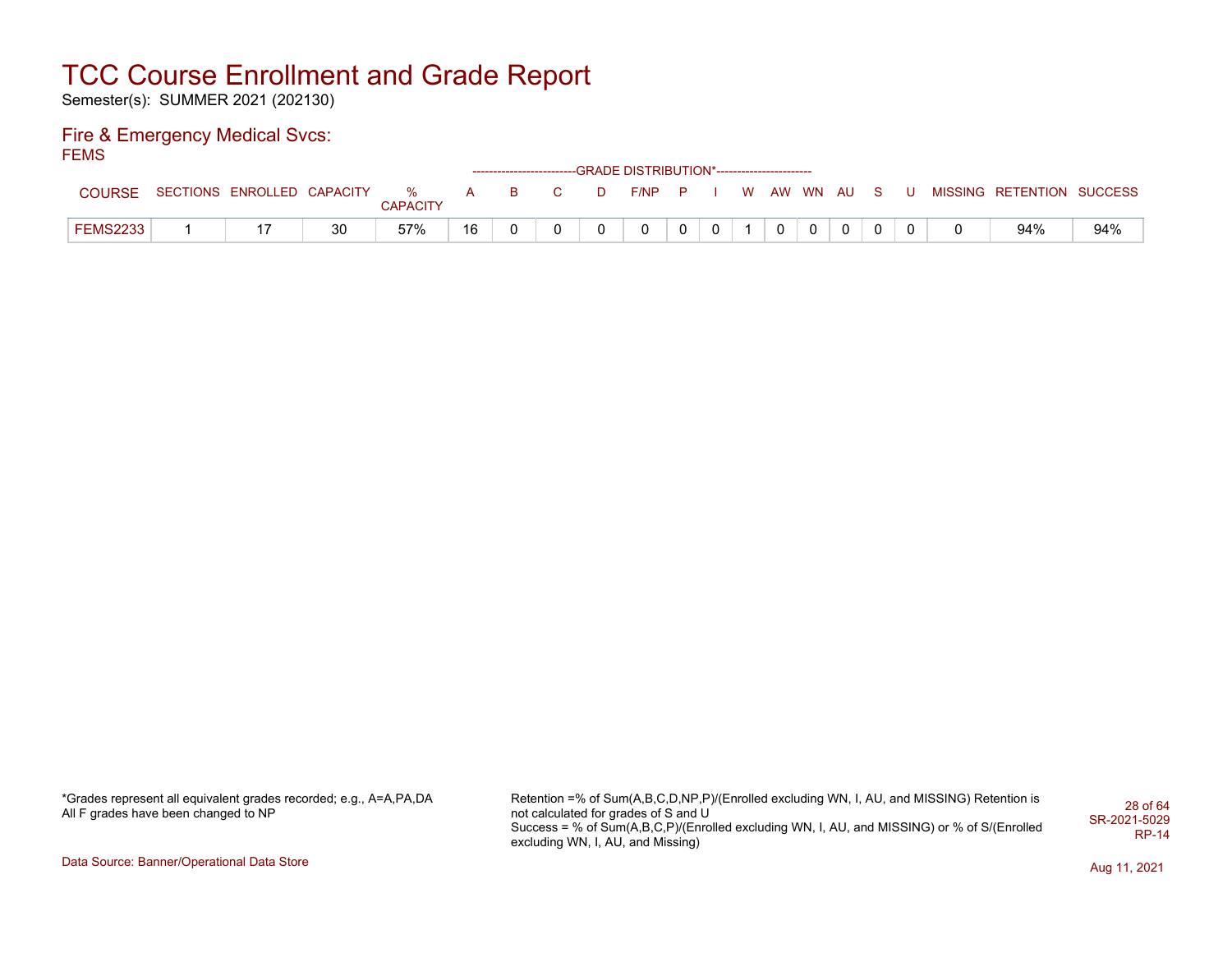Semester(s): SUMMER 2021 (202130)

### French:

#### **FREN** --GRADE DISTRIBUTION\*------------------------COURSE SECTIONS ENROLLED CAPACITY % **CAPACITY** A B C D F/NP P I W AW WN AU S U MISSING RETENTION SUCCESS FREN1103 | 1 | 14 | 30 | 47% | 5 | 4 | 0 | 0 | 0 | 0 | 0 | 4 | 1 | 0 | 0 | 0 | 0 | 0 | 0 | 64% | 64% FREN1213 1 1 1 100% 1 0 0 0 0 0 0 0 0 0 0 0 0 0 100% 100%

\*Grades represent all equivalent grades recorded; e.g., A=A,PA,DA All F grades have been changed to NP

Retention =% of Sum(A,B,C,D,NP,P)/(Enrolled excluding WN, I, AU, and MISSING) Retention is not calculated for grades of S and U Success = % of Sum(A,B,C,P)/(Enrolled excluding WN, I, AU, and MISSING) or % of S/(Enrolled excluding WN, I, AU, and Missing) 29 of 64 SR-2021-5029 RP-14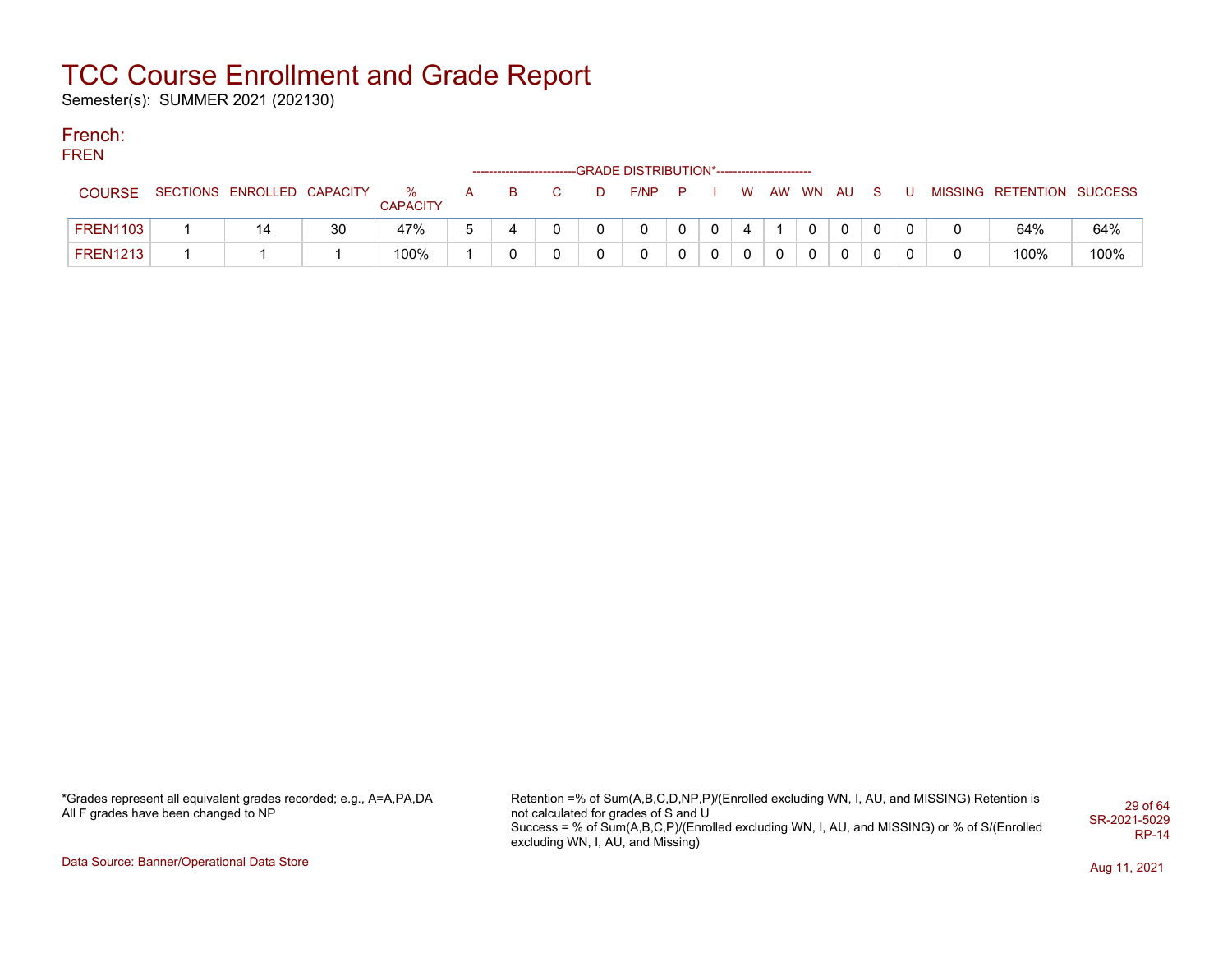Semester(s): SUMMER 2021 (202130)

### Geography:

| <b>GEOG</b>   |   |                            |    |                      |    |    |    |                                            |             |   |    |                |              |    |    |   |   |                           |      |
|---------------|---|----------------------------|----|----------------------|----|----|----|--------------------------------------------|-------------|---|----|----------------|--------------|----|----|---|---|---------------------------|------|
|               |   |                            |    |                      |    |    |    | -GRADE DISTRIBUTION*---------------------- |             |   |    |                |              |    |    |   |   |                           |      |
| <b>COURSE</b> |   | SECTIONS ENROLLED CAPACITY |    | %<br><b>CAPACITY</b> | A  | B  |    | F/NP                                       | P           |   | W. | AW             | WN           | AU | -S | U |   | MISSING RETENTION SUCCESS |      |
| GEOG1014      |   | 22                         | 30 | 73%                  | 17 | 4  |    | 0                                          | $\mathbf 0$ | 0 | 0  | $\mathbf{0}$   | $\mathbf{0}$ | 0  | 0  | 0 | 0 | 100%                      | 100% |
| GEOG1043      | ີ | 48                         | 61 | 79%                  | 17 | 12 | 10 | 5                                          | 0           | 0 |    | $\Omega$       | $\mathbf{0}$ | 0  |    |   | 0 | 98%                       | 81%  |
| GEOG2033      |   | 28                         | 30 | 93%                  | 14 | 11 | -0 |                                            | 0           | 0 | 2  | $\overline{0}$ | $\mathbf 0$  | 0  | 0  | 0 | 0 | 93%                       | 89%  |

\*Grades represent all equivalent grades recorded; e.g., A=A,PA,DA All F grades have been changed to NP

Retention =% of Sum(A,B,C,D,NP,P)/(Enrolled excluding WN, I, AU, and MISSING) Retention is not calculated for grades of S and U Success = % of Sum(A,B,C,P)/(Enrolled excluding WN, I, AU, and MISSING) or % of S/(Enrolled excluding WN, I, AU, and Missing) 30 of 64 SR-2021-5029 RP-14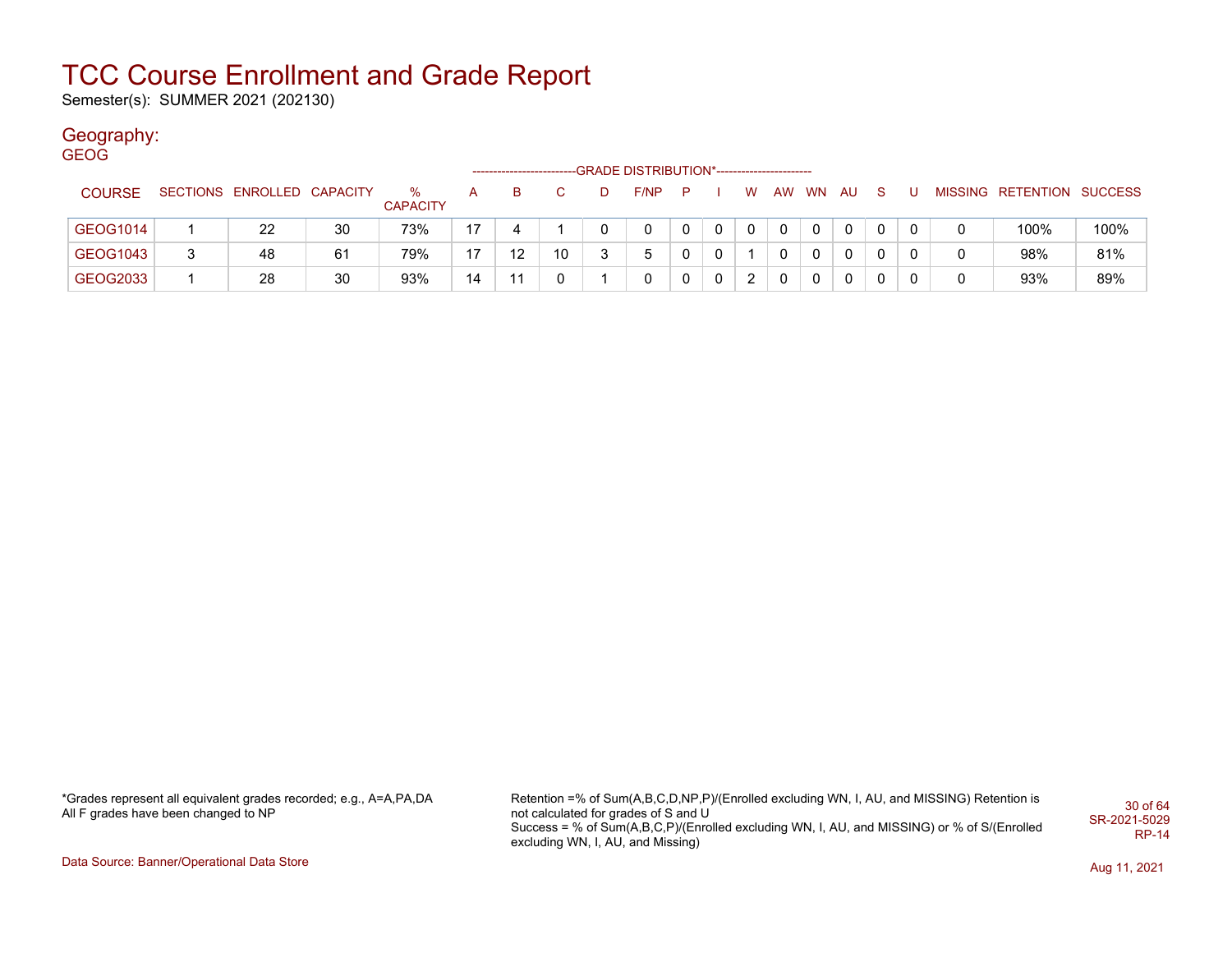Semester(s): SUMMER 2021 (202130)

#### Health, Human Perf & Phys Ed: HHPE

|                 |                            |    |                      |    | ------------------------- |   |   | -GRADE DISTRIBUTION*----------------------- |              |  |              |  |  |                           |     |
|-----------------|----------------------------|----|----------------------|----|---------------------------|---|---|---------------------------------------------|--------------|--|--------------|--|--|---------------------------|-----|
| <b>COURSE</b>   | SECTIONS ENROLLED CAPACITY |    | %<br><b>CAPACITY</b> | A  | в                         |   | D | $F/NP$ $P$                                  |              |  | W AW WN AU S |  |  | MISSING RETENTION SUCCESS |     |
| <b>HHPE2212</b> | 18                         | 20 | 90%                  | 17 |                           |   |   |                                             |              |  |              |  |  | 100%                      | 94% |
| <b>HHPE2603</b> | 22                         | 30 | 73%                  | 12 |                           | U |   | າ                                           | $\mathbf{0}$ |  |              |  |  | 91%                       | 82% |

\*Grades represent all equivalent grades recorded; e.g., A=A,PA,DA All F grades have been changed to NP

Retention =% of Sum(A,B,C,D,NP,P)/(Enrolled excluding WN, I, AU, and MISSING) Retention is not calculated for grades of S and U Success = % of Sum(A,B,C,P)/(Enrolled excluding WN, I, AU, and MISSING) or % of S/(Enrolled excluding WN, I, AU, and Missing) 31 of 64 SR-2021-5029 RP-14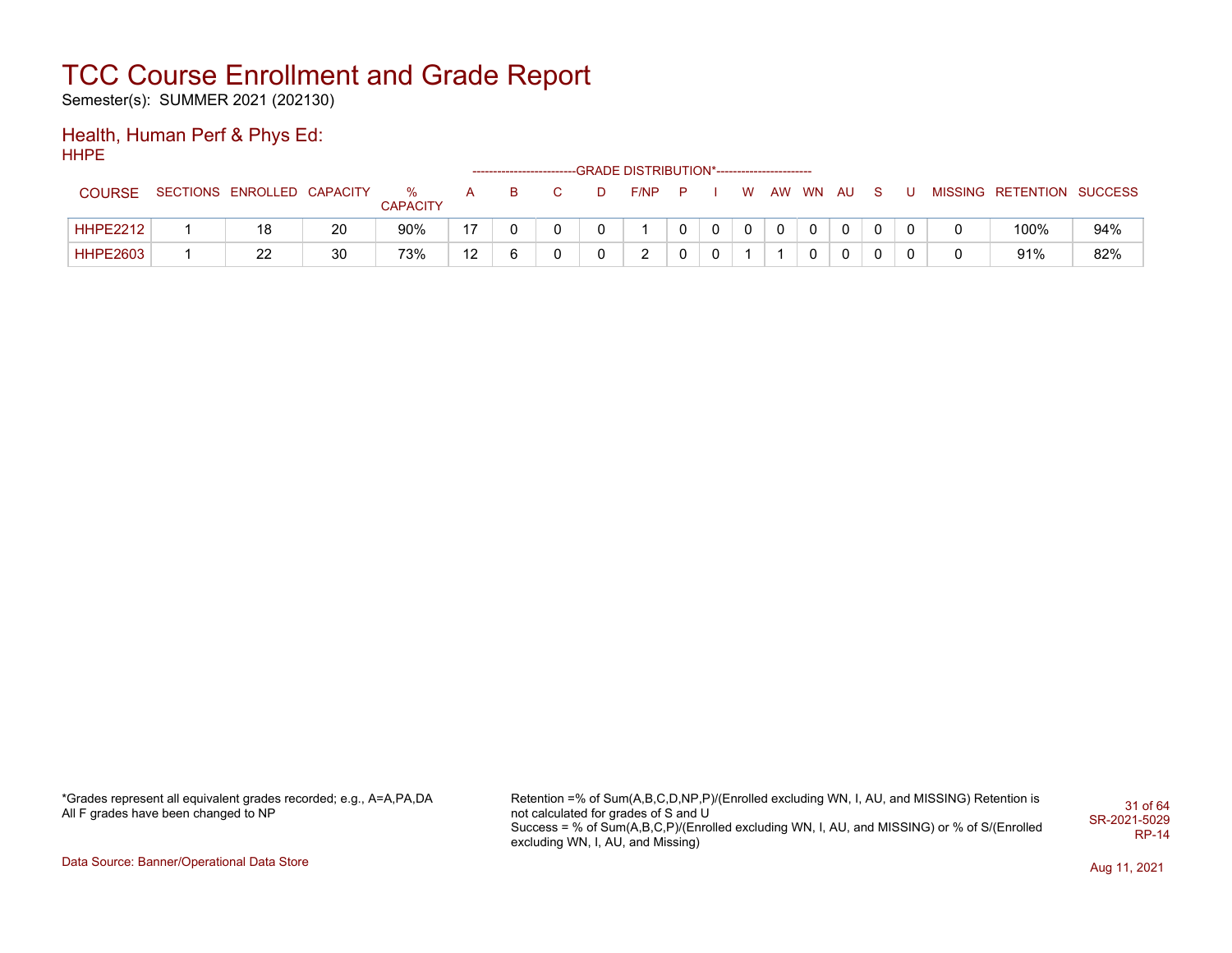Semester(s): SUMMER 2021 (202130)

### History:

**HIST** 

|                 |                |                            |     |                         |     |     | ------------------------ |    | -GRADE DISTRIBUTION*---------------------- |   |   |    |    |       |              |              |   |                           |     |
|-----------------|----------------|----------------------------|-----|-------------------------|-----|-----|--------------------------|----|--------------------------------------------|---|---|----|----|-------|--------------|--------------|---|---------------------------|-----|
| <b>COURSE</b>   |                | SECTIONS ENROLLED CAPACITY |     | $\%$<br><b>CAPACITY</b> | A   | B.  |                          | D  | F/NP                                       | P |   | w  |    | AW WN | AU.          | <sub>S</sub> |   | MISSING RETENTION SUCCESS |     |
| <b>HIST1053</b> | $\overline{2}$ | 42                         | 55  | 76%                     | 33  |     |                          |    |                                            |   |   | 3  | 0  |       | $\Omega$     | 0            | 0 | 93%                       | 88% |
| <b>HIST1063</b> |                | 22                         | 30  | 73%                     | 15  |     |                          |    | 2                                          |   | 0 | 4  | 0  |       | $\mathbf{0}$ | $\mathbf{0}$ | 0 | 82%                       | 73% |
| <b>HIST1483</b> | 11             | 217                        | 290 | 75%                     | 107 | -44 | 34                       | 4  | 10                                         |   |   | 9  | 9  |       | $\Omega$     | 0            | 0 | 92%                       | 85% |
| <b>HIST1493</b> | 17             | 327                        | 460 | 71%                     | 142 | 90  | 43                       | 10 | 15                                         |   |   | 11 | 16 |       | $\Omega$     | 0            | 0 | 92%                       | 84% |
| <b>HIST2523</b> |                | 17                         | 30  | 57%                     | 9   | 4   | ⌒                        |    | 0                                          |   | 0 | 2  | 0  | 0     | 0            | 0            | 0 | 88%                       | 88% |

\*Grades represent all equivalent grades recorded; e.g., A=A,PA,DA All F grades have been changed to NP

Retention =% of Sum(A,B,C,D,NP,P)/(Enrolled excluding WN, I, AU, and MISSING) Retention is not calculated for grades of S and U Success = % of Sum(A,B,C,P)/(Enrolled excluding WN, I, AU, and MISSING) or % of S/(Enrolled excluding WN, I, AU, and Missing) 32 of 64 SR-2021-5029 RP-14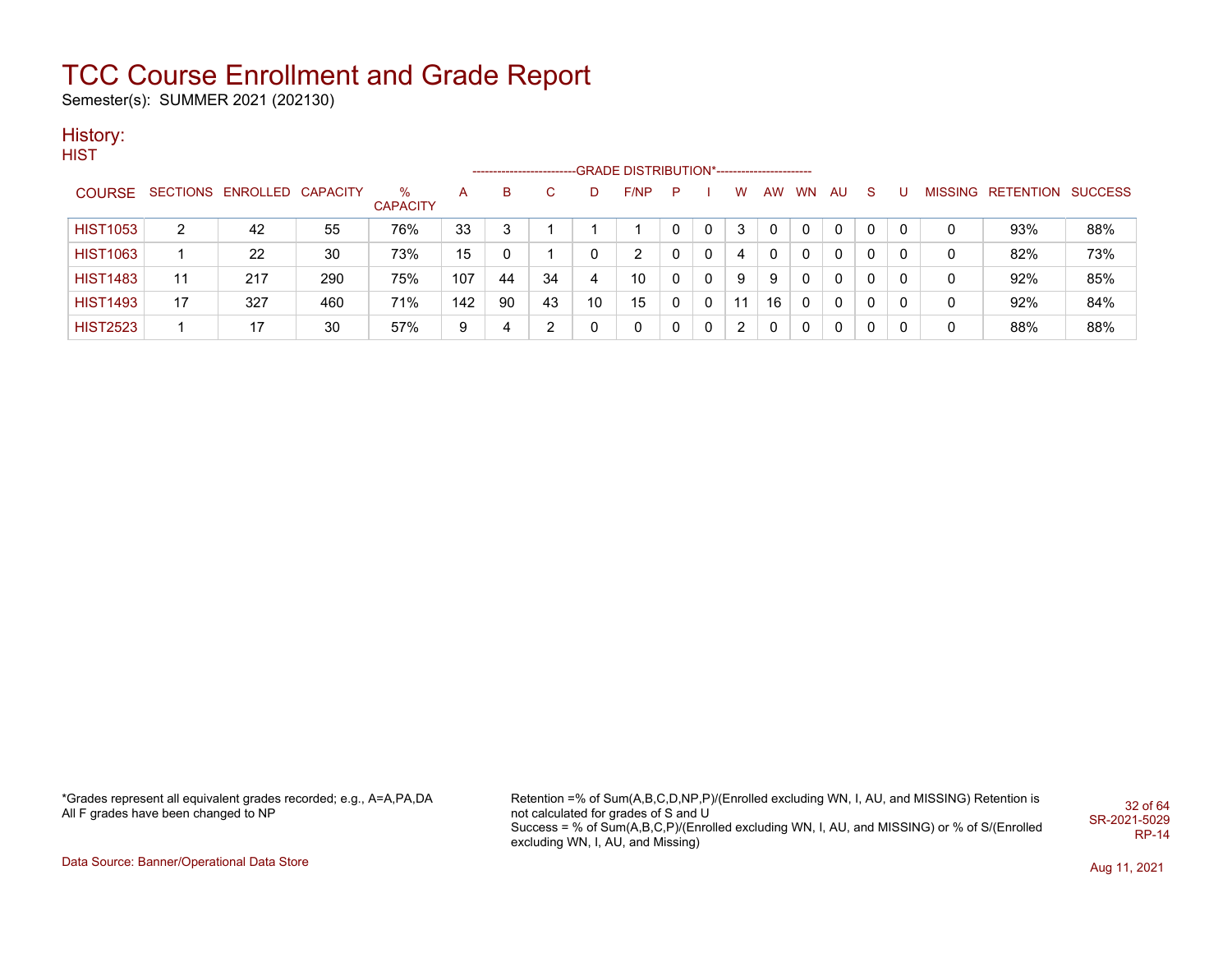Semester(s): SUMMER 2021 (202130)

#### Health Information Technology: **HITC**

|                 |                            |    |                      |                   | ------------------------- |    | --GRADE DISTRIBUTION*----------------------- |   |   |           |           |          |    |  |                           |      |
|-----------------|----------------------------|----|----------------------|-------------------|---------------------------|----|----------------------------------------------|---|---|-----------|-----------|----------|----|--|---------------------------|------|
| <b>COURSE</b>   | SECTIONS ENROLLED CAPACITY |    | ℅<br><b>CAPACITY</b> |                   |                           | D. | F/NP                                         | P | w | <b>AW</b> | <b>WN</b> | AU       | S. |  | MISSING RETENTION SUCCESS |      |
| <b>HITC1412</b> | 10                         | 18 | 56%                  | 8                 |                           |    |                                              |   |   |           |           |          | 0  |  | 90%                       | 90%  |
| <b>HITC2342</b> | 12                         | 18 | 67%                  | $12 \overline{ }$ |                           |    |                                              |   | 0 |           |           | $\Omega$ | 0  |  | 100%                      | 100% |
| <b>HITC2512</b> | 14                         | 15 | 93%                  | 14                |                           |    |                                              |   | 0 |           |           |          | 0  |  | 100%                      | 100% |

\*Grades represent all equivalent grades recorded; e.g., A=A,PA,DA All F grades have been changed to NP

Retention =% of Sum(A,B,C,D,NP,P)/(Enrolled excluding WN, I, AU, and MISSING) Retention is not calculated for grades of S and U Success = % of Sum(A,B,C,P)/(Enrolled excluding WN, I, AU, and MISSING) or % of S/(Enrolled excluding WN, I, AU, and Missing) 33 of 64 SR-2021-5029 RP-14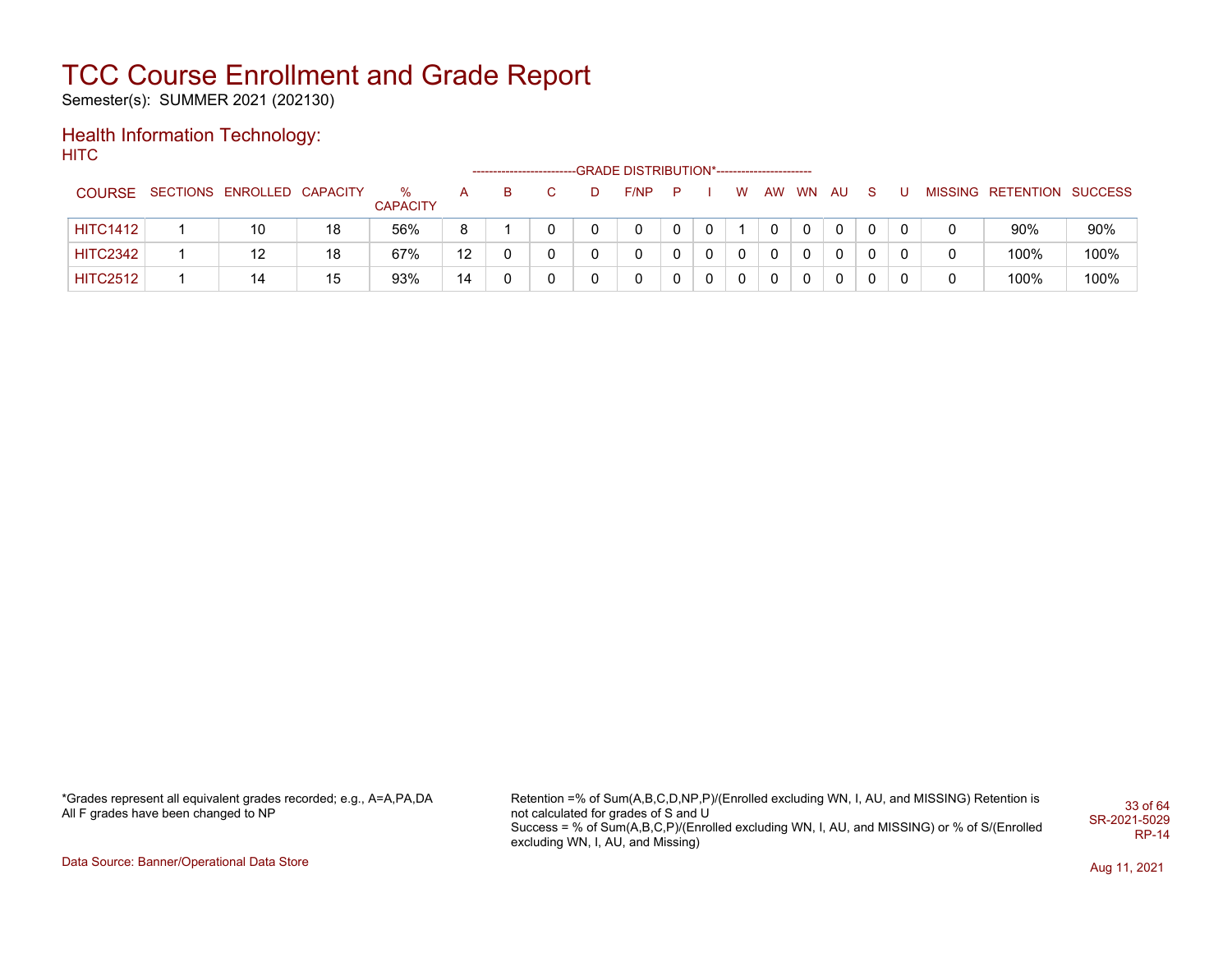Semester(s): SUMMER 2021 (202130)

### Horticulture Technology:

**HORT** 

|                 |                            |    |                      |    |   |   | ----------------------GRADE                DISTRIBUTION*------------------------ |                |              |          |       |          |             |                   |                           |     |
|-----------------|----------------------------|----|----------------------|----|---|---|----------------------------------------------------------------------------------|----------------|--------------|----------|-------|----------|-------------|-------------------|---------------------------|-----|
| <b>COURSE</b>   | SECTIONS ENROLLED CAPACITY |    | %<br><b>CAPACITY</b> |    | в | D | F/NP                                                                             | $\blacksquare$ |              | W        | AW WN | AU.      | -S          |                   | MISSING RETENTION SUCCESS |     |
| <b>HORT1231</b> | 12                         | 20 | 60%                  | 0  |   |   | 0                                                                                |                |              |          |       |          |             | $12 \overline{ }$ |                           |     |
| <b>HORT2251</b> | 10                         | 12 | 83%                  | 8  |   |   | 0                                                                                |                | $\mathbf{0}$ | $\Omega$ |       | $\Omega$ | $\Omega$    |                   | 90%                       | 90% |
| <b>HORT2401</b> | 12                         | 20 | 60%                  | 11 |   |   | 0                                                                                |                | $\mathbf 0$  | $\Omega$ |       | $\Omega$ | $\mathbf 0$ |                   | 92%                       | 92% |

\*Grades represent all equivalent grades recorded; e.g., A=A,PA,DA All F grades have been changed to NP

Retention =% of Sum(A,B,C,D,NP,P)/(Enrolled excluding WN, I, AU, and MISSING) Retention is not calculated for grades of S and U Success = % of Sum(A,B,C,P)/(Enrolled excluding WN, I, AU, and MISSING) or % of S/(Enrolled excluding WN, I, AU, and Missing) 34 of 64 SR-2021-5029 RP-14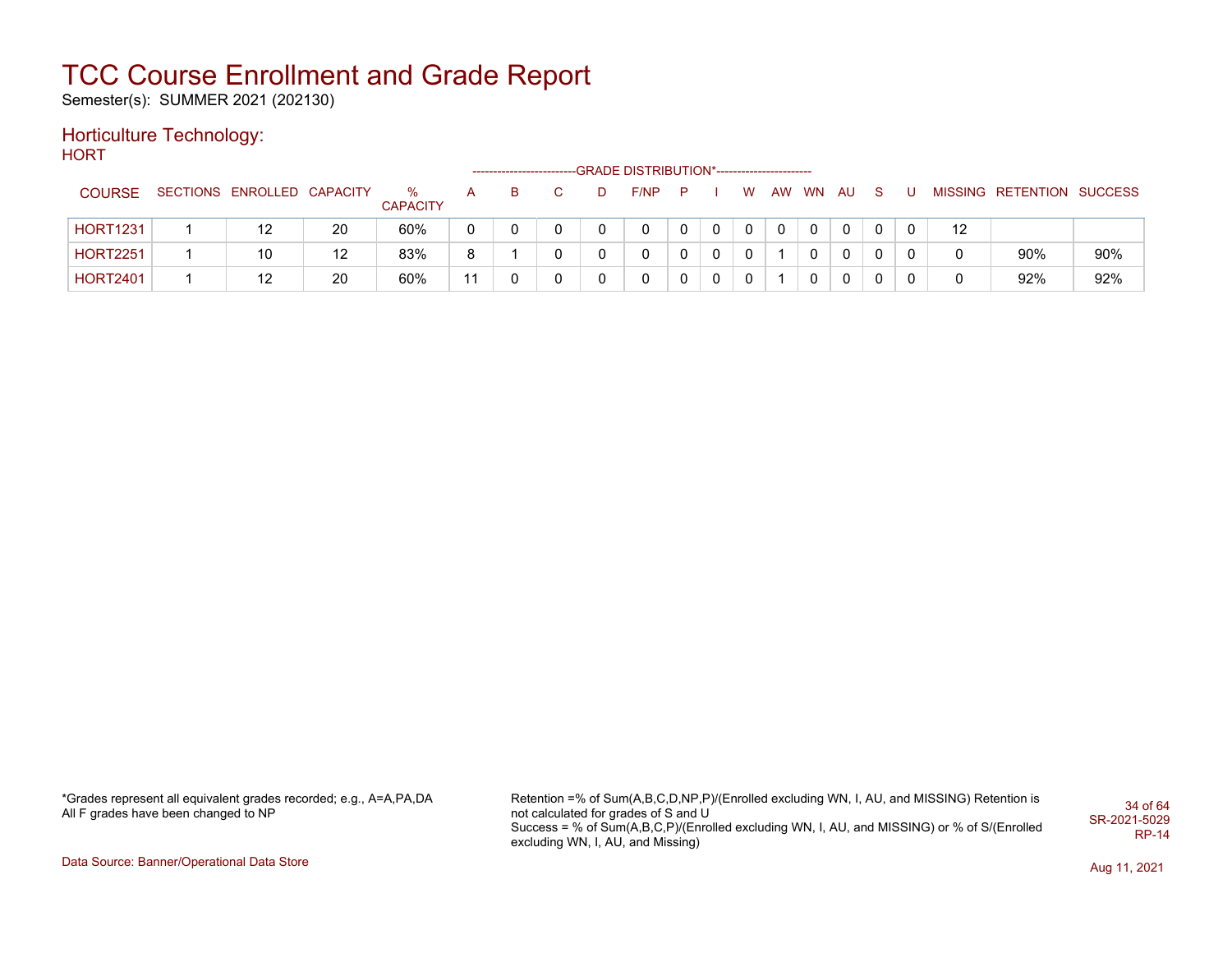Semester(s): SUMMER 2021 (202130)

### Human Resources:

**HRES** 

| <b>COURSE</b>   | SECTIONS ENROLLED CAPACITY |    | %<br><b>CAPACITY</b> |   |  | D | F/NP   | - P | W      | AW | WN AU          |             |              |  | MISSING RETENTION SUCCESS |     |
|-----------------|----------------------------|----|----------------------|---|--|---|--------|-----|--------|----|----------------|-------------|--------------|--|---------------------------|-----|
| <b>HRES2113</b> | 14                         | 30 | 47%                  | h |  |   | $\sim$ |     |        |    | $\overline{0}$ | $\mathbf 0$ | $\mathbf{0}$ |  | 93%                       | 79% |
| <b>HRES2373</b> | 16                         | 30 | 53%                  | Q |  |   |        |     | ົ<br>_ |    |                | $\mathbf 0$ | 0            |  | 88%                       | 81% |

\*Grades represent all equivalent grades recorded; e.g., A=A,PA,DA All F grades have been changed to NP

Retention =% of Sum(A,B,C,D,NP,P)/(Enrolled excluding WN, I, AU, and MISSING) Retention is not calculated for grades of S and U Success = % of Sum(A,B,C,P)/(Enrolled excluding WN, I, AU, and MISSING) or % of S/(Enrolled excluding WN, I, AU, and Missing) 35 of 64 SR-2021-5029 RP-14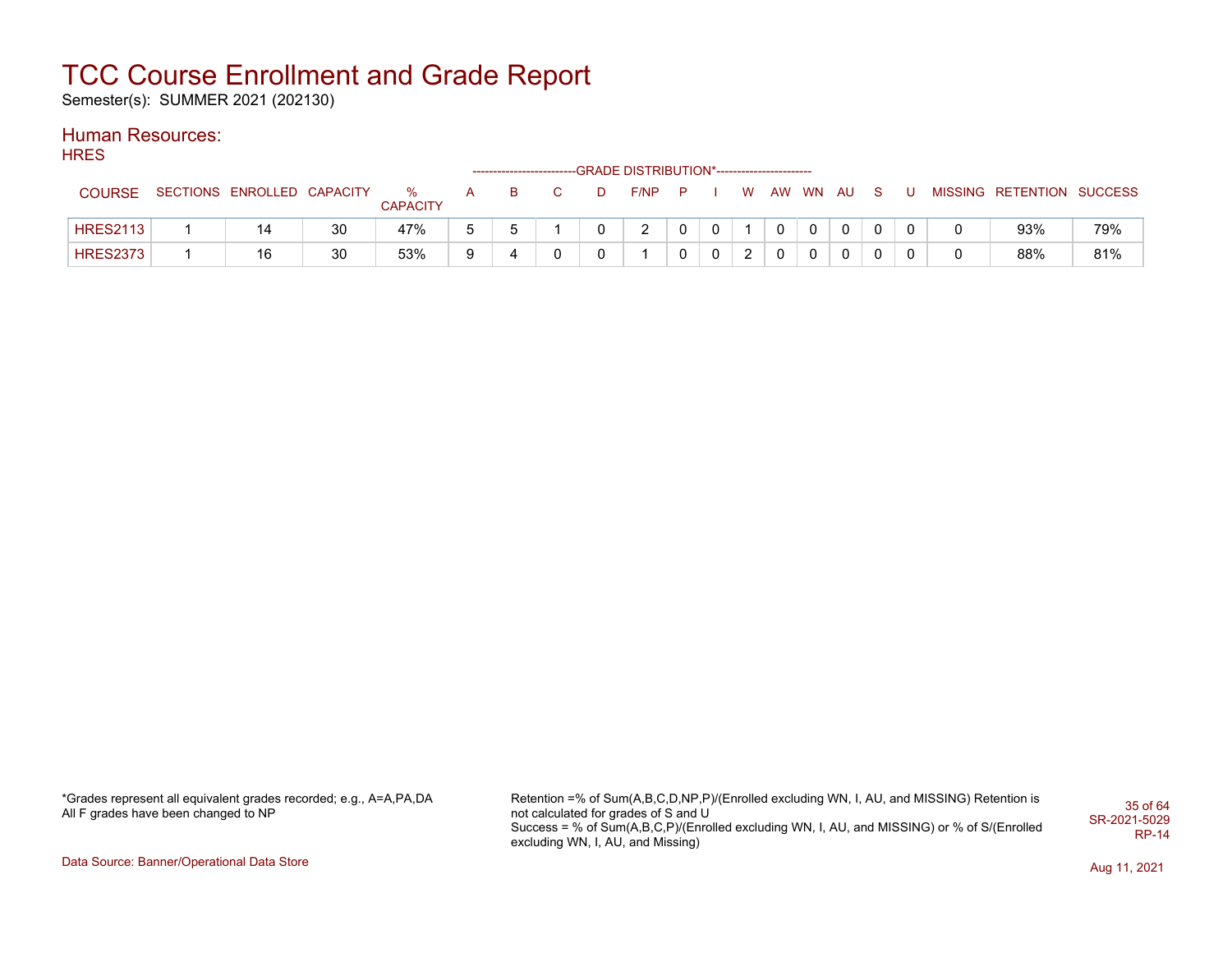Semester(s): SUMMER 2021 (202130)

### Human Services:

**HSVC** 

|                 |                            |    |                      |   | --------------------- |   |   | <b>GRADE DISTRIBUTION*----------------------</b> |   |          |   |    |           |              |    |   |                           |     |
|-----------------|----------------------------|----|----------------------|---|-----------------------|---|---|--------------------------------------------------|---|----------|---|----|-----------|--------------|----|---|---------------------------|-----|
| <b>COURSE</b>   | SECTIONS ENROLLED CAPACITY |    | %<br><b>CAPACITY</b> | A | В                     |   | D | F/NP                                             | P |          | W | AW | <b>WN</b> | AU           | -S |   | MISSING RETENTION SUCCESS |     |
| <b>HSVC1113</b> |                            | 15 | 73%                  | 6 |                       |   |   | 0                                                |   |          |   |    | 0         | $\mathbf{0}$ | 0  | 0 | 73%                       | 64% |
| <b>HSVC1413</b> | 5                          | 30 | 17%                  | 3 |                       |   |   | 0                                                |   | $\Omega$ |   |    | $\Omega$  | $\mathbf{0}$ | 0  | 0 | 80%                       | 80% |
| <b>HSVC2023</b> | 9                          | 30 | 30%                  | ົ |                       | 3 |   | 0                                                |   | $\Omega$ |   |    | 0         | 0            | 0  | 0 | 67%                       | 67% |
| <b>HSVC2073</b> | 9                          | 30 | 30%                  | 4 |                       | 3 |   | 0                                                |   | 0        | 0 |    | 0         | 0            | 0  | 0 | 100%                      | 89% |

\*Grades represent all equivalent grades recorded; e.g., A=A,PA,DA All F grades have been changed to NP

Retention =% of Sum(A,B,C,D,NP,P)/(Enrolled excluding WN, I, AU, and MISSING) Retention is not calculated for grades of S and U Success = % of Sum(A,B,C,P)/(Enrolled excluding WN, I, AU, and MISSING) or % of S/(Enrolled excluding WN, I, AU, and Missing) 36 of 64 SR-2021-5029 RP-14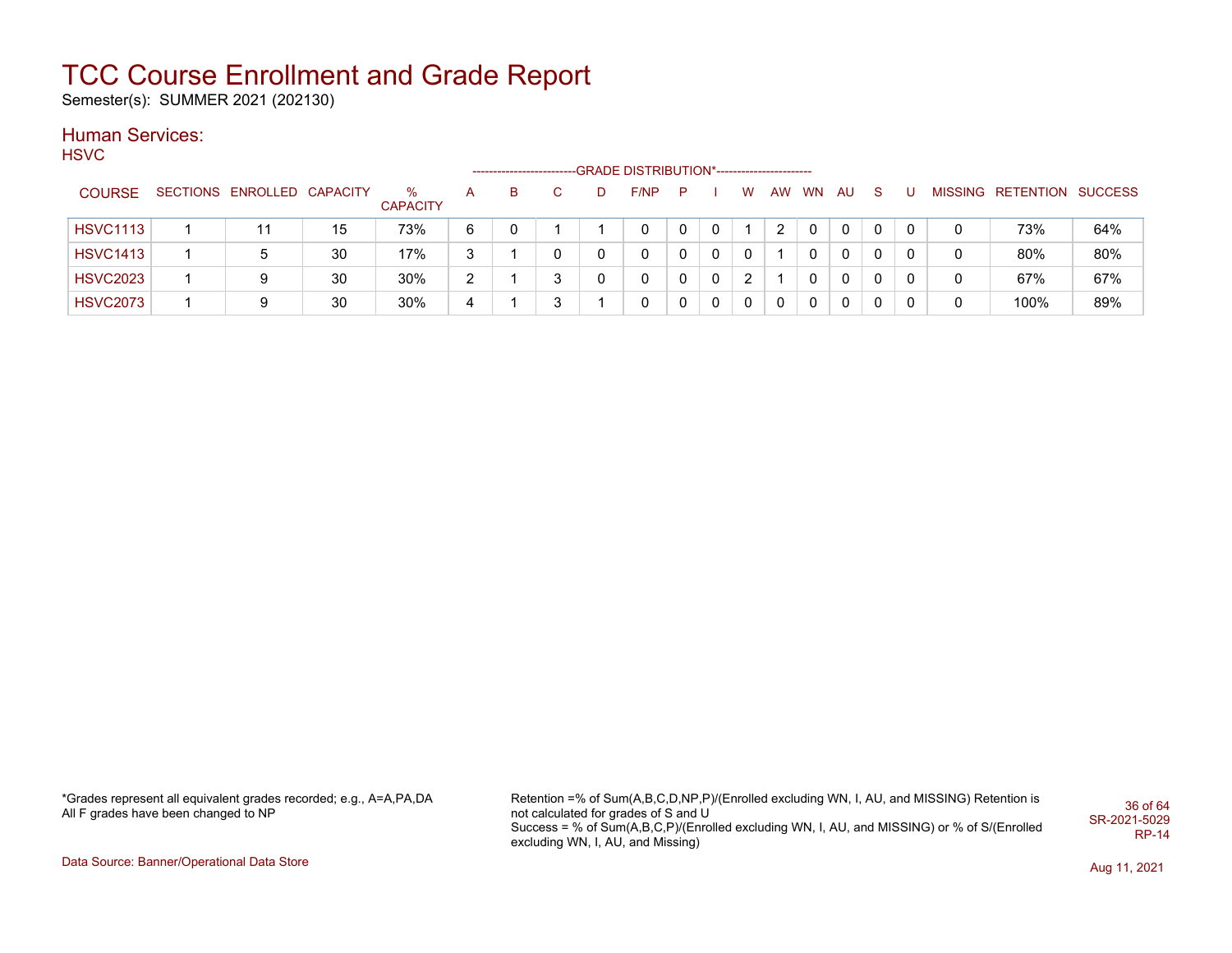Semester(s): SUMMER 2021 (202130)

#### Humanities: **HUMN**

|                 |                 |          |                 |                      |    | ----------------------- |    | -GRADE DISTRIBUTION*----------------------- |   |              |              |    |           |              |              |   |                |           |                |
|-----------------|-----------------|----------|-----------------|----------------------|----|-------------------------|----|---------------------------------------------|---|--------------|--------------|----|-----------|--------------|--------------|---|----------------|-----------|----------------|
| <b>COURSE</b>   | <b>SECTIONS</b> | ENROLLED | <b>CAPACITY</b> | %<br><b>CAPACITY</b> | A  | B                       | C. | F/NP                                        | P |              | w            | AW | <b>WN</b> | AU           | <sub>S</sub> |   | <b>MISSING</b> | RETENTION | <b>SUCCESS</b> |
| <b>HUMN2113</b> | 6               | 137      | 159             | 86%                  | 53 | 28                      | 22 | 12                                          | 0 | 2            | 10           | 6  | 0         | $\mathbf{0}$ | 0            | 0 | 0              | 87%       | 75%            |
| <b>HUMN2223</b> | 4               | 60       | 95              | 63%                  | 16 | 8                       | 14 | 4                                           | 0 | 0            | 14           |    | 0         | 0            | 0            | 0 | 0              | 75%       | 63%            |
| <b>HUMN2323</b> |                 | 13       | 15              | 87%                  | 6  |                         | 4  |                                             | 0 | $\mathbf{0}$ | $\mathbf{0}$ | 0  | 0         | $\mathbf{0}$ | $\mathbf{0}$ | 0 | 0              | 100%      | 92%            |
| <b>HUMN2443</b> |                 | 17       | 20              | 85%                  | 10 | 3                       | 3  |                                             | 0 | 0            | 0            | 0  | 0         | 0            | 0            | 0 | 0              | 100%      | 94%            |
| <b>HUMN2663</b> | 2               | 56       | 60              | 93%                  | 17 | 19                      | 10 | 5                                           | 0 | 0            |              | 3  | 0         | 0            | 0            |   | 0              | 93%       | 82%            |

\*Grades represent all equivalent grades recorded; e.g., A=A,PA,DA All F grades have been changed to NP

Retention =% of Sum(A,B,C,D,NP,P)/(Enrolled excluding WN, I, AU, and MISSING) Retention is not calculated for grades of S and U Success = % of Sum(A,B,C,P)/(Enrolled excluding WN, I, AU, and MISSING) or % of S/(Enrolled excluding WN, I, AU, and Missing) 37 of 64 SR-2021-5029 RP-14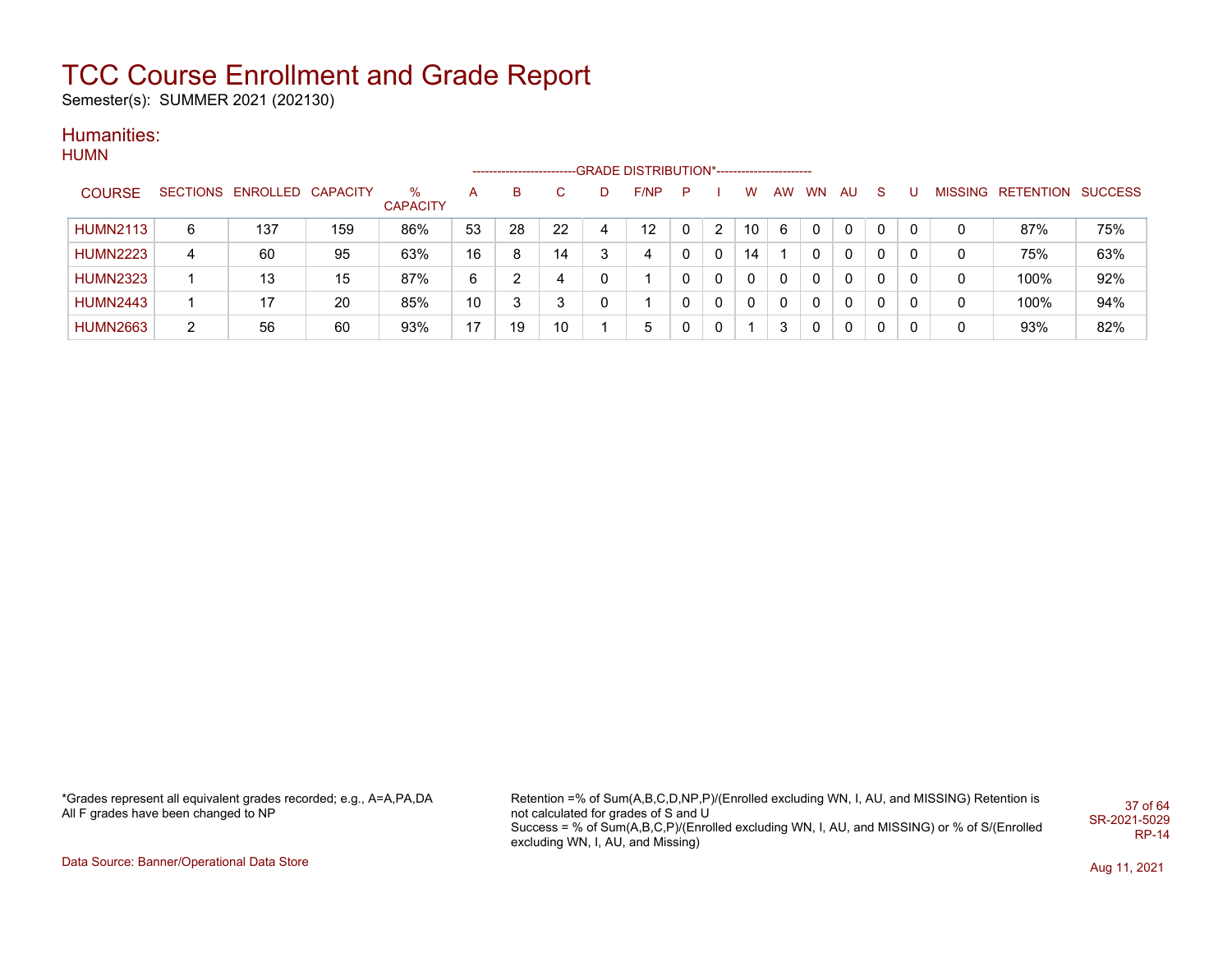Semester(s): SUMMER 2021 (202130)

### Interpreter Education:

INED

|                 |                                  |    |          |  |                                                                                                                                                                                                                                                                                                                                    |   | ------------------------GRADE            DISTRIBUTION*------------------------ |                |  |                |                |              |  |                           |     |
|-----------------|----------------------------------|----|----------|--|------------------------------------------------------------------------------------------------------------------------------------------------------------------------------------------------------------------------------------------------------------------------------------------------------------------------------------|---|--------------------------------------------------------------------------------|----------------|--|----------------|----------------|--------------|--|---------------------------|-----|
| <b>COURSE</b>   | SECTIONS ENROLLED CAPACITY % A B |    | CAPACITY |  | $\overline{C}$ and $\overline{C}$ and $\overline{C}$ and $\overline{C}$ and $\overline{C}$ and $\overline{C}$ and $\overline{C}$ and $\overline{C}$ and $\overline{C}$ and $\overline{C}$ and $\overline{C}$ and $\overline{C}$ and $\overline{C}$ and $\overline{C}$ and $\overline{C}$ and $\overline{C}$ and $\overline{C}$ and | D | F/NP                                                                           | $\mathsf{P}$ i |  |                | W AW WN AU S U |              |  | MISSING RETENTION SUCCESS |     |
| <b>INED1423</b> |                                  | 30 | 20%      |  |                                                                                                                                                                                                                                                                                                                                    |   |                                                                                |                |  | $\overline{0}$ | 0 <sup>1</sup> | $\mathbf{0}$ |  | 83%                       | 67% |

| *Grades represent all equivalent grades recorded; e.g., A=A,PA,DA |  |
|-------------------------------------------------------------------|--|
| All F grades have been changed to NP                              |  |

Retention =% of Sum(A,B,C,D,NP,P)/(Enrolled excluding WN, I, AU, and MISSING) Retention is not calculated for grades of S and U Success = % of Sum(A,B,C,P)/(Enrolled excluding WN, I, AU, and MISSING) or % of S/(Enrolled excluding WN, I, AU, and Missing) 38 of 64 SR-2021-5029 RP-14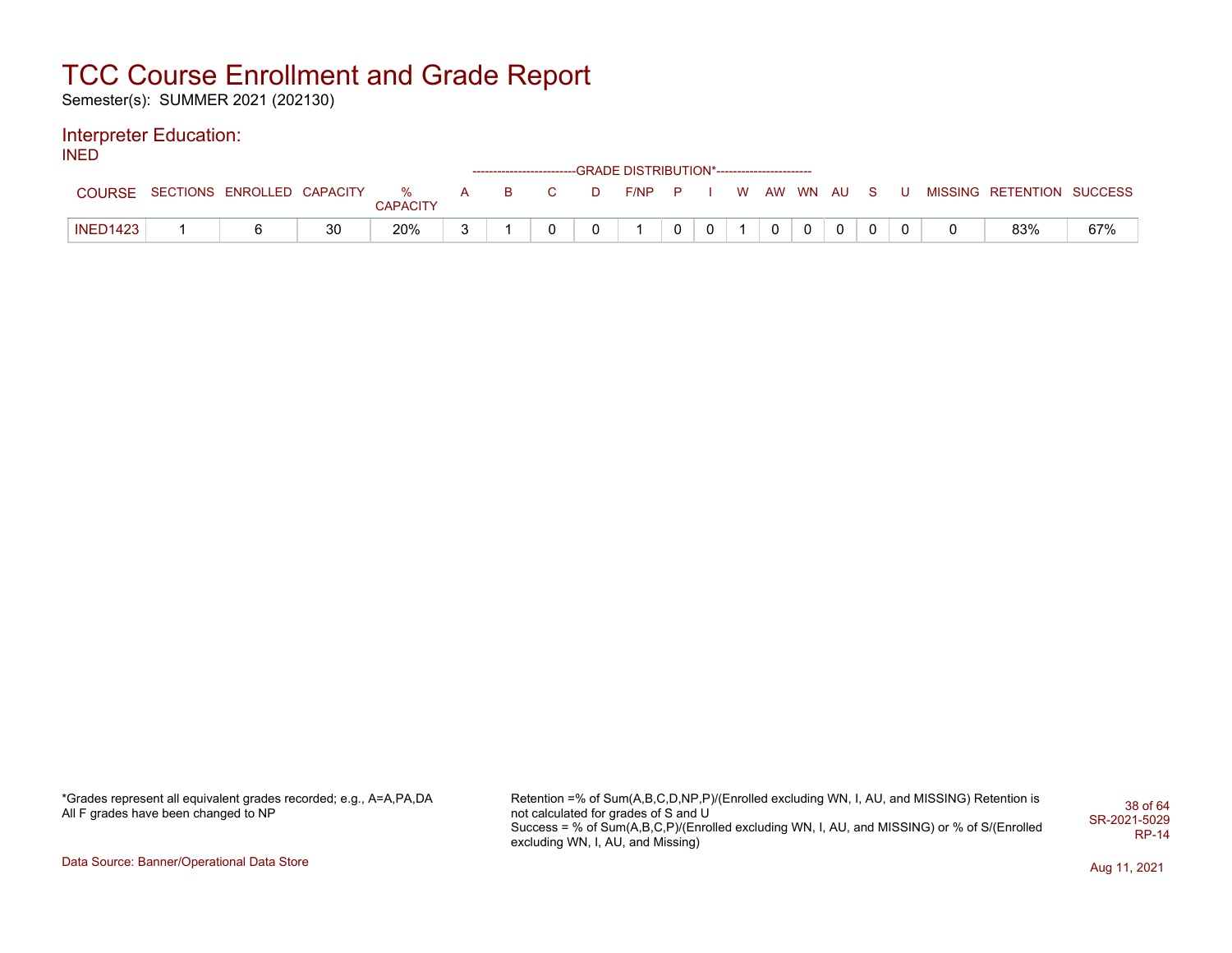Semester(s): SUMMER 2021 (202130)

#### Interior Design: INTD

--GRADE DISTRIBUTION\*------------------------COURSE SECTIONS ENROLLED CAPACITY % **CAPACITY** A B C D F/NP P I W AW WN AU S U MISSING RETENTION SUCCESS INTD2343 1 2 5 40% 2 0 0 0 0 0 0 0 0 0 0 0 0 0 100% 100% INTD2353 1 1 5 20% 1 0 0 0 0 0 0 0 0 0 0 0 0 0 100% 100% INTD2403 1 15 17 88% 14 1 0 0 0 0 0 0 0 0 0 0 0 0 100% 100% INTD2453 1 13 30 43% 9 4 0 0 0 0 0 0 0 0 0 0 0 0 100% 100%

\*Grades represent all equivalent grades recorded; e.g., A=A,PA,DA All F grades have been changed to NP

Retention =% of Sum(A,B,C,D,NP,P)/(Enrolled excluding WN, I, AU, and MISSING) Retention is not calculated for grades of S and U Success = % of Sum(A,B,C,P)/(Enrolled excluding WN, I, AU, and MISSING) or % of S/(Enrolled excluding WN, I, AU, and Missing) 39 of 64 SR-2021-5029 RP-14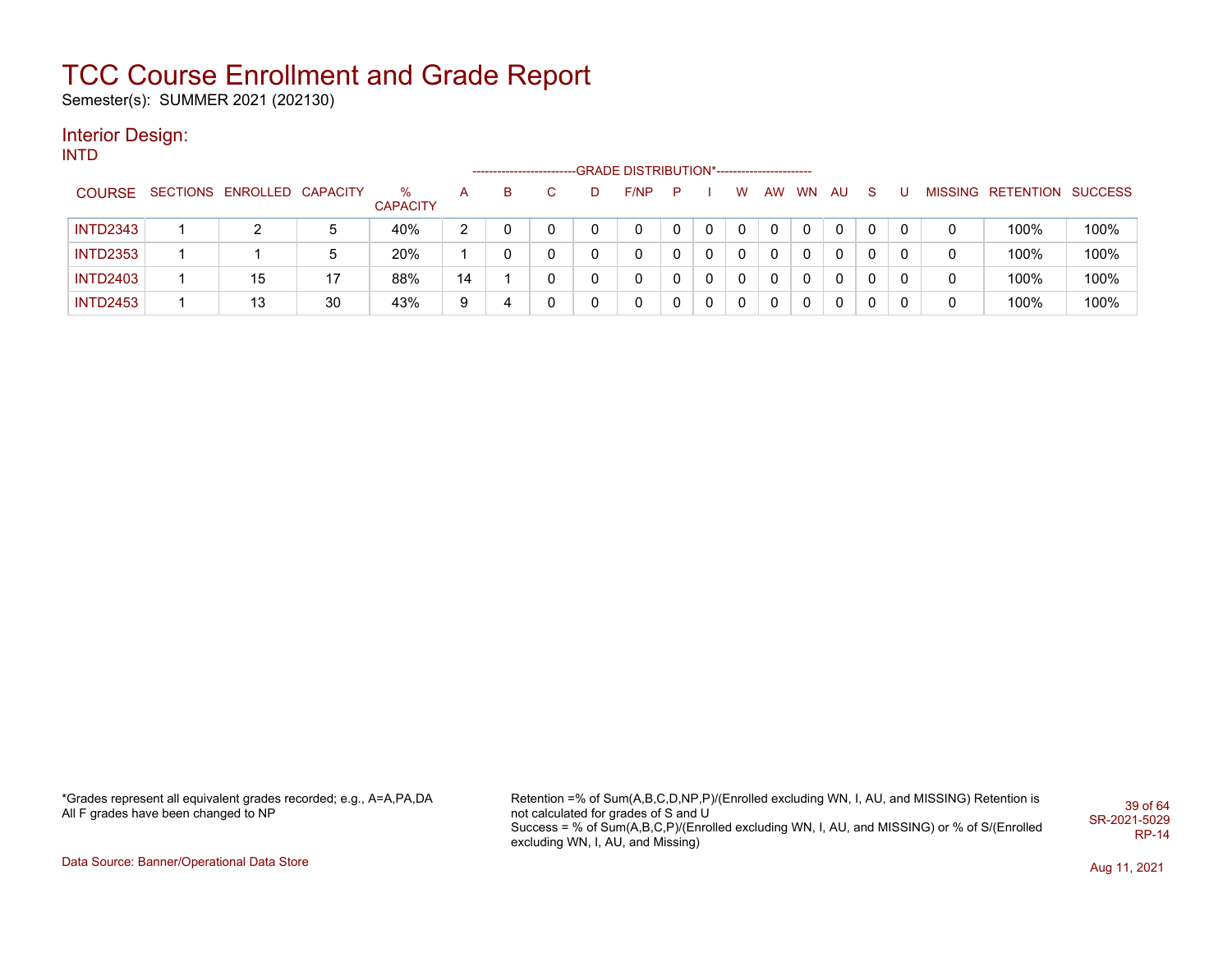Semester(s): SUMMER 2021 (202130)

#### Japanese:

**JAPN** 

|                 |                            |    |                      |  |   | ------------------------GRADE DISTRIBUTION*----------------------- |   |              |               |          |          |              |  |                           |     |
|-----------------|----------------------------|----|----------------------|--|---|--------------------------------------------------------------------|---|--------------|---------------|----------|----------|--------------|--|---------------------------|-----|
| <b>COURSE</b>   | SECTIONS ENROLLED CAPACITY |    | %<br><b>CAPACITY</b> |  | D | F/NP                                                               | P |              | W             |          | AW WN AU |              |  | MISSING RETENTION SUCCESS |     |
| <b>JAPN1103</b> | 13                         | 30 | 43%                  |  |   |                                                                    |   | $\mathbf{0}$ | $\mathcal{D}$ | $\Omega$ | - 0      | $\mathbf{0}$ |  | 85%                       | 85% |
| <b>JAPN2113</b> |                            | 14 | 36%                  |  |   | 0                                                                  |   | $\mathbf{0}$ | $\mathbf{0}$  |          | $\Omega$ | $\mathbf{0}$ |  | 80%                       | 80% |

\*Grades represent all equivalent grades recorded; e.g., A=A,PA,DA All F grades have been changed to NP

Retention =% of Sum(A,B,C,D,NP,P)/(Enrolled excluding WN, I, AU, and MISSING) Retention is not calculated for grades of S and U Success = % of Sum(A,B,C,P)/(Enrolled excluding WN, I, AU, and MISSING) or % of S/(Enrolled excluding WN, I, AU, and Missing) 40 of 64 SR-2021-5029 RP-14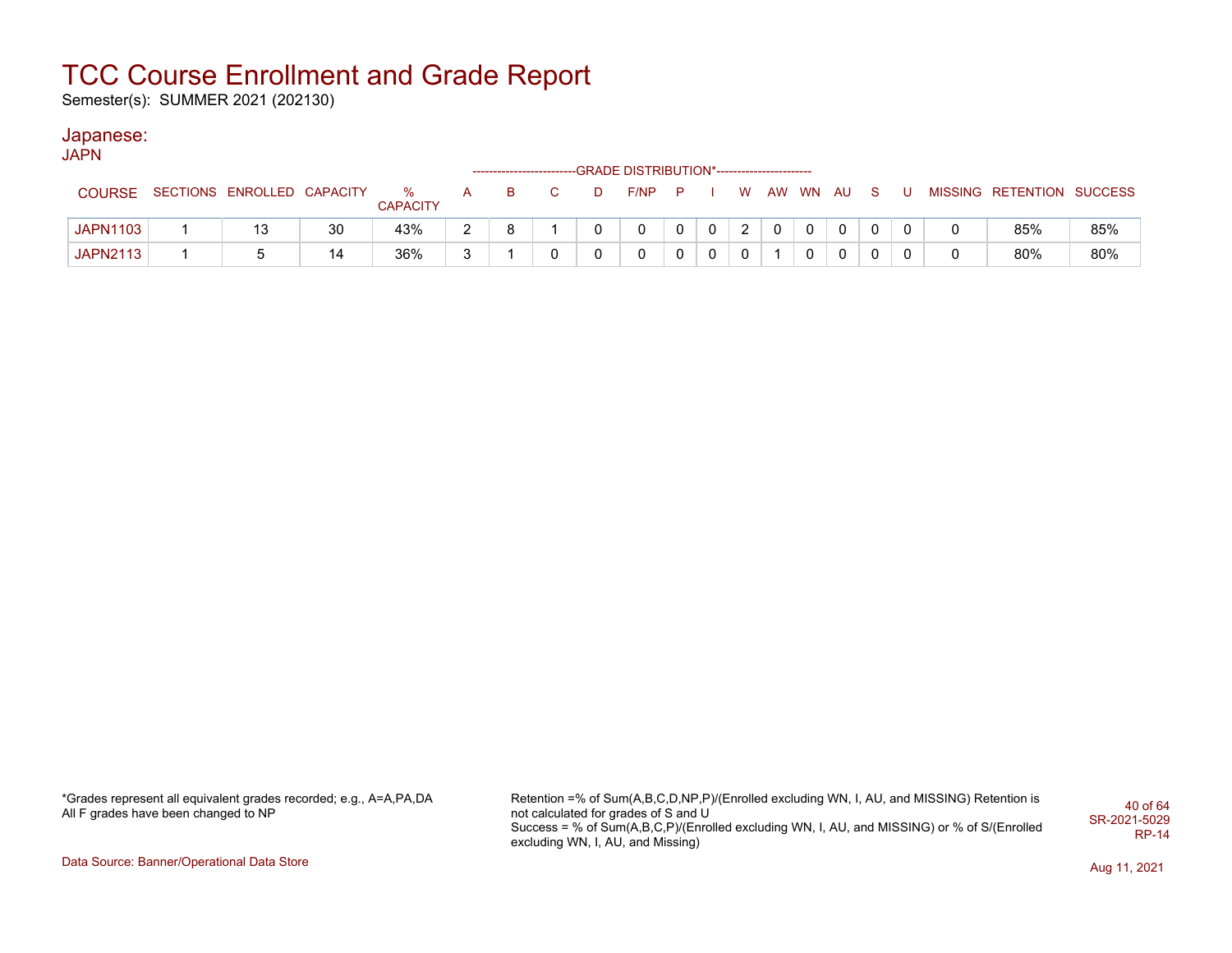Semester(s): SUMMER 2021 (202130)

### Mathematics:

MATH

|                 |                |                            |     |                         |                |                |                   |                | -------------------------GRADE DISTRIBUTION*---------------------- |   |              |                |    |           |              |              |              |   |                           |      |
|-----------------|----------------|----------------------------|-----|-------------------------|----------------|----------------|-------------------|----------------|--------------------------------------------------------------------|---|--------------|----------------|----|-----------|--------------|--------------|--------------|---|---------------------------|------|
| <b>COURSE</b>   |                | SECTIONS ENROLLED CAPACITY |     | $\%$<br><b>CAPACITY</b> | A              | B              | $\mathsf{C}$      | D              | F/NP                                                               | P |              | W              | AW | <b>WN</b> | AU           | S            | U            |   | MISSING RETENTION SUCCESS |      |
| <b>MATH0003</b> | $\mathbf{1}$   | 19                         | 20  | 95%                     | $\overline{7}$ | 3              | 1                 | $\overline{2}$ | $\overline{2}$                                                     | 0 | 0            | 0              | 4  | 0         | $\mathbf 0$  | 0            | $\mathbf{0}$ | 0 | 79%                       | 58%  |
| <b>MATH0013</b> | 8              | 105                        | 150 | 70%                     | 27             | 22             | 14                | 5              | 16                                                                 | 0 | 0            | 14             | 7  | 0         | 0            | 0            | 0            | 0 | 80%                       | 60%  |
| <b>MATH0055</b> | 1              | 17                         | 20  | 85%                     | 5              | 5              | 4                 |                | 1                                                                  | 0 | 0            |                | 0  | 0         | 0            | 0            | 0            | 0 | 94%                       | 82%  |
| <b>MATH0123</b> | 5              | 71                         | 80  | 89%                     | 22             | 9              | 10                | 1              | 8                                                                  | 0 | 0            | 14             | 7  | 0         | 0            | $\mathbf{0}$ | $\Omega$     | 0 | 70%                       | 58%  |
| <b>MATH0403</b> | $\overline{2}$ | 29                         | 30  | 97%                     | 12             | 4              | 2                 | 0              | 9                                                                  | 0 | 0            |                |    | 0         | 0            | 0            | 0            | 0 | 93%                       | 62%  |
| <b>MATH1473</b> | 6              | 83                         | 110 | 75%                     | 22             | 26             | 11                | 3              | 14                                                                 | 0 | 0            | 3              | 4  | 0         | 0            | 0            | 0            | 0 | 92%                       | 71%  |
| <b>MATH1483</b> | 4              | 86                         | 120 | 72%                     | 39             | 27             | $12 \overline{ }$ |                | 3                                                                  | 0 | 0            | $\overline{2}$ | 2  | 0         | $\mathbf{0}$ | $\Omega$     | $\Omega$     | 0 | 95%                       | 91%  |
| <b>MATH1513</b> | 14             | 231                        | 257 | 90%                     | 75             | 41             | 23                | 7              | 26                                                                 | 0 | 1            | 43             | 15 | 0         | 0            | $\mathbf{0}$ | 0            | 0 | 74%                       | 60%  |
| <b>MATH1613</b> | 3              | 57                         | 77  | 74%                     | 20             | 13             | 10                | 1              | $\overline{2}$                                                     | 0 | $\mathbf{0}$ | 10             |    | 0         | 0            | $\mathbf{0}$ | 0            | 0 | 81%                       | 75%  |
| <b>MATH1715</b> | $\mathbf{1}$   | 22                         | 30  | 73%                     | 5              | 3              | 1                 | 2              | 5                                                                  | 0 | 1            | 4              | 0  | 0         | 1            | $\mathbf{0}$ | 0            | 0 | 73%                       | 41%  |
| <b>MATH2114</b> | 3              | 76                         | 83  | 92%                     | 20             | 15             | 11                | 4              | 5                                                                  | 0 | 0            | 18             | 3  | 0         | 0            | 0            | 0            | 0 | 72%                       | 61%  |
| <b>MATH2124</b> | $\overline{2}$ | 48                         | 56  | 86%                     | 14             | 8              | 9                 | 3              | 5                                                                  | 0 | $\mathbf{0}$ | 9              | 0  | 0         | 0            | $\mathbf{0}$ | 0            | 0 | 81%                       | 65%  |
| <b>MATH2134</b> | $\mathbf{1}$   | 28                         | 30  | 93%                     | 5              | 8              | $\overline{2}$    | 3              | 4                                                                  | 0 | 0            | 4              | 2  | 0         | 0            | 0            | 0            | 0 | 79%                       | 54%  |
| <b>MATH2193</b> | 9              | 186                        | 238 | 78%                     | 88             | 43             | 19                | 10             | 11                                                                 | 0 | 0            | 14             |    | 0         | 0            | 0            | 0            | 0 | 92%                       | 81%  |
| <b>MATH2423</b> | 1              | 14                         | 15  | 93%                     | $\overline{7}$ | 6              | 1                 | 0              | 0                                                                  | 0 | $\mathbf{0}$ | 0              | 0  | 0         | 0            | 0            | 0            | 0 | 100%                      | 100% |
| <b>MATH2523</b> | 4              | 76                         | 96  | 79%                     | 32             | 16             | 9                 | 3              | 6                                                                  | 0 | 0            | 8              | 2  | 0         | 0            | $\mathbf{0}$ | 0            | 0 | 87%                       | 75%  |
| <b>MATH2553</b> | $\mathbf 1$    | 20                         | 21  | 95%                     | 8              | 7              | 3                 | 0              | 0                                                                  | 0 | 0            | 0              | 2  | 0         | 0            | 0            | 0            | 0 | 90%                       | 90%  |
| <b>MATH2613</b> | 2              | 41                         | 47  | 87%                     | 30             | $\overline{2}$ | 4                 | 0              | 1                                                                  | 0 | 0            | 3              |    | 0         | 0            | 0            | 0            | 0 | 90%                       | 88%  |

\*Grades represent all equivalent grades recorded; e.g., A=A,PA,DA All F grades have been changed to NP

Retention =% of Sum(A,B,C,D,NP,P)/(Enrolled excluding WN, I, AU, and MISSING) Retention is not calculated for grades of S and U Success = % of Sum(A,B,C,P)/(Enrolled excluding WN, I, AU, and MISSING) or % of S/(Enrolled excluding WN, I, AU, and Missing) SR-2021-5029

Data Source: Banner/Operational Data Store Aug 11, 2021

41 of 64

RP-14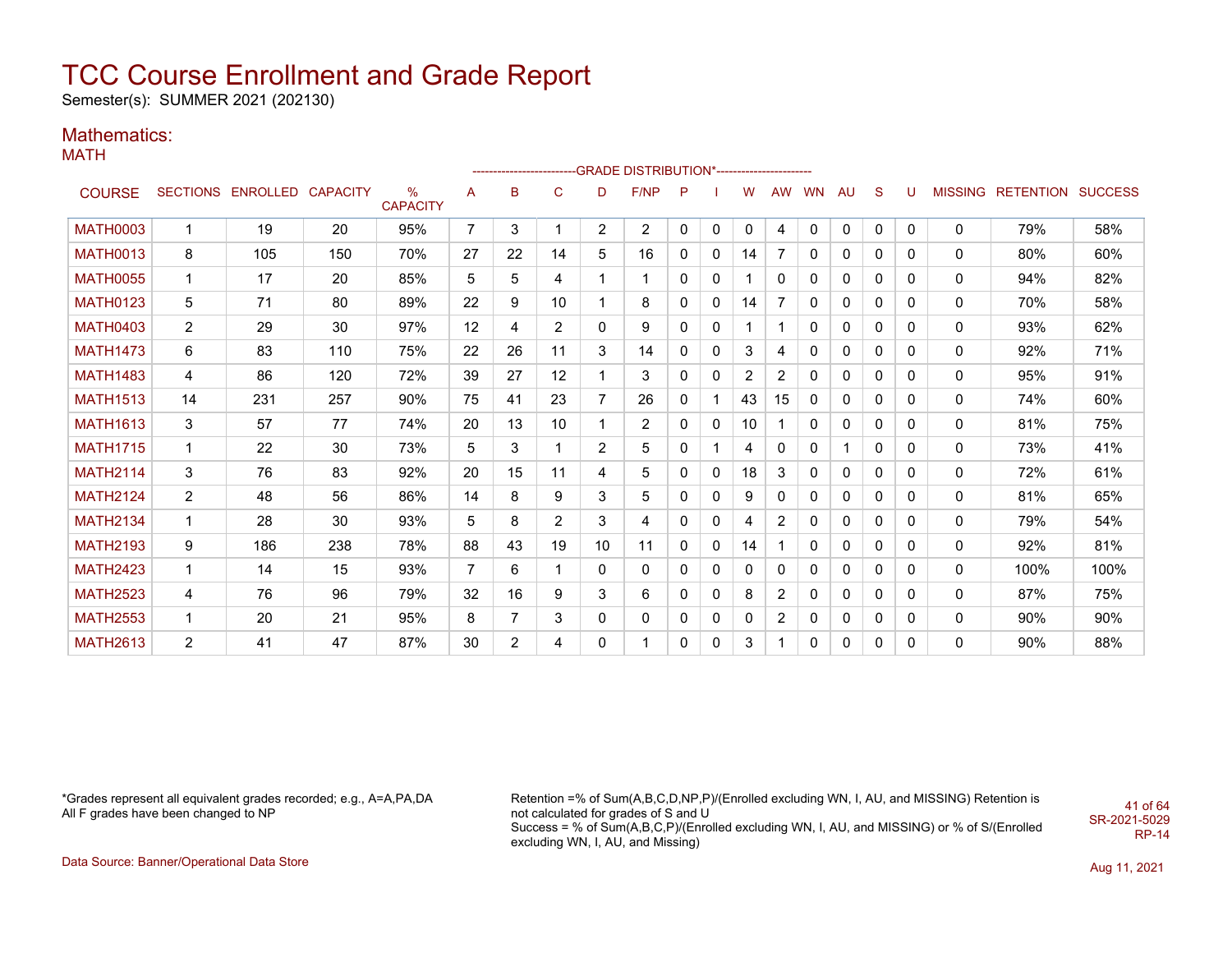Semester(s): SUMMER 2021 (202130)

### Mass Communication:

MCOM

|                 |                            |    |                      |   |   |  | -GRADE DISTRIBUTION*----------------------- |              |          |          |    |              |    |   |     |                           |      |
|-----------------|----------------------------|----|----------------------|---|---|--|---------------------------------------------|--------------|----------|----------|----|--------------|----|---|-----|---------------------------|------|
| <b>COURSE</b>   | SECTIONS ENROLLED CAPACITY |    | %<br><b>CAPACITY</b> | A | в |  | F/NP                                        | D            |          | W        | AW | <b>WN</b>    | AU | S | - U | MISSING RETENTION SUCCESS |      |
| <b>MCOM1013</b> |                            | 30 | 23%                  | 5 |   |  |                                             | 0            | 0        |          |    | 0            | 0  |   |     | 100%                      | 100% |
| <b>MCOM2523</b> |                            | 9  | 33%                  | 3 |   |  |                                             | 0            | $\Omega$ | 0        |    | $\mathbf{0}$ | 0  |   |     | 100%                      | 100% |
| <b>MCOM2973</b> |                            |    | 100%                 |   |   |  |                                             | $\mathbf{0}$ | $\Omega$ | $\Omega$ |    | $\mathbf{0}$ | 0  |   |     | 100%                      | 100% |

\*Grades represent all equivalent grades recorded; e.g., A=A,PA,DA All F grades have been changed to NP

Retention =% of Sum(A,B,C,D,NP,P)/(Enrolled excluding WN, I, AU, and MISSING) Retention is not calculated for grades of S and U Success = % of Sum(A,B,C,P)/(Enrolled excluding WN, I, AU, and MISSING) or % of S/(Enrolled excluding WN, I, AU, and Missing) 42 of 64 SR-2021-5029 RP-14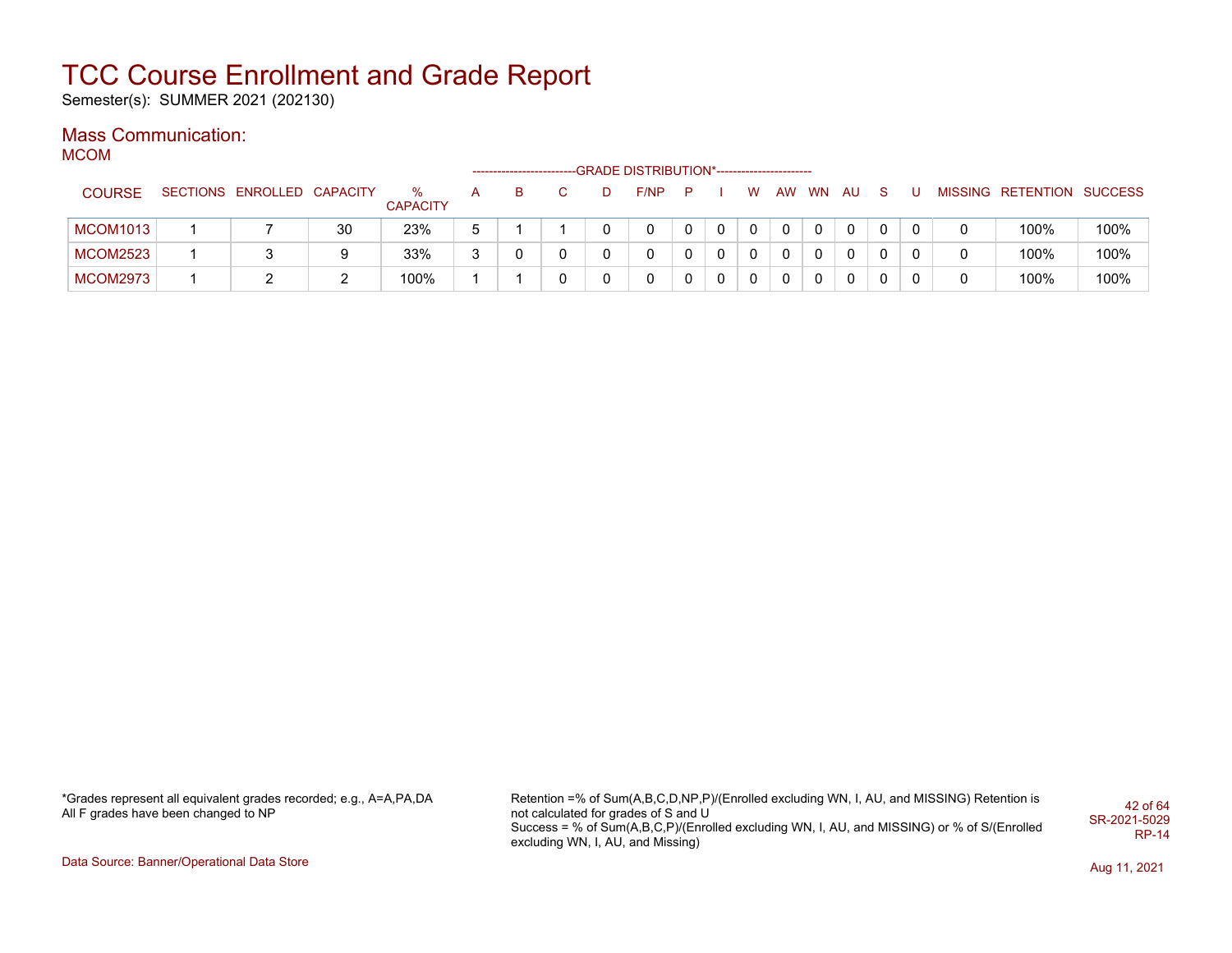Semester(s): SUMMER 2021 (202130)

#### Medical Laboratory Technology: MDLT

| <b>COURSE</b>   |   | SECTIONS ENROLLED CAPACITY |    | %<br><b>CAPACITY</b> | А  | в | C. | D | F/NP | P |              | W            | AW       | <b>WN</b> | <b>AU</b> | <sub>S</sub> |   | MISSING RETENTION SUCCESS |      |
|-----------------|---|----------------------------|----|----------------------|----|---|----|---|------|---|--------------|--------------|----------|-----------|-----------|--------------|---|---------------------------|------|
| <b>MDLT1203</b> | 2 |                            | 19 | 89%                  | 12 | 3 |    |   | 0    | 0 | 0            |              |          |           | 0         |              | 0 | 94%                       | 94%  |
| <b>MDLT1222</b> |   | 6                          |    | 75%                  | 5  |   | 0  |   | 0    | 0 | $\Omega$     | $\mathbf{0}$ | $\Omega$ | $\Omega$  | 0         | 0            | 0 | 100%                      | 100% |
| <b>MDLT2222</b> |   | 24                         | 25 | 96%                  | 20 |   | າ  |   | 0    | 0 | 0            |              |          | 0         | 0         |              | 0 | 96%                       | 96%  |
| <b>MDLT2516</b> |   | 15                         | 18 | 83%                  | 15 |   | 0  |   | 0    | 0 | $\mathbf{0}$ | 0            | 0        | 0         | 0         |              | 0 | 100%                      | 100% |

\*Grades represent all equivalent grades recorded; e.g., A=A,PA,DA All F grades have been changed to NP

Retention =% of Sum(A,B,C,D,NP,P)/(Enrolled excluding WN, I, AU, and MISSING) Retention is not calculated for grades of S and U Success = % of Sum(A,B,C,P)/(Enrolled excluding WN, I, AU, and MISSING) or % of S/(Enrolled excluding WN, I, AU, and Missing) 43 of 64 SR-2021-5029 RP-14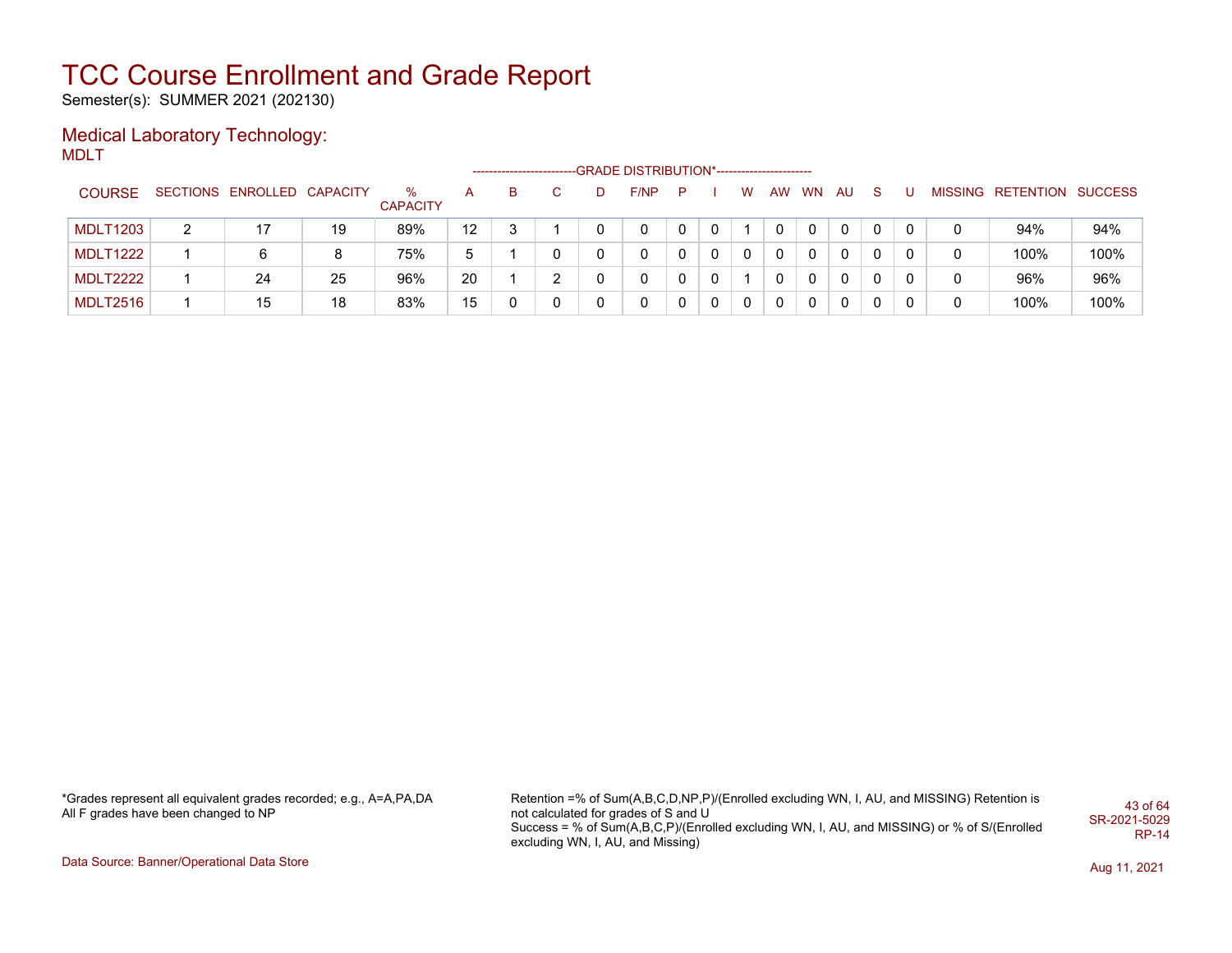Semester(s): SUMMER 2021 (202130)

#### Management: MGMT

| .               |                            |    |                      |    |    |   | -GRADE DISTRIBUTION*----------------------- |              |          |          |                |              |              |  |                           |     |
|-----------------|----------------------------|----|----------------------|----|----|---|---------------------------------------------|--------------|----------|----------|----------------|--------------|--------------|--|---------------------------|-----|
| <b>COURSE</b>   | SECTIONS ENROLLED CAPACITY |    | %<br><b>CAPACITY</b> | A  | в  |   | F/NP                                        |              |          | <b>W</b> |                | AW WN AU     |              |  | MISSING RETENTION SUCCESS |     |
| <b>MGMT2123</b> | 30                         | 30 | 100%                 | 19 |    |   |                                             | $\mathbf{0}$ | $\Omega$ | 3        | $\overline{0}$ | $\mathbf{0}$ | $\mathbf{0}$ |  | 90%                       | 80% |
| <b>MGMT2363</b> | 51                         | 60 | 85%                  | 17 | 15 | 8 |                                             |              | 0        | 6        |                | $\Omega$     | 0            |  | 86%                       | 78% |

\*Grades represent all equivalent grades recorded; e.g., A=A,PA,DA All F grades have been changed to NP

Retention =% of Sum(A,B,C,D,NP,P)/(Enrolled excluding WN, I, AU, and MISSING) Retention is not calculated for grades of S and U Success = % of Sum(A,B,C,P)/(Enrolled excluding WN, I, AU, and MISSING) or % of S/(Enrolled excluding WN, I, AU, and Missing) 44 of 64 SR-2021-5029 RP-14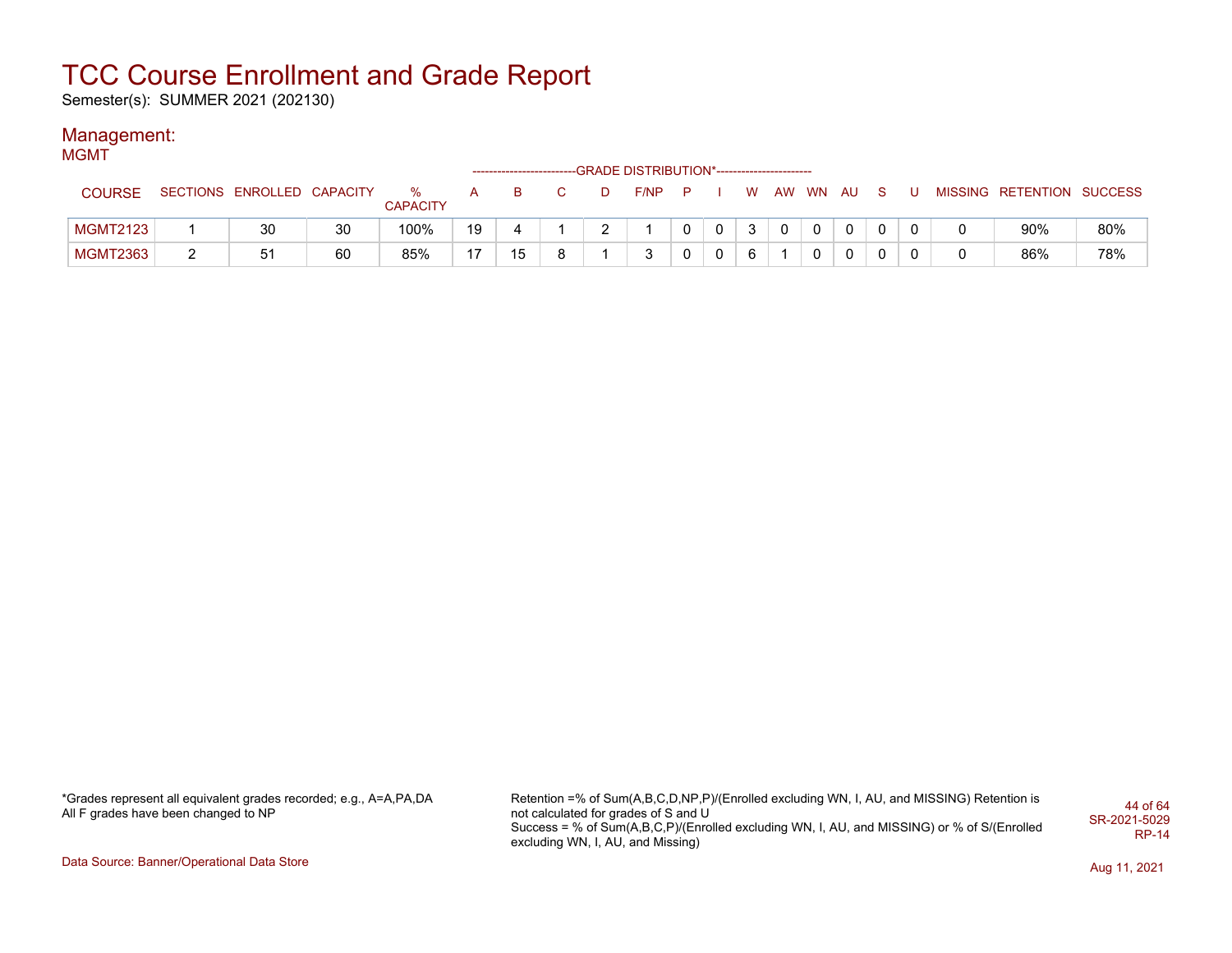Semester(s): SUMMER 2021 (202130)

#### Marketing: **MKTG**

| 1711 N I V      |                            |    |                      |              |    |              |        | ------------------------GRADE DISTRIBUTION*----------------------- |              |              |   |              |                |              |              |  |                           |     |
|-----------------|----------------------------|----|----------------------|--------------|----|--------------|--------|--------------------------------------------------------------------|--------------|--------------|---|--------------|----------------|--------------|--------------|--|---------------------------|-----|
| <b>COURSE</b>   | SECTIONS ENROLLED CAPACITY |    | %<br><b>CAPACITY</b> | $\mathsf{A}$ | в  |              |        | F/NP                                                               | P            |              | W | AW           | <b>WN</b>      | AU.          |              |  | MISSING RETENTION SUCCESS |     |
| MKTG2293        |                            | 30 | 17%                  | 4            |    | $\mathbf{0}$ |        | $\mathbf{0}$                                                       | $\mathbf{0}$ | $\mathbf{0}$ |   | $\mathbf{0}$ | $\overline{0}$ | $\mathbf{0}$ | $\mathbf{0}$ |  | 80%                       | 80% |
| <b>MKTG2423</b> | 50                         | 60 | 83%                  | 14           | 21 | 8            | $\sim$ | 4                                                                  | $\mathbf{0}$ | $\Omega$     |   |              |                | 0            | 0            |  | 98%                       | 86% |

\*Grades represent all equivalent grades recorded; e.g., A=A,PA,DA All F grades have been changed to NP

Retention =% of Sum(A,B,C,D,NP,P)/(Enrolled excluding WN, I, AU, and MISSING) Retention is not calculated for grades of S and U Success = % of Sum(A,B,C,P)/(Enrolled excluding WN, I, AU, and MISSING) or % of S/(Enrolled excluding WN, I, AU, and Missing) 45 of 64 SR-2021-5029 RP-14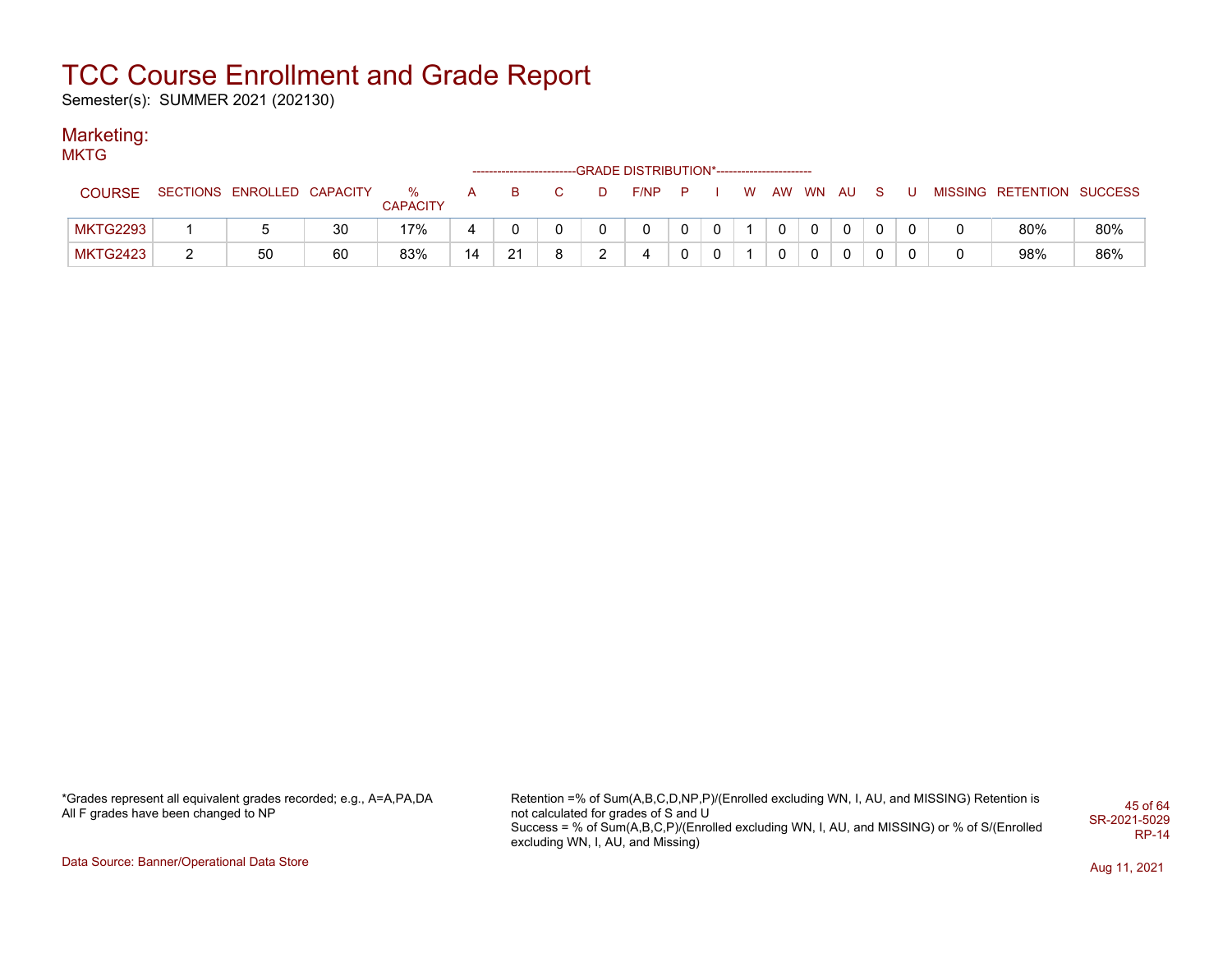Semester(s): SUMMER 2021 (202130)

#### Music: **MUSC**

|                 |                |                            |    |                         |    |   |    |   | --GRADE DISTRIBUTION*---------------------- |          |          |              |              |              |              |              |              |   |                           |      |
|-----------------|----------------|----------------------------|----|-------------------------|----|---|----|---|---------------------------------------------|----------|----------|--------------|--------------|--------------|--------------|--------------|--------------|---|---------------------------|------|
| <b>COURSE</b>   |                | SECTIONS ENROLLED CAPACITY |    | $\%$<br><b>CAPACITY</b> | A  | B | C. | D | F/NP                                        | P        |          | w            | AW           | <b>WN</b>    | AU.          | <sub>S</sub> |              |   | MISSING RETENTION SUCCESS |      |
| <b>MUSC1002</b> |                |                            | 30 | 23%                     | 4  |   | 0  | 0 |                                             |          |          | 0            |              |              | $\mathbf{0}$ | 0            |              | 0 | 71%                       | 57%  |
| <b>MUSC1113</b> | $\overline{2}$ | 46                         | 60 | 77%                     | 30 | 9 | 0  |   | 5                                           | $\Omega$ | 0        |              | 0            | 0            | 0            | 0            | 0            | 0 | 98%                       | 85%  |
| <b>MUSC1191</b> | 8              | 14                         | 42 | 33%                     | 9  | ົ | 0  | 0 | 0                                           | $\Omega$ | $\Omega$ | $\Omega$     |              | 0            | 2            | $\Omega$     | 0            | 0 | 79%                       | 79%  |
| <b>MUSC1201</b> | $\overline{2}$ | 4                          | 10 | 40%                     | 4  |   | 0  | 0 | $\mathbf{0}$                                | 0        | $\Omega$ | $\mathbf{0}$ | 0            | 0            | 0            | 0            | $\mathbf{0}$ | 0 | 100%                      | 100% |
| <b>MUSC1241</b> | $\overline{2}$ | 5                          | 10 | 50%                     | 4  |   |    | 0 | 0                                           | 0        | $\Omega$ | $\Omega$     | $\mathbf{0}$ | $\mathbf{0}$ | 0            | 0            | 0            | 0 | 100%                      | 100% |
| <b>MUSC1251</b> |                |                            | 5  | 20%                     |    |   | 0  | 0 | 0                                           | 0        | 0        | $\Omega$     | $\mathbf{0}$ | 0            | 0            | $\Omega$     | 0            | 0 | 100%                      | 100% |

\*Grades represent all equivalent grades recorded; e.g., A=A,PA,DA All F grades have been changed to NP

Retention =% of Sum(A,B,C,D,NP,P)/(Enrolled excluding WN, I, AU, and MISSING) Retention is not calculated for grades of S and U Success = % of Sum(A,B,C,P)/(Enrolled excluding WN, I, AU, and MISSING) or % of S/(Enrolled excluding WN, I, AU, and Missing) 46 of 64 SR-2021-5029 RP-14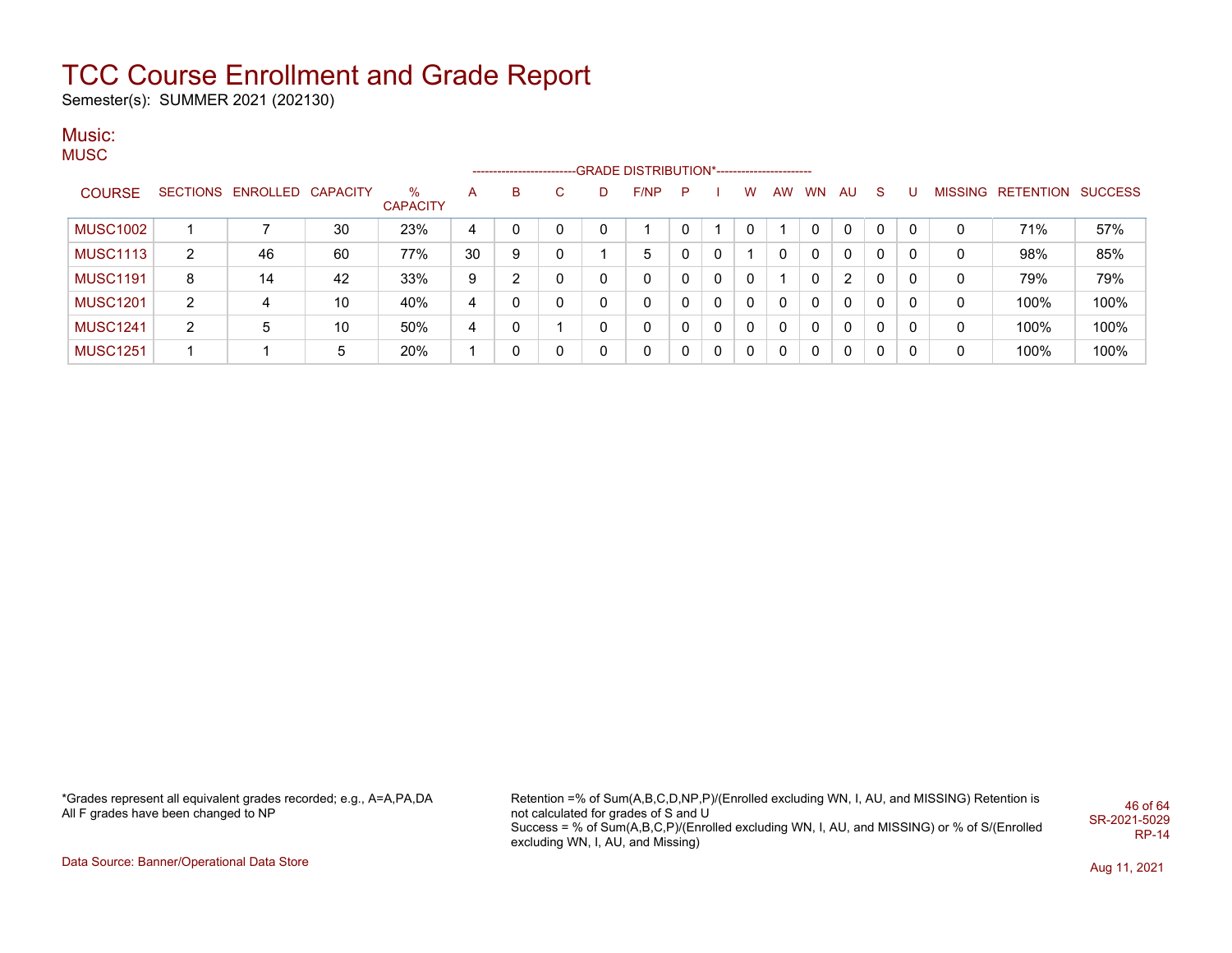Semester(s): SUMMER 2021 (202130)

#### Native American Studies: NAMS

| . |                 |                              |    |          |   |     |    | ------------------------GRADE                DISTRIBUTION*---------------------- |  |  |            |             |     |  |                           |     |
|---|-----------------|------------------------------|----|----------|---|-----|----|----------------------------------------------------------------------------------|--|--|------------|-------------|-----|--|---------------------------|-----|
|   | <b>COURSE</b>   | SECTIONS ENROLLED CAPACITY % |    | CAPACITY | A | - B | D. | $F/NP$ $P$                                                                       |  |  | W AW WN AU |             | S S |  | MISSING RETENTION SUCCESS |     |
|   | <b>NAMS2113</b> | 28                           | 30 | 93%      | 9 | R   |    |                                                                                  |  |  |            | $\mathbf 0$ |     |  | 96%                       | 86% |

\*Grades represent all equivalent grades recorded; e.g., A=A,PA,DA All F grades have been changed to NP

Retention =% of Sum(A,B,C,D,NP,P)/(Enrolled excluding WN, I, AU, and MISSING) Retention is not calculated for grades of S and U Success = % of Sum(A,B,C,P)/(Enrolled excluding WN, I, AU, and MISSING) or % of S/(Enrolled excluding WN, I, AU, and Missing) 47 of 64 SR-2021-5029 RP-14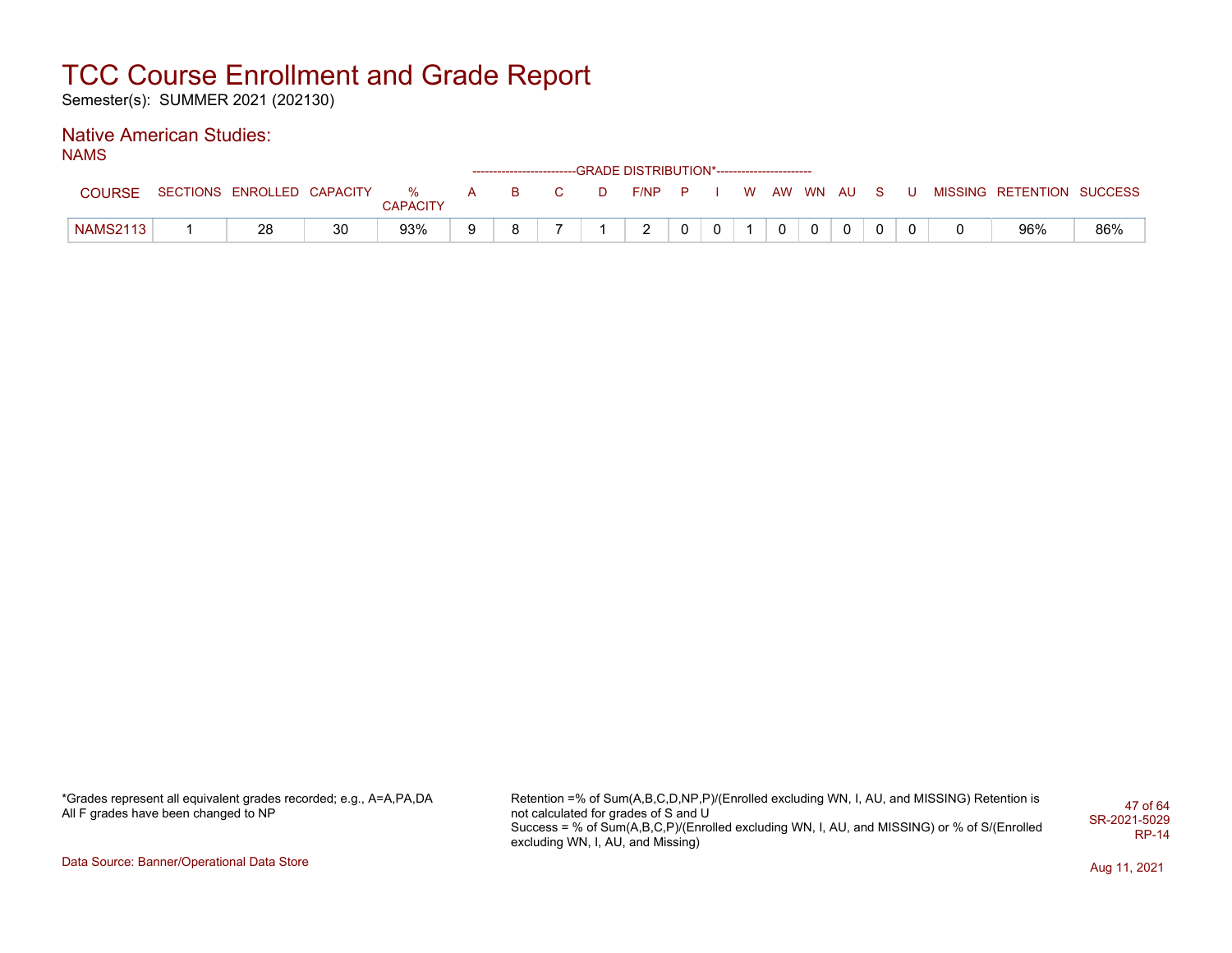Semester(s): SUMMER 2021 (202130)

### Nursing:

| <b>NURS</b>     |                                      |    |          |  |  |                                                                    |          |                |  |          |  |  |                                                   |     |
|-----------------|--------------------------------------|----|----------|--|--|--------------------------------------------------------------------|----------|----------------|--|----------|--|--|---------------------------------------------------|-----|
|                 |                                      |    |          |  |  | ------------------------GRADE DISTRIBUTION*----------------------- |          |                |  |          |  |  |                                                   |     |
| <b>COURSE</b>   | SECTIONS ENROLLED CAPACITY % A B C D |    | CAPACITY |  |  |                                                                    |          |                |  |          |  |  | F/NP P I W AW WN AU S U MISSING RETENTION SUCCESS |     |
| <b>NURS1471</b> | 10                                   | 10 | 100%     |  |  |                                                                    | $\Omega$ | 0 <sup>1</sup> |  | $\Omega$ |  |  |                                                   | 80% |

\*Grades represent all equivalent grades recorded; e.g., A=A,PA,DA All F grades have been changed to NP

Retention =% of Sum(A,B,C,D,NP,P)/(Enrolled excluding WN, I, AU, and MISSING) Retention is not calculated for grades of S and U Success = % of Sum(A,B,C,P)/(Enrolled excluding WN, I, AU, and MISSING) or % of S/(Enrolled excluding WN, I, AU, and Missing) 48 of 64 SR-2021-5029 RP-14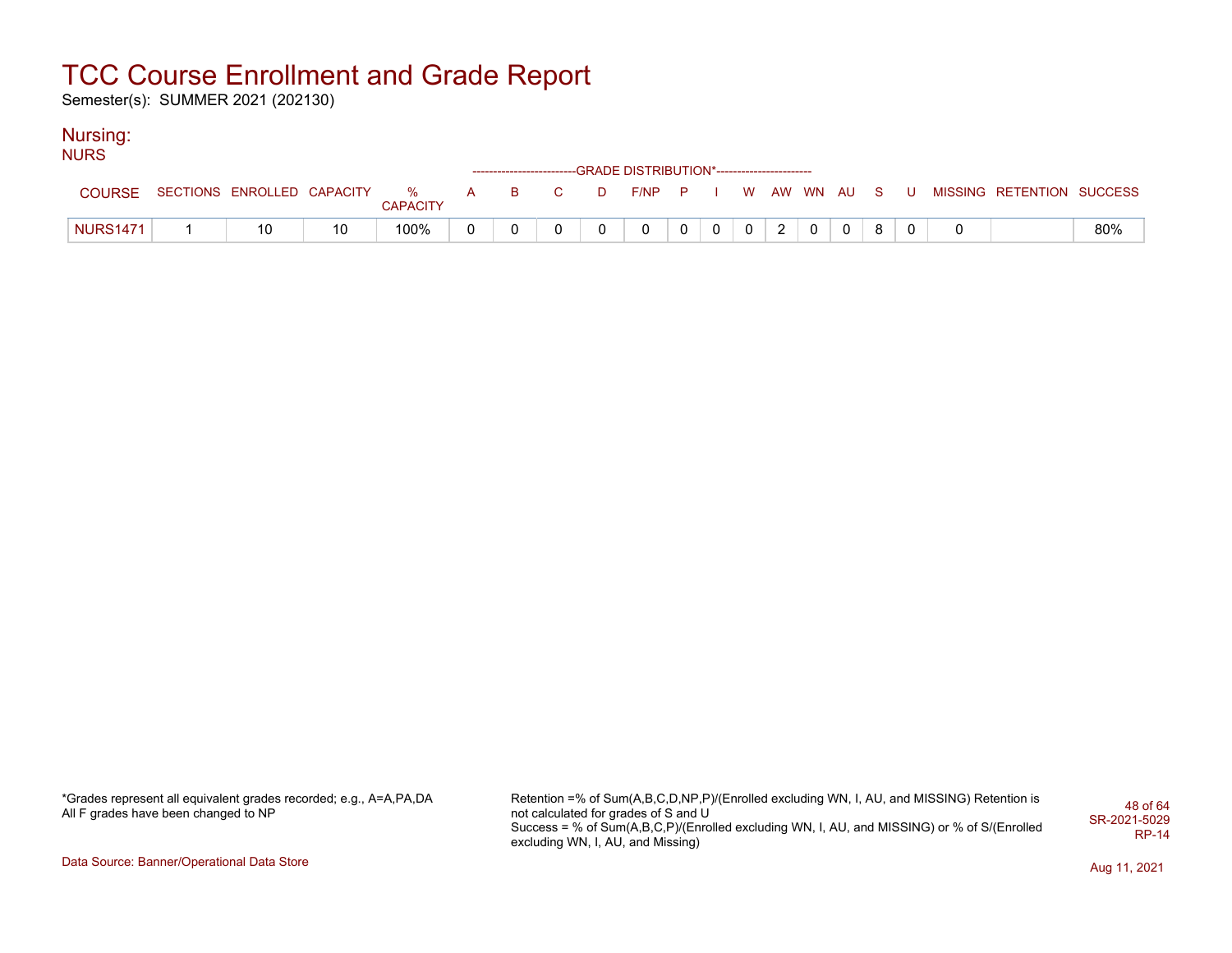Semester(s): SUMMER 2021 (202130)

#### Occupational Therapy Assistant: OCTA<sup>'</sup>

|                 |                              |    |                 |          |   |     |   | ------------------------GRADE DISTRIBUTION*----------------------- |              |              |          |                |          |          |                           |      |
|-----------------|------------------------------|----|-----------------|----------|---|-----|---|--------------------------------------------------------------------|--------------|--------------|----------|----------------|----------|----------|---------------------------|------|
| <b>COURSE</b>   | SECTIONS ENROLLED CAPACITY % |    | <b>CAPACITY</b> | <b>A</b> |   | B C | D | F/NP P I W AW WN AU S                                              |              |              |          |                |          | <b>U</b> | MISSING RETENTION SUCCESS |      |
| <b>OCTA1511</b> | 18                           | 20 | 90%             | 15       | - |     |   | 0                                                                  | $\mathbf{0}$ | $\mathbf{0}$ | $\Omega$ | $\overline{0}$ | $\Omega$ |          | 100%                      | 100% |

\*Grades represent all equivalent grades recorded; e.g., A=A,PA,DA All F grades have been changed to NP

Retention =% of Sum(A,B,C,D,NP,P)/(Enrolled excluding WN, I, AU, and MISSING) Retention is not calculated for grades of S and U Success = % of Sum(A,B,C,P)/(Enrolled excluding WN, I, AU, and MISSING) or % of S/(Enrolled excluding WN, I, AU, and Missing) 49 of 64 SR-2021-5029 RP-14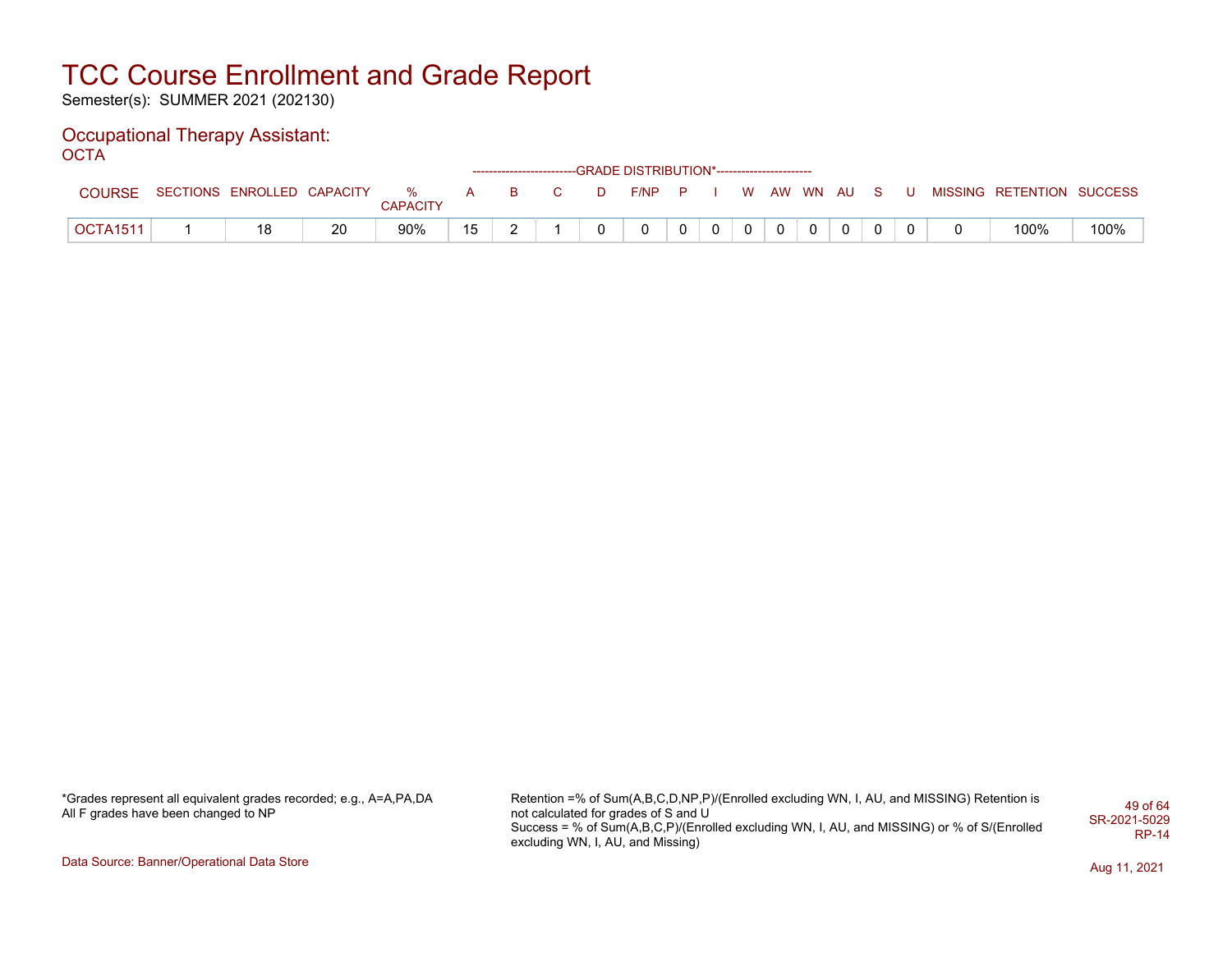Semester(s): SUMMER 2021 (202130)

### Philosophy:

PHIL

|                 |   |                            |    |                         |    |    |   |   | -GRADE DISTRIBUTION*----------------------- |    |   |   |   |          |              |    |   |   |                           |     |
|-----------------|---|----------------------------|----|-------------------------|----|----|---|---|---------------------------------------------|----|---|---|---|----------|--------------|----|---|---|---------------------------|-----|
| <b>COURSE</b>   |   | SECTIONS ENROLLED CAPACITY |    | $\%$<br><b>CAPACITY</b> | A  | B  |   | D | F/NP                                        | P. |   | w |   | AW WN    | AU.          | S. |   |   | MISSING RETENTION SUCCESS |     |
| <b>PHIL1113</b> | 3 | 68                         | 75 | 91%                     | 34 | 17 |   |   | 6                                           |    |   | 5 |   |          | $\Omega$     | 0  | 0 |   | 90%                       | 79% |
| <b>PHIL1143</b> | 2 | 35                         | 60 | 58%                     | 31 |    | ົ |   | 0                                           |    | 0 |   | 0 | 0        | $\mathbf 0$  | 0  | 0 | 0 | 97%                       | 94% |
| <b>PHIL1223</b> |   |                            | 30 | 23%                     | 2  |    |   |   | 0                                           |    | 0 | 2 | 0 | 0        | $\mathbf{0}$ | 0  | 0 | 0 | 71%                       | 71% |
| <b>PHIL2263</b> | 3 | 52                         | 75 | 69%                     | 31 | 5  |   |   | 3                                           |    | 0 | 5 | 0 | $\Omega$ | $\mathbf 0$  | 0  | 0 |   | 90%                       | 85% |

\*Grades represent all equivalent grades recorded; e.g., A=A,PA,DA All F grades have been changed to NP

Retention =% of Sum(A,B,C,D,NP,P)/(Enrolled excluding WN, I, AU, and MISSING) Retention is not calculated for grades of S and U Success = % of Sum(A,B,C,P)/(Enrolled excluding WN, I, AU, and MISSING) or % of S/(Enrolled excluding WN, I, AU, and Missing) 50 of 64 SR-2021-5029 RP-14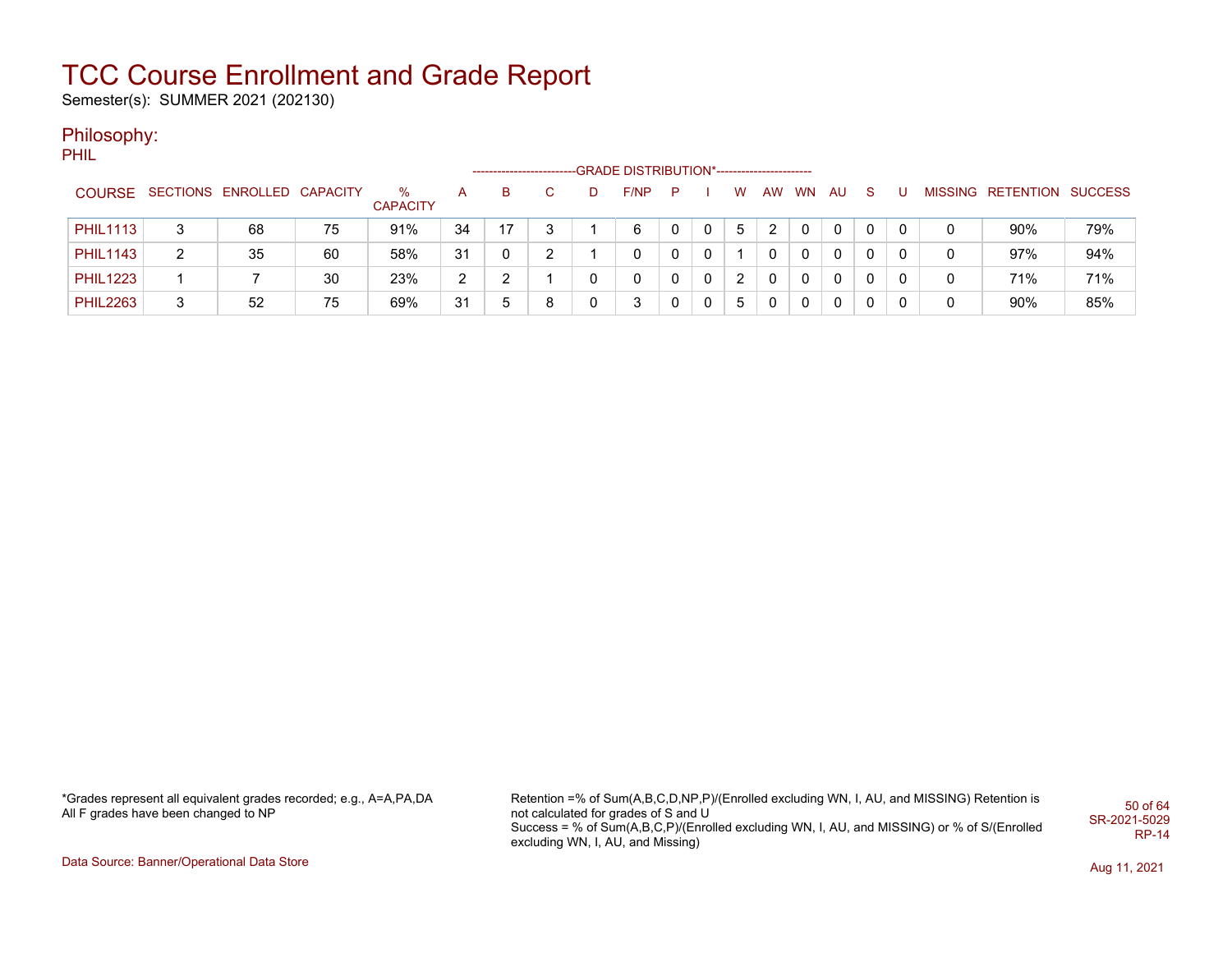Semester(s): SUMMER 2021 (202130)

### Physical Science:

PH<sub>SC</sub>

|                 |                            |    |                      |   |    |    |   | ------------------------GRADE DISTRIBUTION*----------------------- |  |                           |          |   |    |  |                           |     |
|-----------------|----------------------------|----|----------------------|---|----|----|---|--------------------------------------------------------------------|--|---------------------------|----------|---|----|--|---------------------------|-----|
| <b>COURSE</b>   | SECTIONS ENROLLED CAPACITY |    | %<br><b>CAPACITY</b> |   |    |    | D | $F/NP$ $P$                                                         |  | W.                        | AW WN AU |   | S. |  | MISSING RETENTION SUCCESS |     |
| <b>PHSC1114</b> | 28                         | 30 | 93%                  | o | 14 |    |   |                                                                    |  | $\mathcal{D}$<br><u>_</u> |          |   | 0  |  | 93%                       | 93% |
| <b>PHSC2151</b> | 30                         | 30 | 100%                 | 4 | 11 | 10 |   | $\sim$                                                             |  |                           |          | 0 | 0  |  | 97%                       | 83% |

\*Grades represent all equivalent grades recorded; e.g., A=A,PA,DA All F grades have been changed to NP

Retention =% of Sum(A,B,C,D,NP,P)/(Enrolled excluding WN, I, AU, and MISSING) Retention is not calculated for grades of S and U Success = % of Sum(A,B,C,P)/(Enrolled excluding WN, I, AU, and MISSING) or % of S/(Enrolled excluding WN, I, AU, and Missing) 51 of 64 SR-2021-5029 RP-14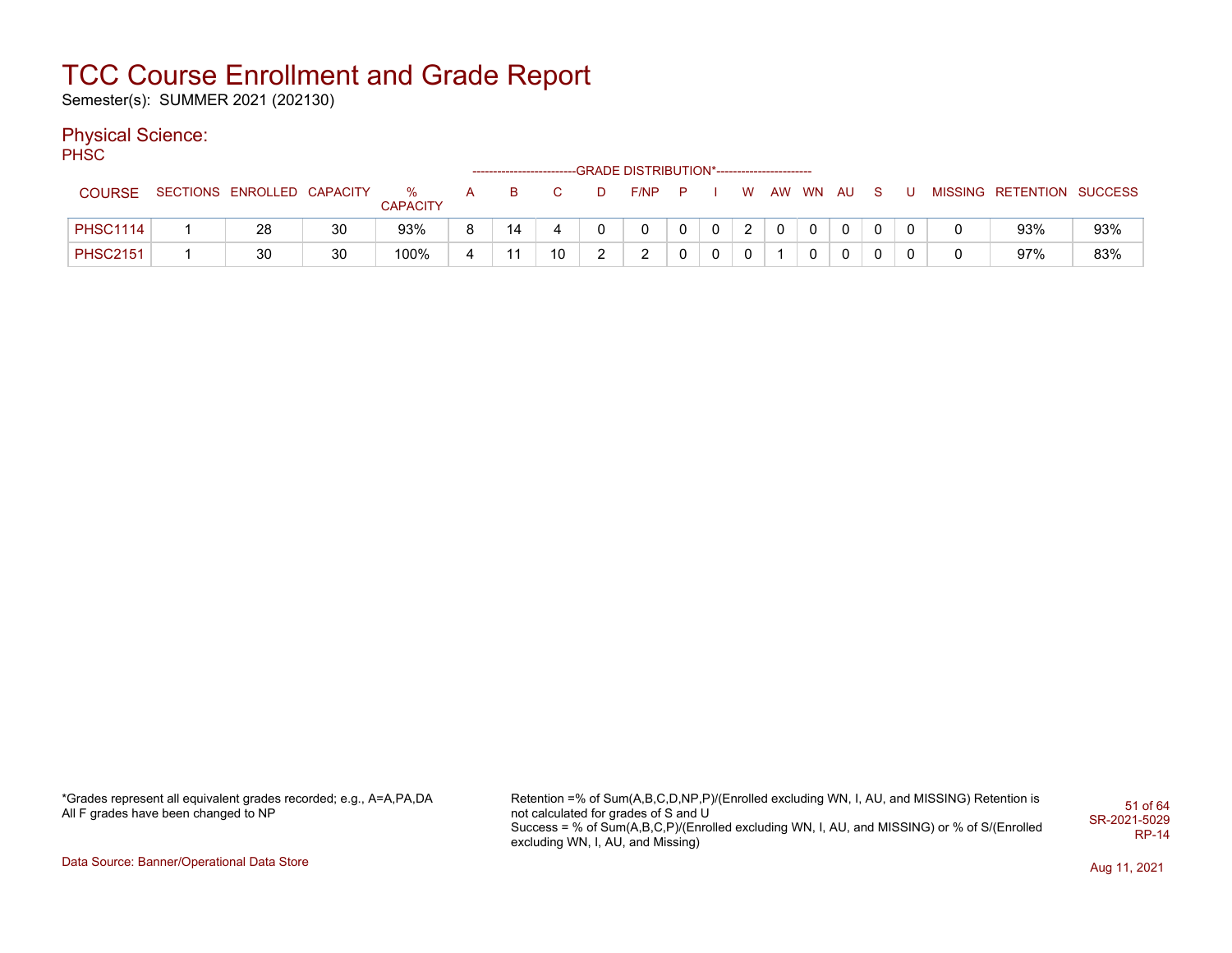Semester(s): SUMMER 2021 (202130)

#### Physical Therapist Assistant: **PHTA**

|                 |   |                            |    |               |    |    |   | ------------------------GRADE DISTRIBUTION*----------------------- |  |   |          |  |  |                           |      |
|-----------------|---|----------------------------|----|---------------|----|----|---|--------------------------------------------------------------------|--|---|----------|--|--|---------------------------|------|
| <b>COURSE</b>   |   | SECTIONS ENROLLED CAPACITY |    | %<br>CAPACITY | A  | B. | D | F/NP                                                               |  | W | AW WN AU |  |  | MISSING RETENTION SUCCESS |      |
| <b>PHTA2486</b> | - | 28                         | 30 | 93%           | 27 |    |   |                                                                    |  |   |          |  |  | 100%                      | 100% |

\*Grades represent all equivalent grades recorded; e.g., A=A,PA,DA All F grades have been changed to NP

Retention =% of Sum(A,B,C,D,NP,P)/(Enrolled excluding WN, I, AU, and MISSING) Retention is not calculated for grades of S and U Success = % of Sum(A,B,C,P)/(Enrolled excluding WN, I, AU, and MISSING) or % of S/(Enrolled excluding WN, I, AU, and Missing) 52 of 64 SR-2021-5029 RP-14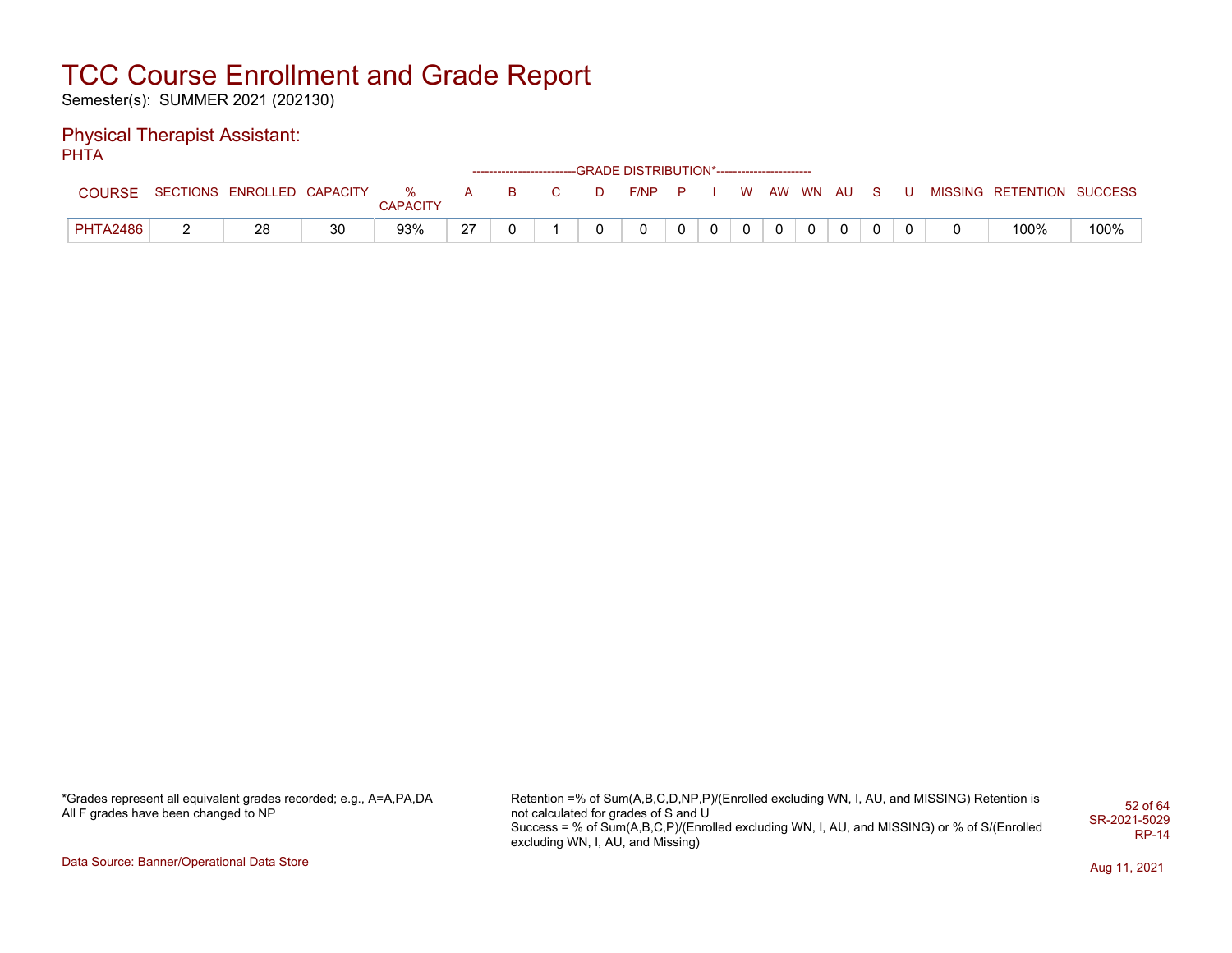Semester(s): SUMMER 2021 (202130)

### Physics:

PHYS

|                 |   |                            |     |                      |    | -------------------------- |    | -GRADE DISTRIBUTION*----------------------- |    |          |   |    |           |    |    |   |                           |     |
|-----------------|---|----------------------------|-----|----------------------|----|----------------------------|----|---------------------------------------------|----|----------|---|----|-----------|----|----|---|---------------------------|-----|
| <b>COURSE</b>   |   | SECTIONS ENROLLED CAPACITY |     | %<br><b>CAPACITY</b> | А  | в                          |    | F/NP                                        | P. |          | W | AW | <b>WN</b> | AU | -S |   | MISSING RETENTION SUCCESS |     |
| <b>PHYS1114</b> | 6 | 129                        | 166 | 78%                  | 75 | 35                         |    |                                             |    |          | 8 | 5  |           |    |    |   | 90%                       | 88% |
| <b>PHYS1214</b> | 4 | 95                         | 105 | 90%                  | 57 | 17                         | 8  | 3                                           |    |          | 5 |    |           |    |    |   | 92%                       | 86% |
| <b>PHYS2034</b> | 3 | 46                         | 50  | 92%                  | 13 |                            | 10 | 5                                           |    | $\Omega$ |   |    |           |    |    | 0 | 93%                       | 74% |
| <b>PHYS2124</b> | 4 | 76                         | 80  | 95%                  | 39 | 22                         | 9  |                                             |    |          |   |    |           |    | 0  | 0 | 99%                       | 92% |

\*Grades represent all equivalent grades recorded; e.g., A=A,PA,DA All F grades have been changed to NP

Retention =% of Sum(A,B,C,D,NP,P)/(Enrolled excluding WN, I, AU, and MISSING) Retention is not calculated for grades of S and U Success = % of Sum(A,B,C,P)/(Enrolled excluding WN, I, AU, and MISSING) or % of S/(Enrolled excluding WN, I, AU, and Missing) 53 of 64 SR-2021-5029 RP-14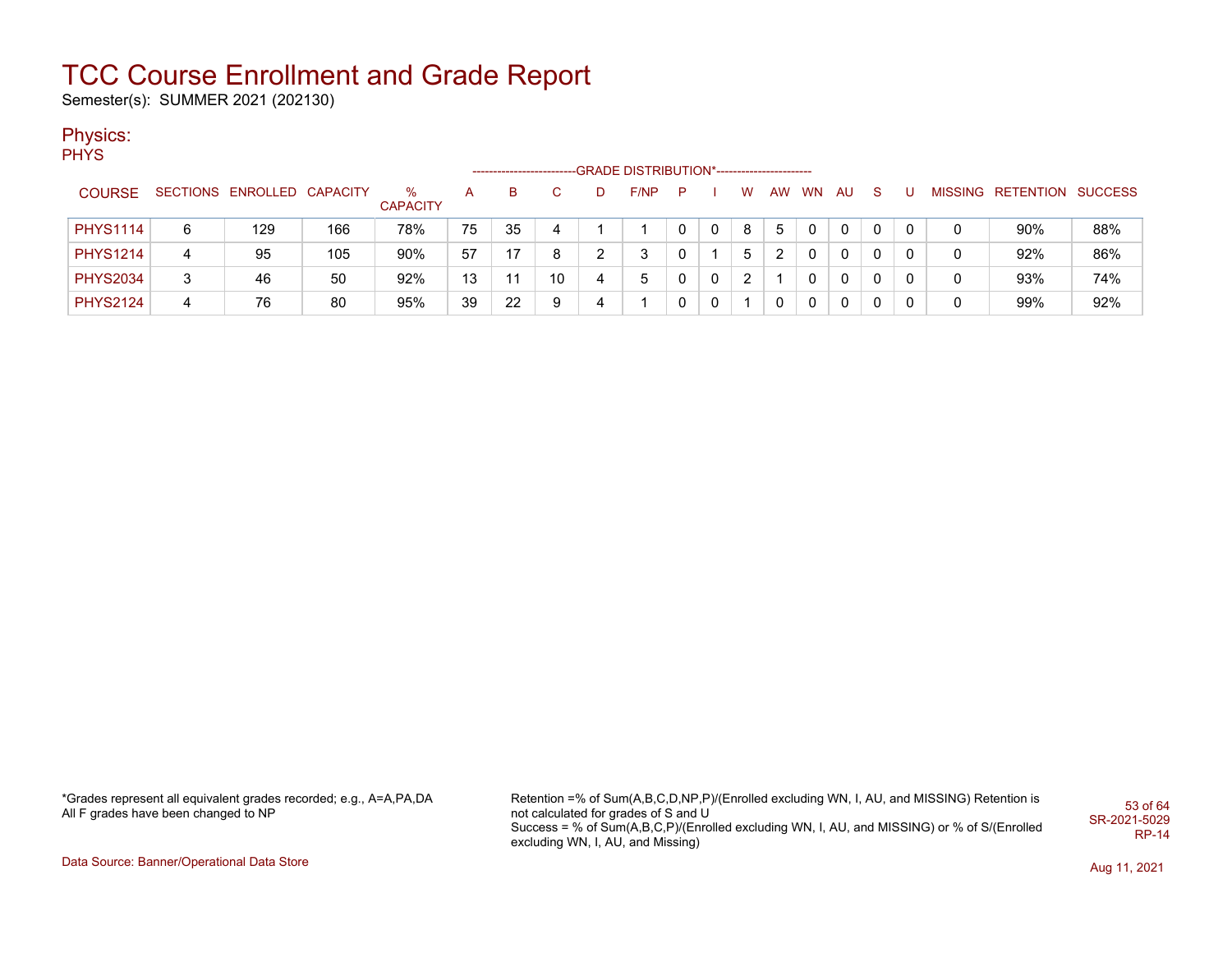Semester(s): SUMMER 2021 (202130)

#### Paralegal:

PLGL

|                 |                            |    |                      | ------------------------- |   | -GRADE DISTRIBUTION*----------------------- |   |   |   |          |              |              |  |                           |      |
|-----------------|----------------------------|----|----------------------|---------------------------|---|---------------------------------------------|---|---|---|----------|--------------|--------------|--|---------------------------|------|
| <b>COURSE</b>   | SECTIONS ENROLLED CAPACITY |    | %<br><b>CAPACITY</b> |                           | D | F/NP                                        | P |   | W | AW WN AU |              | S.           |  | MISSING RETENTION SUCCESS |      |
| <b>PLGL1213</b> | 15                         | 30 | 50%                  |                           |   |                                             |   | 0 | າ |          | $\mathbf{0}$ | $\mathbf{0}$ |  | 87%                       | 73%  |
| <b>PLGL2383</b> | 10                         | 30 | 33%                  |                           |   |                                             |   |   | 0 |          | $\mathbf 0$  | 0            |  | 100%                      | 100% |

\*Grades represent all equivalent grades recorded; e.g., A=A,PA,DA All F grades have been changed to NP

Retention =% of Sum(A,B,C,D,NP,P)/(Enrolled excluding WN, I, AU, and MISSING) Retention is not calculated for grades of S and U Success = % of Sum(A,B,C,P)/(Enrolled excluding WN, I, AU, and MISSING) or % of S/(Enrolled excluding WN, I, AU, and Missing) 54 of 64 SR-2021-5029 RP-14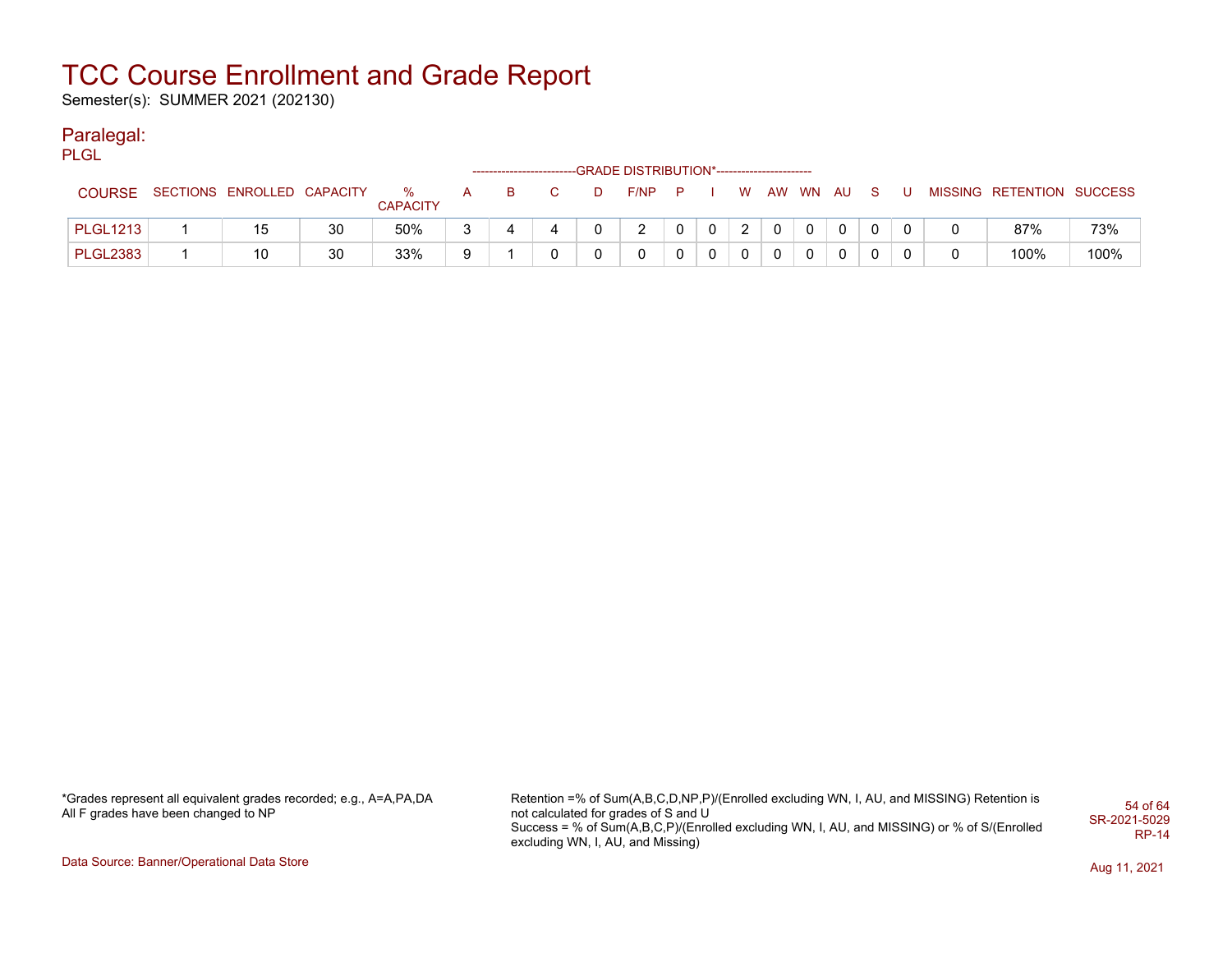Semester(s): SUMMER 2021 (202130)

### Political Science:

**POLS** 

|                 |    |                              |     |                 |     |          |    |    | ------------------------GRADE DISTRIBUTION*----------------------- |                |                |                 |                |              |  |   |                           |     |
|-----------------|----|------------------------------|-----|-----------------|-----|----------|----|----|--------------------------------------------------------------------|----------------|----------------|-----------------|----------------|--------------|--|---|---------------------------|-----|
| COURSE          |    | SECTIONS ENROLLED CAPACITY % |     | <b>CAPACITY</b> | A   | <b>B</b> | C. | D  | $F/NP$ $P$ $I$                                                     |                |                |                 |                | W AW WN AU S |  | U | MISSING RETENTION SUCCESS |     |
| <b>POLS1113</b> | 21 | 375                          | 534 | 70%             | 120 | 95       | 57 | 27 | 36                                                                 | 0 <sup>1</sup> | $\overline{0}$ | 33 <sup>1</sup> | $\overline{ }$ | $\Omega$     |  |   | 89%                       | 73% |

| *Grades represent all equivalent grades recorded; e.g., A=A,PA,DA |  |
|-------------------------------------------------------------------|--|
| All F grades have been changed to NP                              |  |

Retention =% of Sum(A,B,C,D,NP,P)/(Enrolled excluding WN, I, AU, and MISSING) Retention is not calculated for grades of S and U Success = % of Sum(A,B,C,P)/(Enrolled excluding WN, I, AU, and MISSING) or % of S/(Enrolled excluding WN, I, AU, and Missing) 55 of 64 SR-2021-5029 RP-14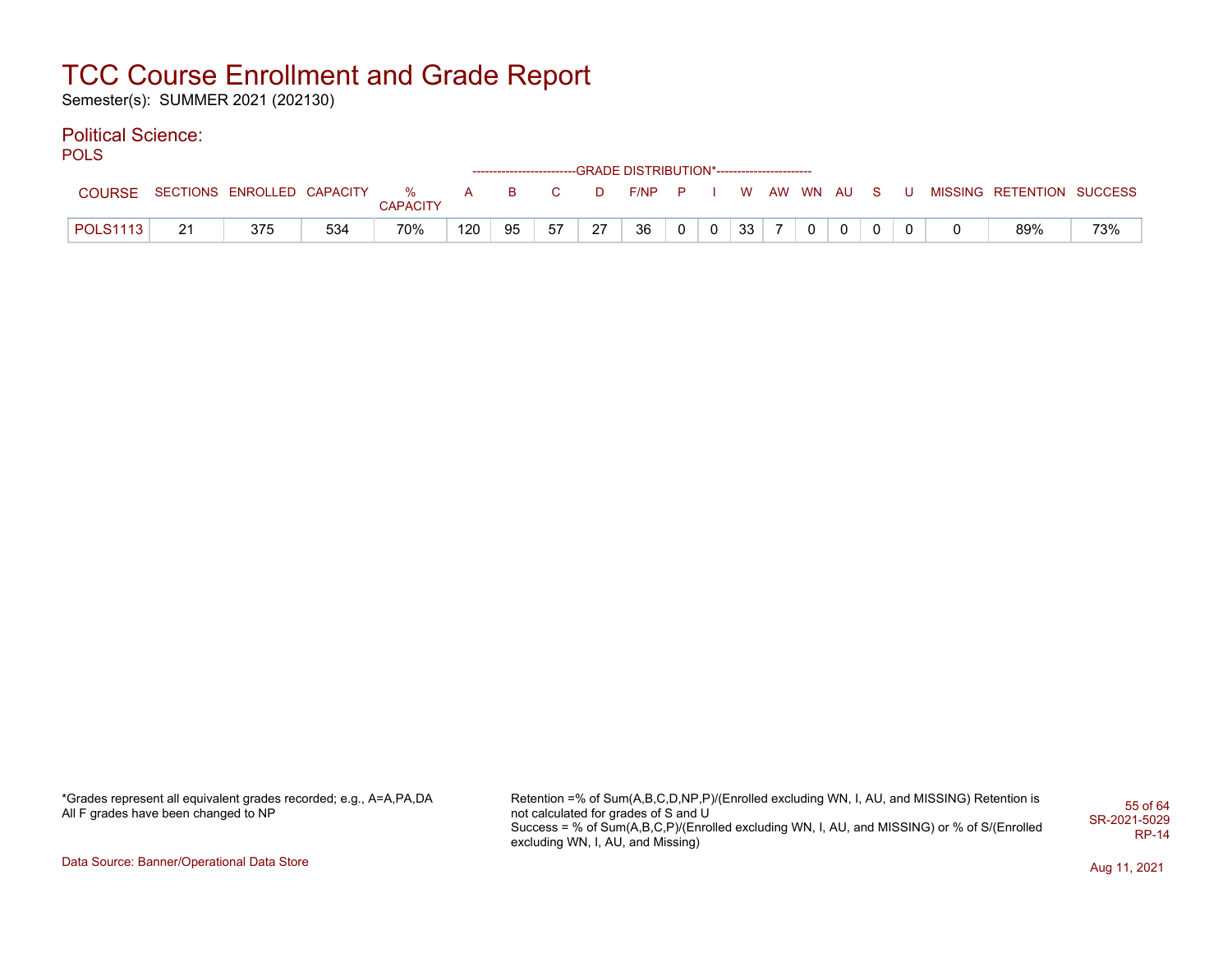Semester(s): SUMMER 2021 (202130)

### Psychology:

PSYC

|                 |    |                            |     |                      |     |    |                |              | ------------------------GRADE DISTRIBUTION*----------------------- |          |              |                |              |           |              |              |   |   |                   |                |
|-----------------|----|----------------------------|-----|----------------------|-----|----|----------------|--------------|--------------------------------------------------------------------|----------|--------------|----------------|--------------|-----------|--------------|--------------|---|---|-------------------|----------------|
| <b>COURSE</b>   |    | SECTIONS ENROLLED CAPACITY |     | ℅<br><b>CAPACITY</b> | A   | B  | C              | D            | F/NP                                                               | P        |              | w              | AW           | <b>WN</b> | AU           | <sub>S</sub> | U |   | MISSING RETENTION | <b>SUCCESS</b> |
| <b>PSYC1113</b> | 13 | 260                        | 323 | 80%                  | 122 | 61 | 29             |              | 25                                                                 | $\Omega$ | 0            | 8              | 8            | 0         | 0            | $\mathbf 0$  | 0 | 0 | 94%               | 82%            |
| <b>PSYC2023</b> |    | 138                        | 193 | 72%                  | 69  | 30 | 18             | 3            | 6                                                                  | 0        | $\mathbf{0}$ | 8              |              | 0         | 0            | 0            |   | 0 | 91%               | 85%            |
| <b>PSYC2053</b> |    | 26                         | 30  | 87%                  | 6   | 8  | 8              | 3            | 0                                                                  | 0        | $\mathbf{0}$ | 0              |              | 0         | 0            | $\mathbf 0$  | 0 | 0 | 96%               | 85%            |
| <b>PSYC2193</b> |    | 30                         | 30  | 100%                 | 15  | 5  | 3              | 2            |                                                                    | 0        | 0            | 3              |              | 0         | 0            | $\mathbf 0$  | 0 | 0 | 87%               | 77%            |
| <b>PSYC2223</b> |    | 19                         | 30  | 63%                  | 11  | 3  |                | 0            | 0                                                                  | 0        |              | 3              | 0            | 0         | $\mathbf{0}$ | $\mathbf 0$  | 0 | 0 | 79%               | 79%            |
| <b>PSYC2523</b> |    | 27                         | 30  | 90%                  | 18  | 3  | 3              | $\mathbf{0}$ | 0                                                                  | 0        | $\mathbf{0}$ | $\overline{2}$ |              | 0         | $\mathbf{0}$ | 0            | 0 | 0 | 89%               | 89%            |
| <b>PSYC2813</b> | 2  | 33                         | 60  | 55%                  | 12  | 12 | $\overline{2}$ |              |                                                                    | 0        | $\Omega$     | 5              | $\mathbf{0}$ | 0         | 0            | 0            | 0 | 0 | 85%               | 79%            |

\*Grades represent all equivalent grades recorded; e.g., A=A,PA,DA All F grades have been changed to NP

Retention =% of Sum(A,B,C,D,NP,P)/(Enrolled excluding WN, I, AU, and MISSING) Retention is not calculated for grades of S and U Success = % of Sum(A,B,C,P)/(Enrolled excluding WN, I, AU, and MISSING) or % of S/(Enrolled excluding WN, I, AU, and Missing) 56 of 64 SR-2021-5029 RP-14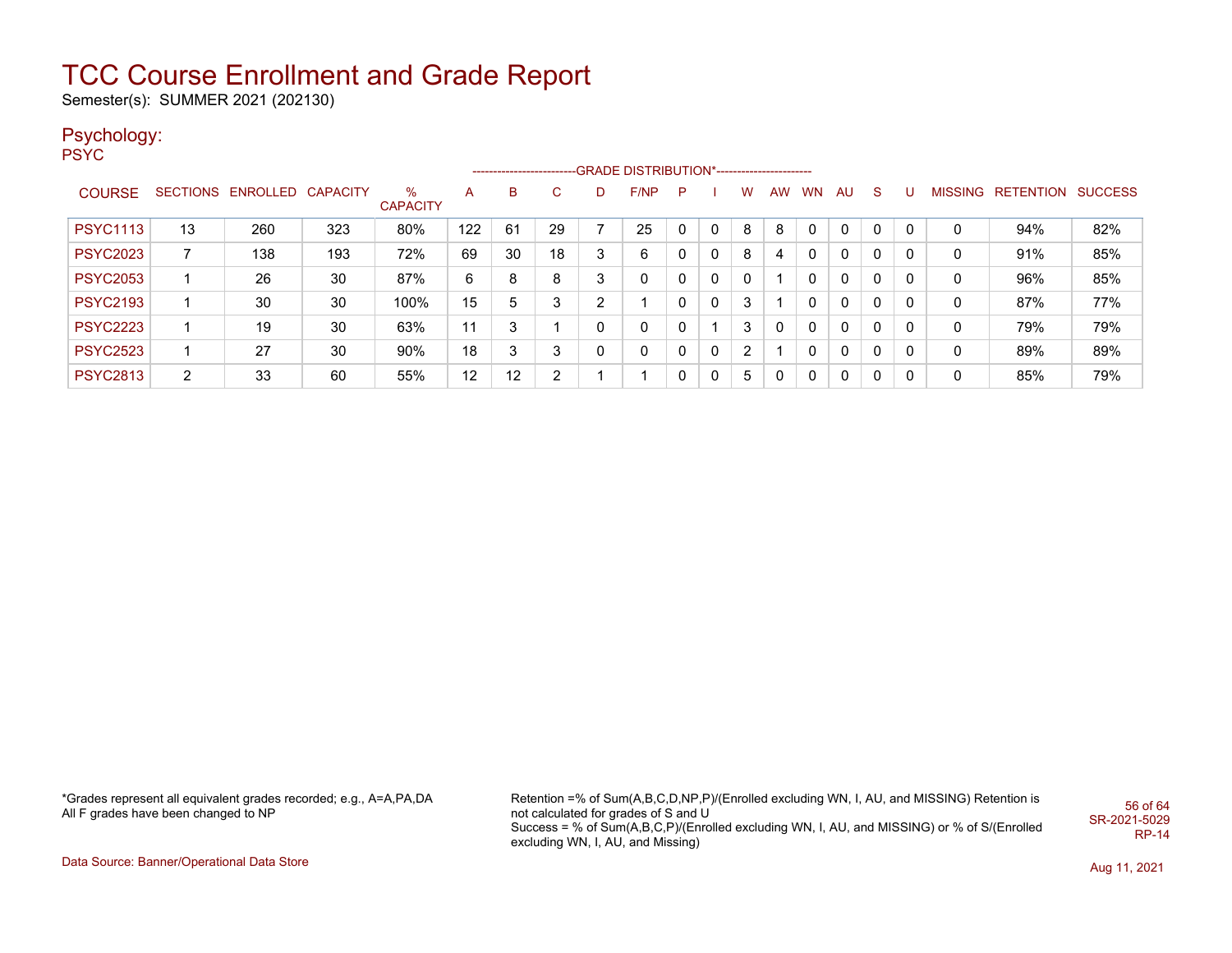Semester(s): SUMMER 2021 (202130)

#### Radiography: RADT

|                 |                            |    |                      |    | ------------------------- |   |   | --GRADE DISTRIBUTION*----------------------- |   |              |              |          |           |              |              |   |   |                           |      |
|-----------------|----------------------------|----|----------------------|----|---------------------------|---|---|----------------------------------------------|---|--------------|--------------|----------|-----------|--------------|--------------|---|---|---------------------------|------|
| <b>COURSE</b>   | SECTIONS ENROLLED CAPACITY |    | %<br><b>CAPACITY</b> | A  | в                         |   | D | F/NP                                         | P |              | W            | AW       | <b>WN</b> | <b>AU</b>    | <sub>S</sub> |   |   | MISSING RETENTION SUCCESS |      |
| <b>RADT1211</b> | 29                         | 30 | 97%                  | 28 |                           | 0 |   | 0                                            | 0 | $\mathbf{0}$ | 0            |          |           | 0            | 0            |   | 0 | 97%                       | 97%  |
| <b>RADT1212</b> | 13                         | 30 | 43%                  | 10 |                           | 0 |   | $\mathbf{0}$                                 | 0 | $\Omega$     | 0            |          | 0         | $\mathbf{0}$ | $\Omega$     | 0 | 0 | 92%                       | 92%  |
| <b>RADT2301</b> | 23                         | 30 | 77%                  | 22 |                           | 0 |   | $\mathbf{0}$                                 | 0 | $\mathbf{0}$ | $\mathbf{0}$ | $\Omega$ | $\Omega$  | 0            | 0            | 0 | 0 | 100%                      | 100% |
| <b>RADT2312</b> | 24                         | 30 | 80%                  | 21 |                           | 0 |   | 0                                            | 0 | 0            | 0            | 0        | $\Omega$  | 0            | 0            |   | 0 | 100%                      | 100% |

\*Grades represent all equivalent grades recorded; e.g., A=A,PA,DA All F grades have been changed to NP

Retention =% of Sum(A,B,C,D,NP,P)/(Enrolled excluding WN, I, AU, and MISSING) Retention is not calculated for grades of S and U Success = % of Sum(A,B,C,P)/(Enrolled excluding WN, I, AU, and MISSING) or % of S/(Enrolled excluding WN, I, AU, and Missing) 57 of 64 SR-2021-5029 RP-14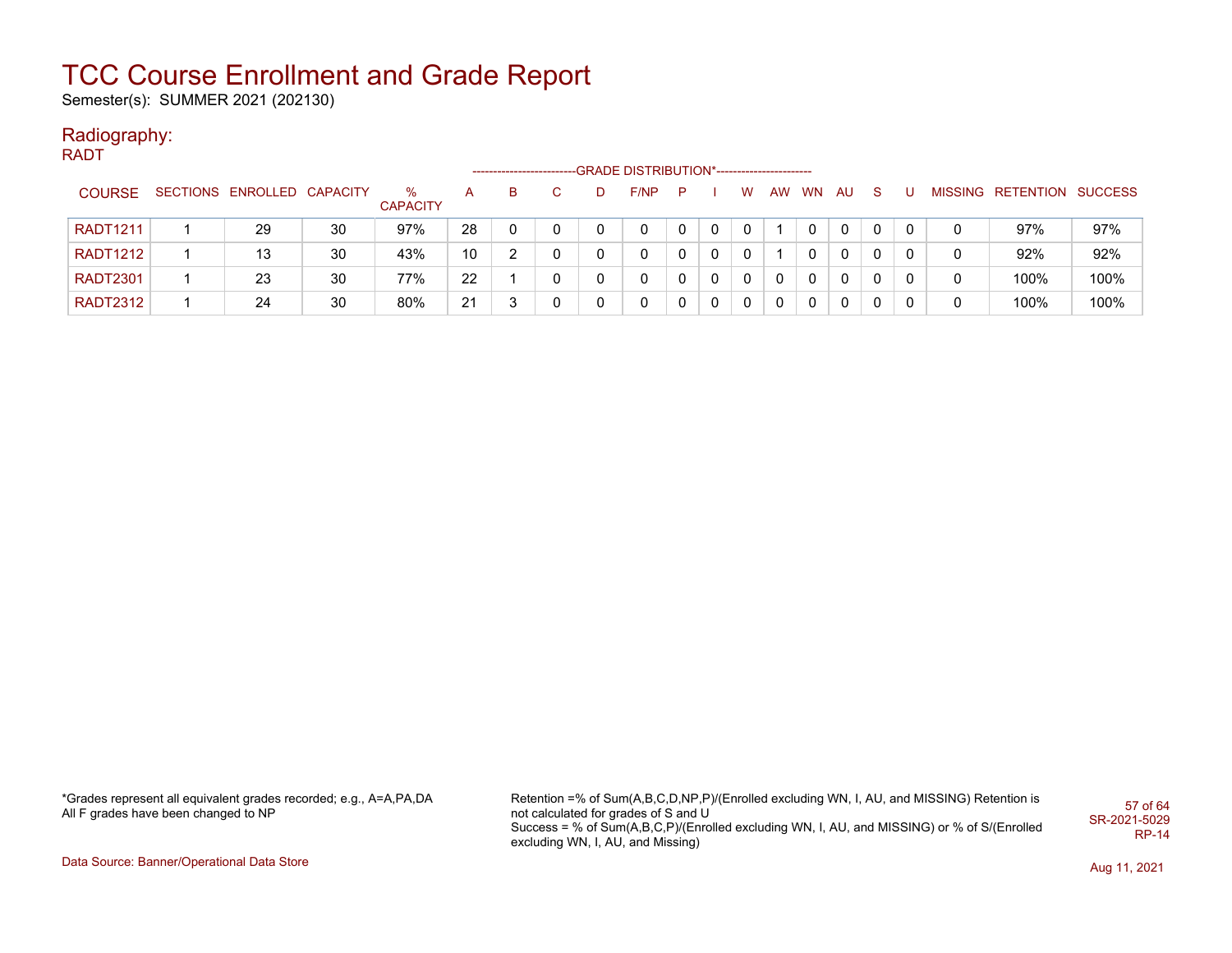Semester(s): SUMMER 2021 (202130)

### Reading:

| READ            |                                  |    |                 |    |    |                                                                                            |                                                                    |                |                |              |                |          |              |  |                                                     |     |
|-----------------|----------------------------------|----|-----------------|----|----|--------------------------------------------------------------------------------------------|--------------------------------------------------------------------|----------------|----------------|--------------|----------------|----------|--------------|--|-----------------------------------------------------|-----|
|                 |                                  |    |                 |    |    |                                                                                            | ------------------------GRADE DISTRIBUTION*----------------------- |                |                |              |                |          |              |  |                                                     |     |
| <b>COURSE</b>   | SECTIONS ENROLLED CAPACITY % A B |    | <b>CAPACITY</b> |    |    | $\overline{C}$ and $\overline{C}$ and $\overline{C}$ and $\overline{C}$ and $\overline{C}$ |                                                                    |                |                |              |                |          |              |  | D F/NP P I W AW WN AU S U MISSING RETENTION SUCCESS |     |
| <b>READ0123</b> | 48                               | 69 | 70%             | 16 | 15 |                                                                                            | 4                                                                  | $\overline{0}$ | 0 <sub>1</sub> | $\mathbf{3}$ | 3 <sup>1</sup> | $\Omega$ | $\mathbf{0}$ |  | 88%                                                 | 79% |

| *Grades represent all equivalent grades recorded; e.g., A=A,PA,DA |  |
|-------------------------------------------------------------------|--|
| All F grades have been changed to NP                              |  |

Retention =% of Sum(A,B,C,D,NP,P)/(Enrolled excluding WN, I, AU, and MISSING) Retention is not calculated for grades of S and U Success = % of Sum(A,B,C,P)/(Enrolled excluding WN, I, AU, and MISSING) or % of S/(Enrolled excluding WN, I, AU, and Missing) 58 of 64 SR-2021-5029 RP-14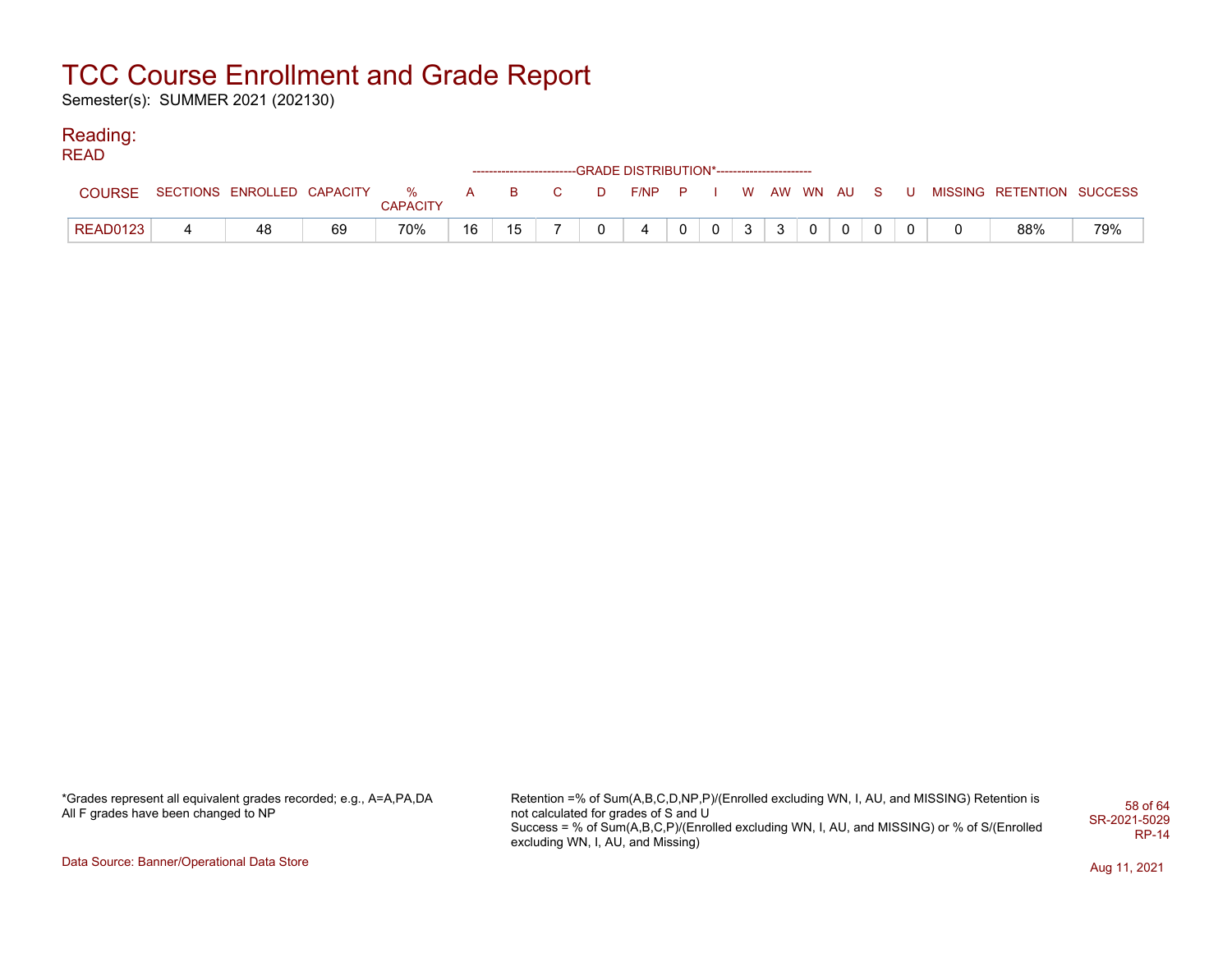Semester(s): SUMMER 2021 (202130)

### Religious Studies:

RELG

|                 |                            |    |                      |    | ------------------------- |  | -GRADE DISTRIBUTION*----------------------- |          |             |               |              |  |  |                           |     |
|-----------------|----------------------------|----|----------------------|----|---------------------------|--|---------------------------------------------|----------|-------------|---------------|--------------|--|--|---------------------------|-----|
| <b>COURSE</b>   | SECTIONS ENROLLED CAPACITY |    | %<br><b>CAPACITY</b> | A  | в                         |  | $F/NP$ $P$                                  |          |             |               | W AW WN AU S |  |  | MISSING RETENTION SUCCESS |     |
| <b>RELG1223</b> | 11                         | 30 | 37%                  |    |                           |  |                                             | $\Omega$ | $\mathbf 0$ | $\mathcal{P}$ |              |  |  | 82%                       | 73% |
| <b>RELG2123</b> | 23                         | 30 | 77%                  | 12 |                           |  | 2                                           |          | 0           |               |              |  |  | 91%                       | 78% |

\*Grades represent all equivalent grades recorded; e.g., A=A,PA,DA All F grades have been changed to NP

Retention =% of Sum(A,B,C,D,NP,P)/(Enrolled excluding WN, I, AU, and MISSING) Retention is not calculated for grades of S and U Success = % of Sum(A,B,C,P)/(Enrolled excluding WN, I, AU, and MISSING) or % of S/(Enrolled excluding WN, I, AU, and Missing) 59 of 64 SR-2021-5029 RP-14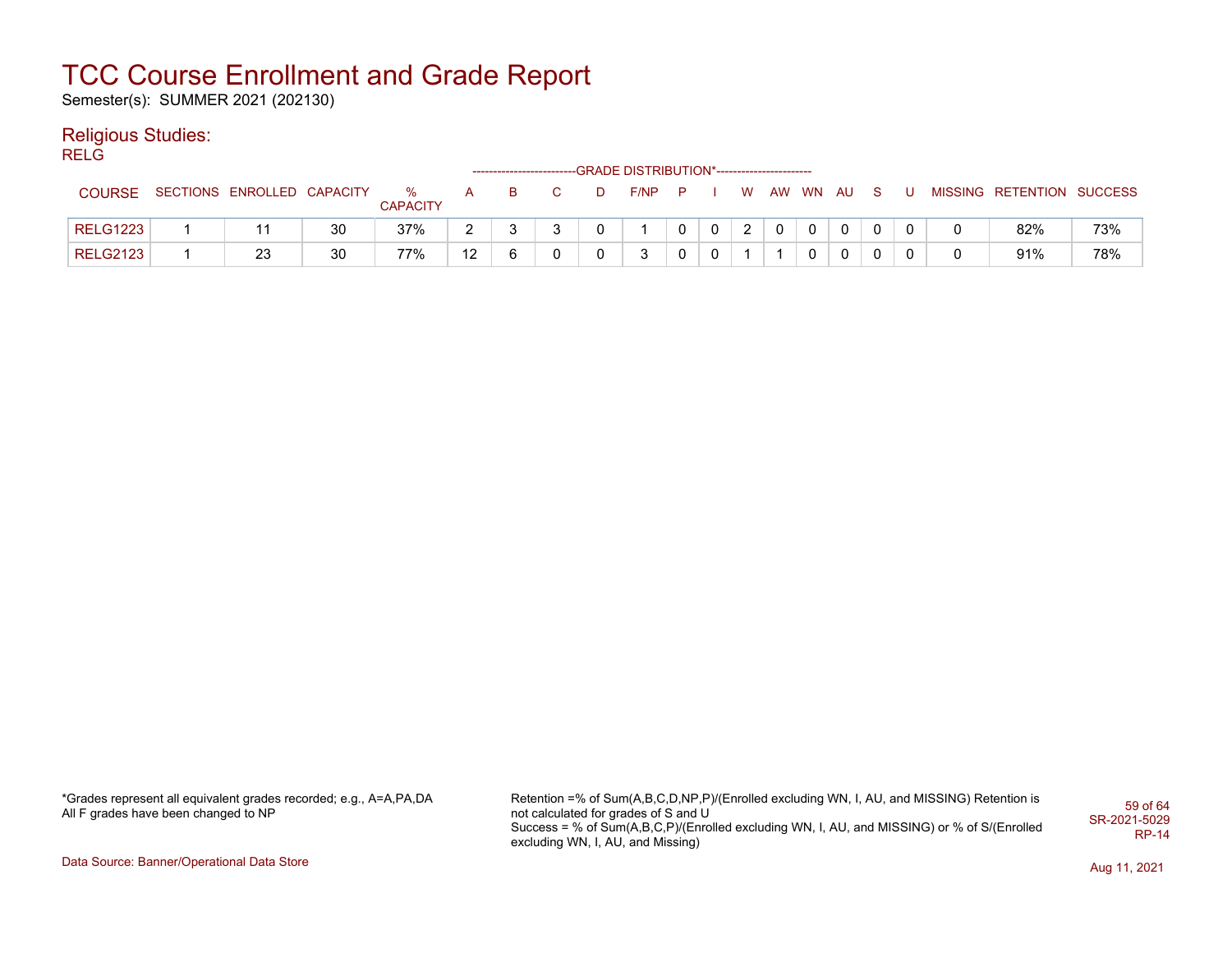Semester(s): SUMMER 2021 (202130)

#### Respiratory Care:

RESP

|                 |   |                            |    |                      |    | ----------------------- |  | -GRADE DISTRIBUTION*----------------------- |   |              |          |  |        |                           |      |
|-----------------|---|----------------------------|----|----------------------|----|-------------------------|--|---------------------------------------------|---|--------------|----------|--|--------|---------------------------|------|
| <b>COURSE</b>   |   | SECTIONS ENROLLED CAPACITY |    | %<br><b>CAPACITY</b> | A  | в                       |  | F/NP                                        |   | W            | AW WN AU |  |        | MISSING RETENTION SUCCESS |      |
| <b>RESP2102</b> | _ | 23                         | 24 | 96%                  | 17 |                         |  | 0                                           | 0 | $\mathbf{0}$ |          |  | $\sim$ | 100%                      | 100% |
| <b>RESP2213</b> |   | 23                         | 24 | 96%                  | 10 | 13                      |  | 0                                           | 0 |              |          |  |        | 100%                      | 100% |

\*Grades represent all equivalent grades recorded; e.g., A=A,PA,DA All F grades have been changed to NP

Retention =% of Sum(A,B,C,D,NP,P)/(Enrolled excluding WN, I, AU, and MISSING) Retention is not calculated for grades of S and U Success = % of Sum(A,B,C,P)/(Enrolled excluding WN, I, AU, and MISSING) or % of S/(Enrolled excluding WN, I, AU, and Missing) 60 of 64 SR-2021-5029 RP-14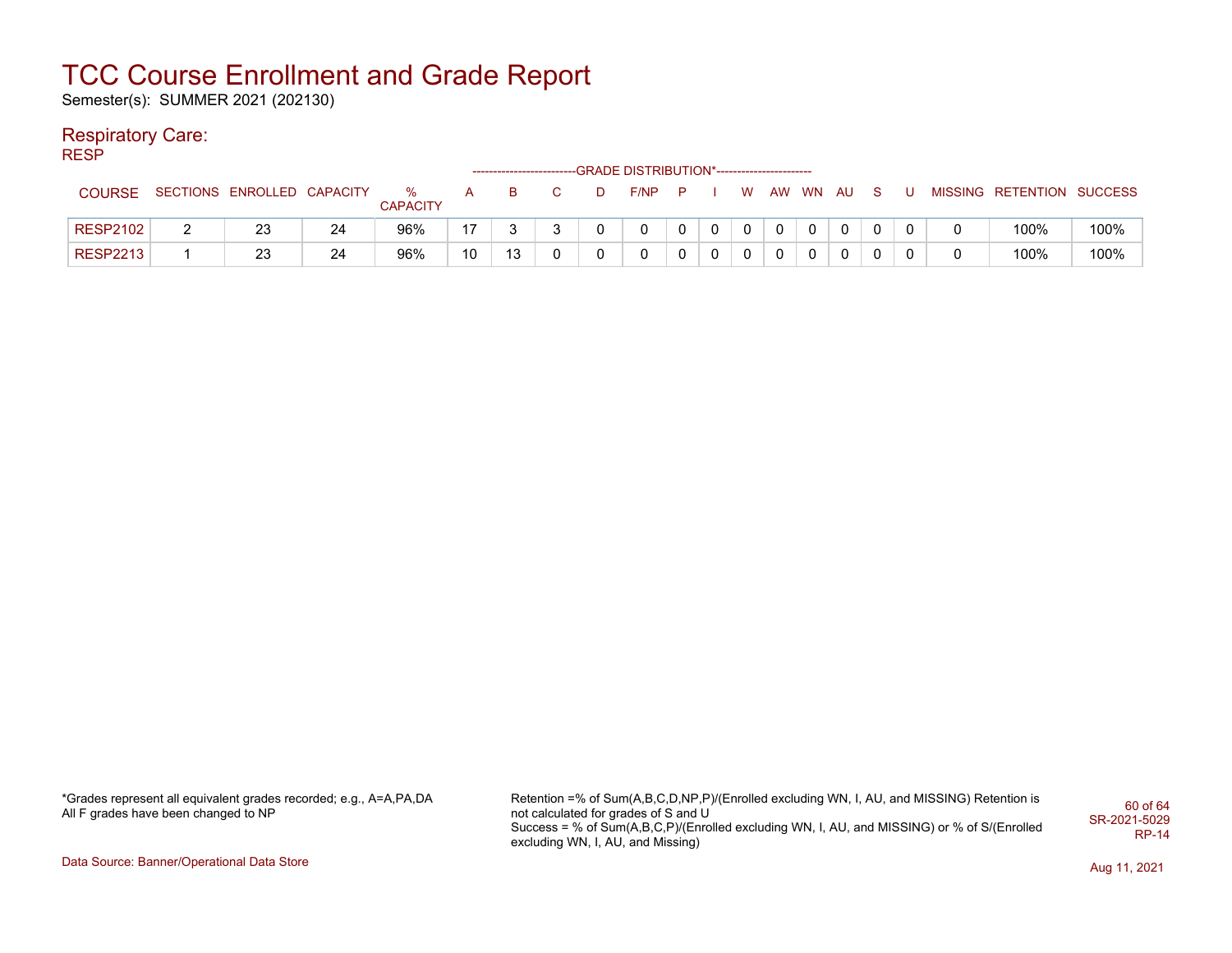Semester(s): SUMMER 2021 (202130)

### Sociology:

**SOCI** 

|                 |                |                   |                 |                      |    |    |    |   | --------------------------GRADE DISTRIBUTION*----------------------- |              |          |              |    |              |    |              |              |   |                           |      |
|-----------------|----------------|-------------------|-----------------|----------------------|----|----|----|---|----------------------------------------------------------------------|--------------|----------|--------------|----|--------------|----|--------------|--------------|---|---------------------------|------|
| <b>COURSE</b>   |                | SECTIONS ENROLLED | <b>CAPACITY</b> | %<br><b>CAPACITY</b> | A  | B. | C. | D | F/NP                                                                 | $\mathsf{P}$ |          | W            | AW | <b>WN</b>    | AU | <sub>S</sub> | U            |   | MISSING RETENTION SUCCESS |      |
| SOCI1113        | 6              | 108               | 155             | 70%                  | 57 | 31 | 8  | 6 |                                                                      |              |          | 4            | 0  | 0            | 0  | 0            | $\Omega$     | 0 | 95%                       | 89%  |
| <b>SOCI2053</b> |                |                   | 30              | 3%                   | 0  |    | 0  | 0 | $\mathbf{0}$                                                         | 0            | $\Omega$ | $\mathbf{0}$ | 0  | 0            | 0  | $\Omega$     | 0            | 0 | 100%                      | 100% |
| <b>SOCI2063</b> |                | 10                | 30              | 33%                  | 4  | ົ  | ົ  |   | 0                                                                    | 0            | $\Omega$ | $\mathbf{0}$ |    | 0            | 0  | 0            | 0            | 0 | 90%                       | 80%  |
| SOCI2113        |                | 5                 | 13              | 38%                  | 2  | ⌒  |    |   | $\mathbf{0}$                                                         | 0            | $\Omega$ | $\Omega$     | 0  | $\mathbf{0}$ | 0  | $\Omega$     | 0            | 0 | 100%                      | 100% |
| <b>SOCI2123</b> |                | 14                | 30              | 47%                  | 5. | 5  |    | 0 | $\mathbf{0}$                                                         | 0            | $\Omega$ | 3            | 0  | $\mathbf{0}$ | 0  | 0            | 0            | 0 | 79%                       | 79%  |
| <b>SOCI2263</b> | 3              | 11                | 75              | 15%                  | 6  | 4  |    | 0 | $\mathbf{0}$                                                         | 0            | $\Omega$ | $\mathbf{0}$ | 0  | $\mathbf{0}$ | 0  | $\Omega$     | 0            | 0 | 100%                      | 100% |
| <b>SOCI2813</b> | $\overline{2}$ | 9                 | 60              | 15%                  | 4  | 3  |    | 0 | $\mathbf{0}$                                                         | 0            | $\Omega$ | $\mathbf{0}$ |    |              | 0  | $\Omega$     | $\mathbf{0}$ | 0 | 89%                       | 89%  |

\*Grades represent all equivalent grades recorded; e.g., A=A,PA,DA All F grades have been changed to NP

Retention =% of Sum(A,B,C,D,NP,P)/(Enrolled excluding WN, I, AU, and MISSING) Retention is not calculated for grades of S and U Success = % of Sum(A,B,C,P)/(Enrolled excluding WN, I, AU, and MISSING) or % of S/(Enrolled excluding WN, I, AU, and Missing) 61 of 64 SR-2021-5029 RP-14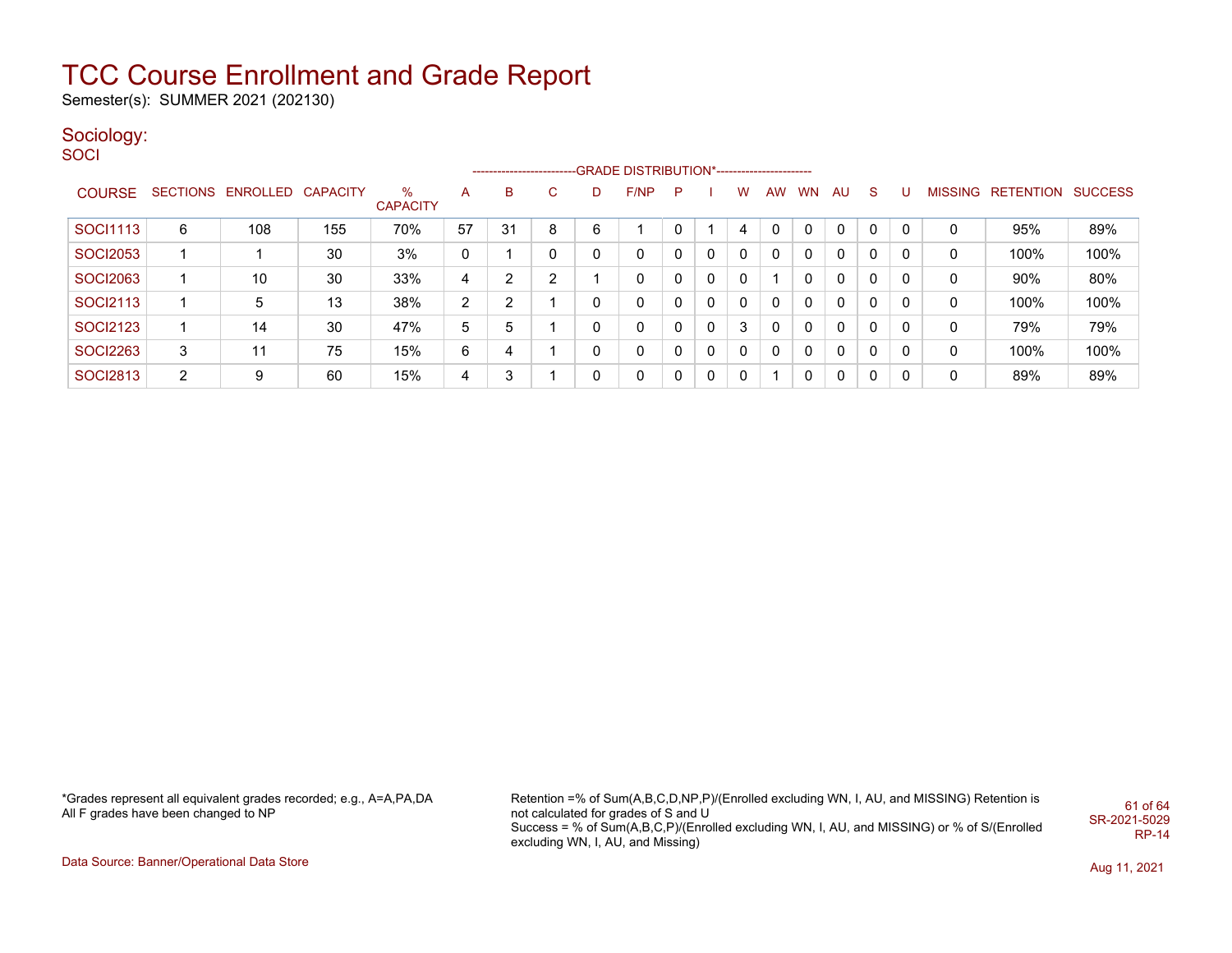Semester(s): SUMMER 2021 (202130)

### Spanish:

**SPAN** 

|                 |   |                            |     |                      |    | ------------------------ |   |   | --GRADE DISTRIBUTION*---------------------- |    |          |          |    |           |          |              |   |   |                           |      |
|-----------------|---|----------------------------|-----|----------------------|----|--------------------------|---|---|---------------------------------------------|----|----------|----------|----|-----------|----------|--------------|---|---|---------------------------|------|
| <b>COURSE</b>   |   | SECTIONS ENROLLED CAPACITY |     | ℅<br><b>CAPACITY</b> | А  | B                        |   | D | F/NP                                        | P. |          | w        | AW | <b>WN</b> | AU.      | -S           |   |   | MISSING RETENTION SUCCESS |      |
| <b>SPAN1103</b> | 5 | 103                        | 150 | 69%                  | 66 | 19                       | 8 |   |                                             |    | 0        | 3        | 5  |           | $\Omega$ | $\Omega$     |   |   | 92%                       | 90%  |
| <b>SPAN1213</b> | 4 | 54                         | 120 | 45%                  | 44 | 5                        | ົ |   | 0                                           |    | $\Omega$ | $\Omega$ | 3  |           | $\Omega$ | 0            |   |   | 94%                       | 94%  |
| <b>SPAN1313</b> |   | 22                         | 30  | 73%                  | 17 |                          |   |   | 0                                           |    | 0        |          | ◠  |           | $\Omega$ | $\Omega$     | 0 | 0 | 86%                       | 82%  |
| <b>SPAN2113</b> |   | 8                          | 30  | 27%                  | 6  | ◠                        |   |   | 0                                           |    | $\Omega$ |          |    |           | $\Omega$ | 0            |   |   | 100%                      | 100% |
| <b>SPAN2523</b> |   | 5                          | 30  | 17%                  | 4  |                          |   | 0 | 0                                           |    | 0        |          |    |           | $\Omega$ | $\mathsf{C}$ | 0 | 0 | 100%                      | 100% |
| <b>SPAN2533</b> |   | 13                         | 30  | 43%                  | 9  |                          |   |   | 0                                           |    | $\Omega$ |          |    |           | 3        | -0           |   | 0 | 69%                       | 69%  |

\*Grades represent all equivalent grades recorded; e.g., A=A,PA,DA All F grades have been changed to NP

Retention =% of Sum(A,B,C,D,NP,P)/(Enrolled excluding WN, I, AU, and MISSING) Retention is not calculated for grades of S and U Success = % of Sum(A,B,C,P)/(Enrolled excluding WN, I, AU, and MISSING) or % of S/(Enrolled excluding WN, I, AU, and Missing) 62 of 64 SR-2021-5029 RP-14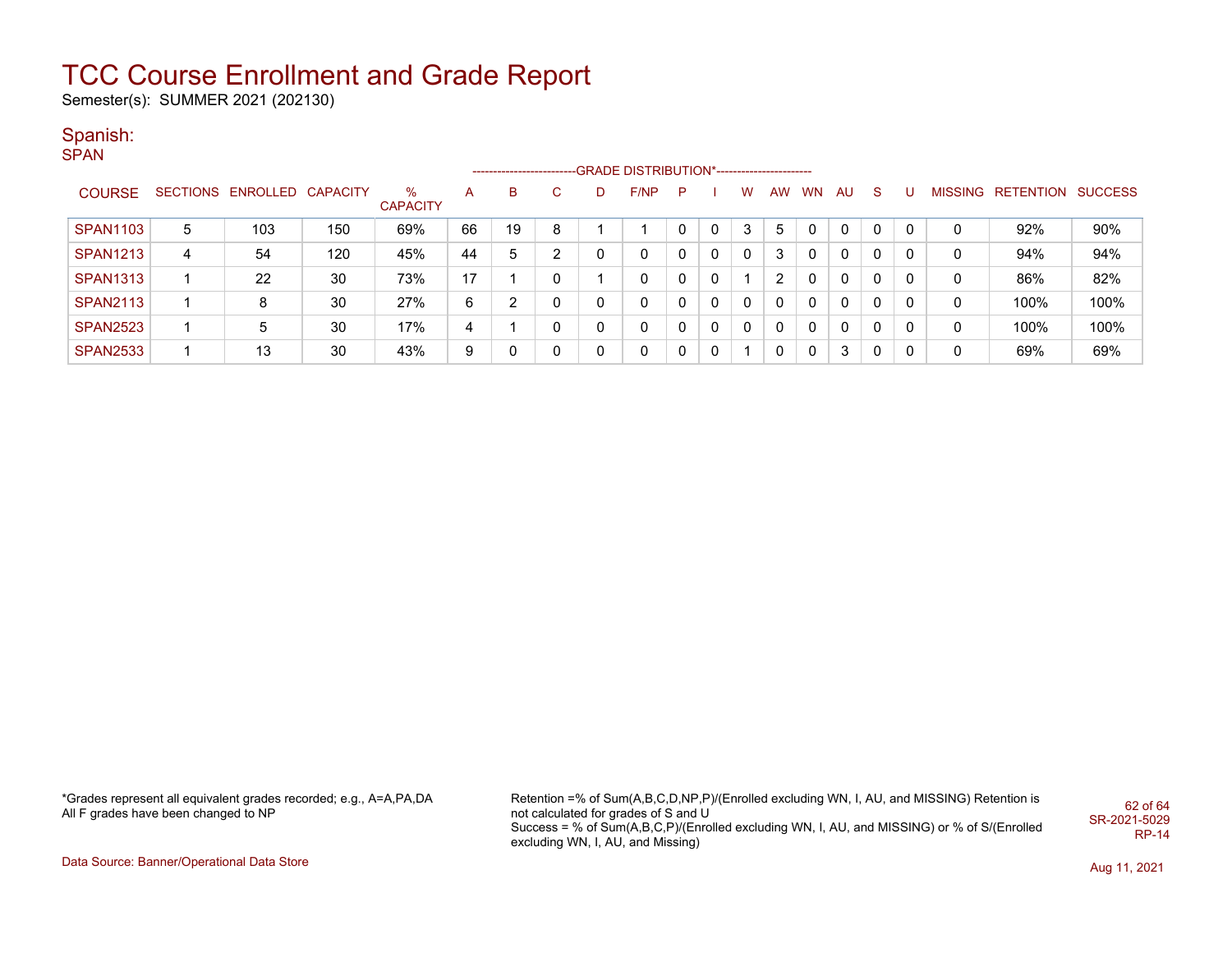Semester(s): SUMMER 2021 (202130)

### Theatre:

THEA

|                 |                            |    |                      |          |    |        |   | ------------------------GRADE DISTRIBUTION*----------------------- |              |                |             |             |                |                |     |  |                           |     |
|-----------------|----------------------------|----|----------------------|----------|----|--------|---|--------------------------------------------------------------------|--------------|----------------|-------------|-------------|----------------|----------------|-----|--|---------------------------|-----|
| <b>COURSE</b>   | SECTIONS ENROLLED CAPACITY |    | %<br><b>CAPACITY</b> | $\Delta$ | в. |        | D | F/NP                                                               | - P          |                | W           |             | AW WN AU       |                | -S. |  | MISSING RETENTION SUCCESS |     |
| <b>THEA1093</b> |                            | 30 | 37%                  |          |    | $\sim$ |   |                                                                    | $\mathbf{0}$ | $\overline{0}$ | $\mathbf 0$ | $\mathbf 0$ | 0 <sup>1</sup> | $\overline{0}$ | 0   |  | 100%                      | 91% |

\*Grades represent all equivalent grades recorded; e.g., A=A,PA,DA All F grades have been changed to NP

Retention =% of Sum(A,B,C,D,NP,P)/(Enrolled excluding WN, I, AU, and MISSING) Retention is not calculated for grades of S and U Success = % of Sum(A,B,C,P)/(Enrolled excluding WN, I, AU, and MISSING) or % of S/(Enrolled excluding WN, I, AU, and Missing) 63 of 64 SR-2021-5029 RP-14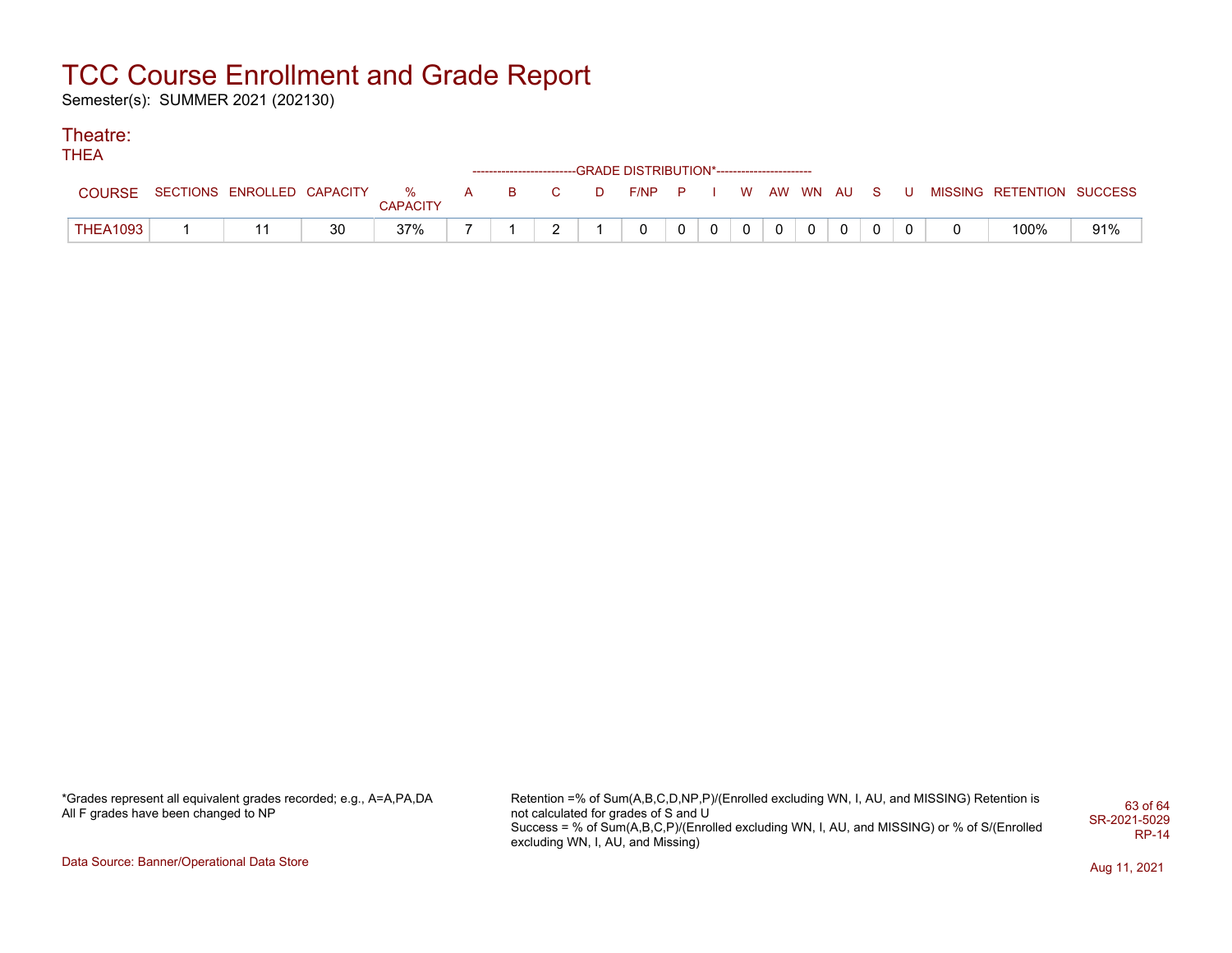Semester(s): SUMMER 2021 (202130)

### Veterinary Technology:

**VETT** 

|                 |                            |    |                      |    |   |   | --GRADE DISTRIBUTION*----------------------- |   |             |             |    |           |      |    |   |                           |     |
|-----------------|----------------------------|----|----------------------|----|---|---|----------------------------------------------|---|-------------|-------------|----|-----------|------|----|---|---------------------------|-----|
| <b>COURSE</b>   | SECTIONS ENROLLED CAPACITY |    | ℅<br><b>CAPACITY</b> | A  | в |   | F/NP                                         | P |             | W           | AW | <b>WN</b> | - AU | S. |   | MISSING RETENTION SUCCESS |     |
| <b>VETT1132</b> |                            | 24 | 50%                  |    |   |   |                                              | 0 | 0           |             |    | 0         | 0    | 0  | 0 | 92%                       | 92% |
| <b>VETT2126</b> | 24                         | 30 | 80%                  | 18 |   |   |                                              |   |             |             |    |           | 0    | 0  | 0 | 92%                       | 92% |
| <b>VETT2382</b> |                            | 25 | 68%                  | 6  | 6 | ◠ |                                              | 0 | $\mathbf 0$ | $\mathbf 0$ | 0  | 0         | 0    | 0  | 0 | 100%                      | 76% |

\*Grades represent all equivalent grades recorded; e.g., A=A,PA,DA All F grades have been changed to NP

Retention =% of Sum(A,B,C,D,NP,P)/(Enrolled excluding WN, I, AU, and MISSING) Retention is not calculated for grades of S and U Success = % of Sum(A,B,C,P)/(Enrolled excluding WN, I, AU, and MISSING) or % of S/(Enrolled excluding WN, I, AU, and Missing) 64 of 64 SR-2021-5029 RP-14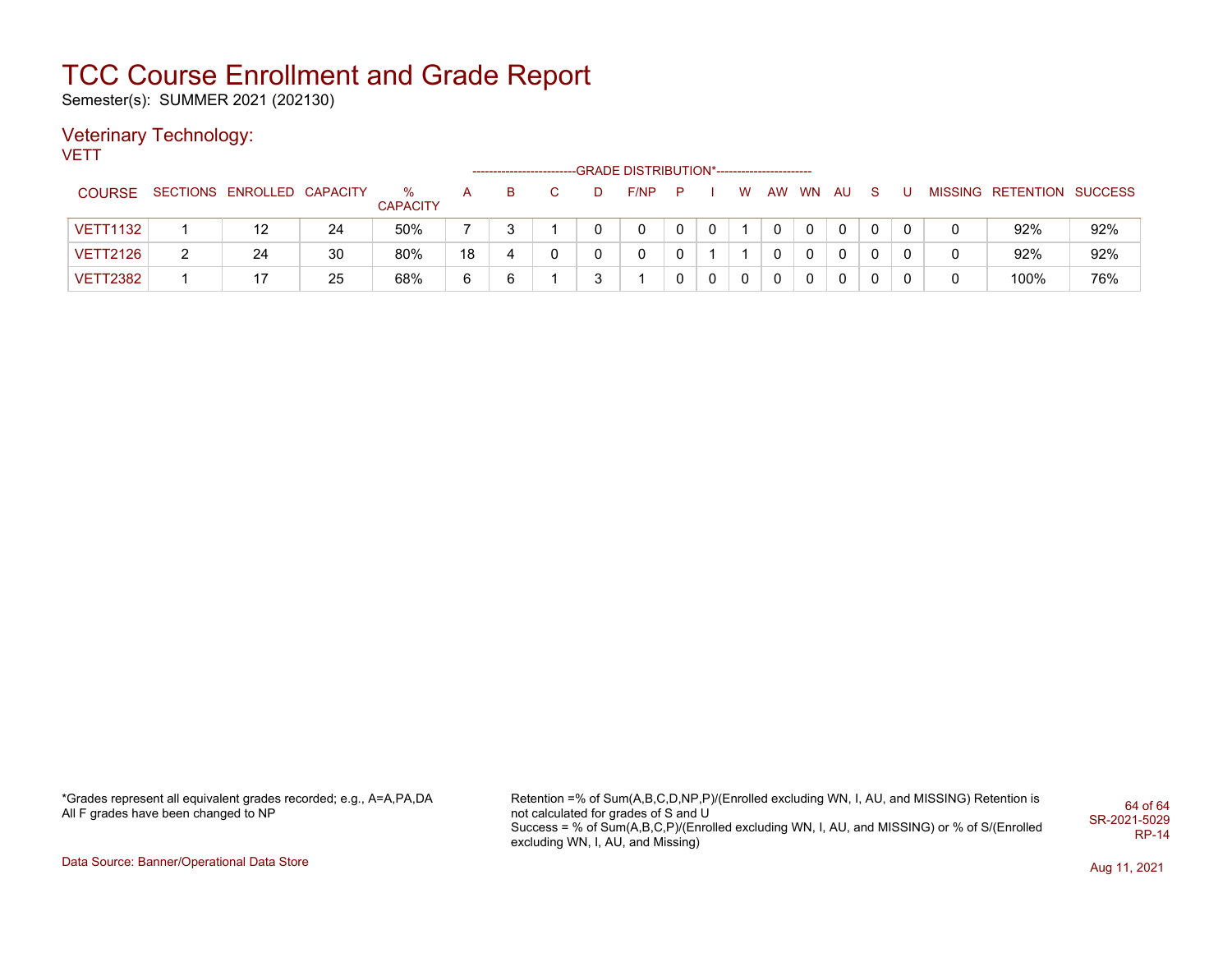| From:    | course evaluations @ tulsacc.edu                                                                                                                                                                                                                                 |
|----------|------------------------------------------------------------------------------------------------------------------------------------------------------------------------------------------------------------------------------------------------------------------|
| To:      | Robert Holleman                                                                                                                                                                                                                                                  |
| Subject: | Course Student Feedback Survey - Fall 2021 from Course <span class="messageVariable bad"><br/><math>\lceil</math> RESPONSE.COURSENAME <math>\lceil</math> </span> has been made available to your students. The survey will close<br>November 12, 2021 11:59 PM. |
| Date:    | Monday, October 25, 2021 9:01:52 AM                                                                                                                                                                                                                              |

An automated reminder has just been sent: Dear [\_\_RESPONSE.INSTRUCTORNAMES\_\_],

Today the course feedback surveys for your course, [\_\_RESPONSE.COURSENAME\_\_], have been sent out to students. This survey will close on November 12, 2021 11:59 PM. Please remind your students to complete this survey. They can either use the link in the course site in Blackboard or use the link they've received in their @tulsacc.edu email account. You may also set aside time in your class to allow them to complete the survey, but as with paper-and-pencil surveys, you must leave the room.

Please also assure your students that this survey is completely anonymous.

You may check out the survey as it appears to the student by clicking on the link below.

If you have any questions regarding the administration of these surveys, please feel free to contact us in the office of Institutional Research & Assessment (ira@tulsacc.edu).

Thank you,

Institutional Research

[http://ira.tulsacc.edu](https://nam02.safelinks.protection.outlook.com/?url=http%3A%2F%2Fira.tulsacc.edu%2F&data=04%7C01%7Crobert.holleman%40tulsacc.edu%7C1222cd04ba8846b06ed208d997bffe66%7Ceb5d9dc493c645578c2390ef7fa05b96%7C0%7C0%7C637707673122971525%7CUnknown%7CTWFpbGZsb3d8eyJWIjoiMC4wLjAwMDAiLCJQIjoiV2luMzIiLCJBTiI6Ik1haWwiLCJXVCI6Mn0%3D%7C1000&sdata=%2FrgCr2jT6uLaQ1u0Z730kcyMt1OK%2BMcgQJBVLpuvP%2Bg%3D&reserved=0)

Preview the Survey Now. Success: Notified 66 users.